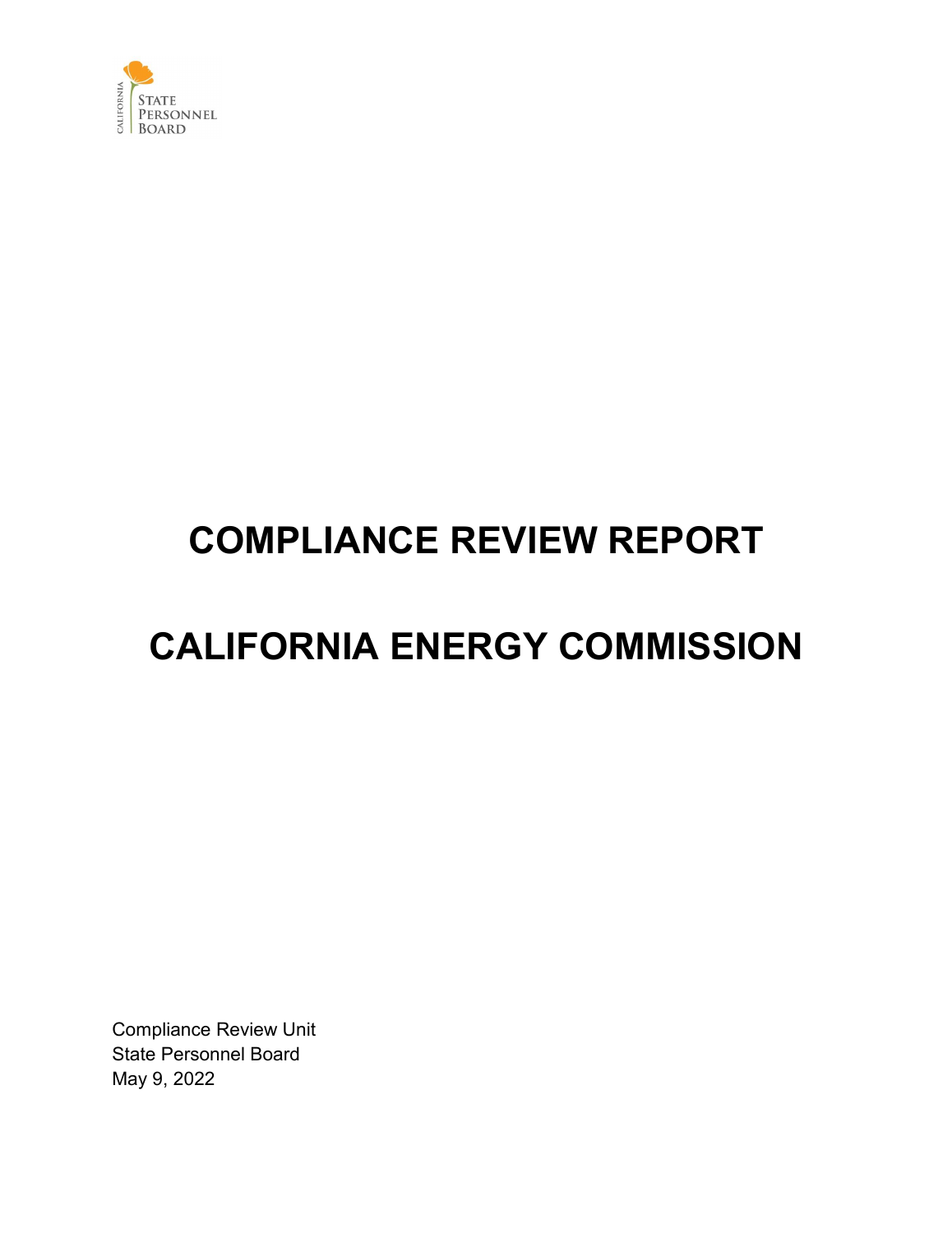## TABLE OF CONTENTS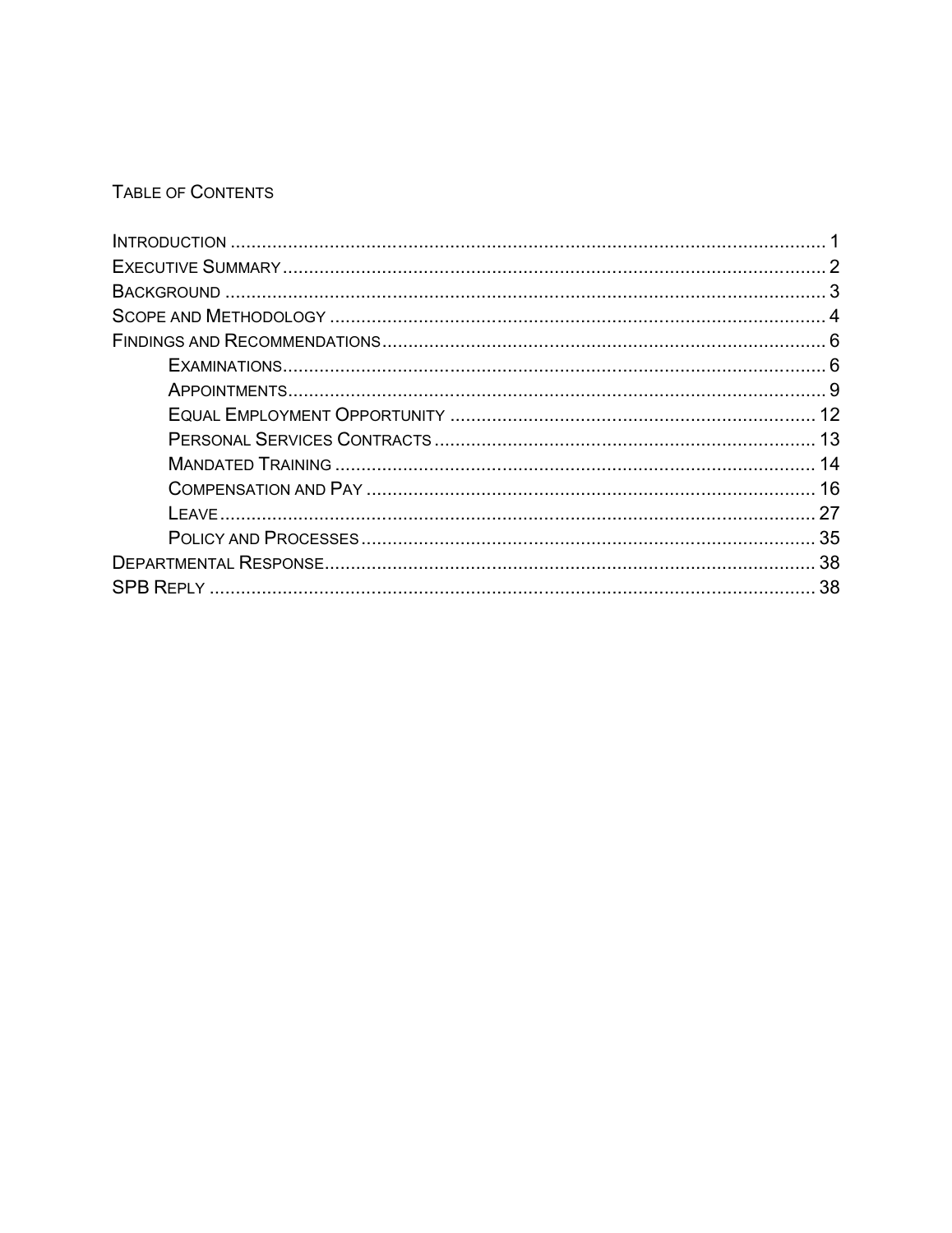## **INTRODUCTION**

<span id="page-2-0"></span>Established by the California Constitution, the State Personnel Board (the SPB or Board) is charged with enforcing and administering the civil service statutes, prescribing probationary periods and classifications, adopting regulations, and reviewing disciplinary actions and merit-related appeals. The SPB oversees the merit-based recruitment and selection process for the hiring of over 200,000 state employees. These employees provide critical services to the people of California, including but not limited to, protecting life and property, managing emergency operations, providing education, promoting the public health, and preserving the environment. The SPB provides direction to departments through the Board's decisions, rules, policies, and consultation.

Pursuant to Government Code section 18661, the SPB's Compliance Review Unit (CRU) conducts compliance reviews of appointing authorities' personnel practices in five areas: examinations, appointments, equal employment opportunity (EEO), personal services contracts (PSC's), and mandated training, to ensure compliance with civil service laws and Board regulations. The purpose of these reviews is to ensure state agencies are in compliance with merit related laws, rules, and policies and to identify and share best practices identified during the reviews.

Pursuant to Government Code section 18502, subdivision (c), the SPB and the California Department of Human Resources (CalHR) may "delegate, share, or transfer between them responsibilities for programs within their respective jurisdictions pursuant to an agreement." SPB and CalHR, by mutual agreement, expanded the scope of program areas to be audited to include more operational practices that have been delegated to departments and for which CalHR provides policy direction. Many of these delegated practices are cost drivers to the state and were not being monitored on a statewide basis.

As such, SPB also conducts compliance reviews of appointing authorities' personnel practices to ensure that state departments are appropriately managing the following nonmerit-related personnel functions: compensation and pay, leave, and policy and processes. These reviews will help to avoid and prevent potential costly litigation related to improper personnel practices, and deter waste, fraud, and abuse.

The SPB conducts these reviews on a three-year cycle.

The CRU may also conduct special investigations in response to a specific request or when the SPB obtains information suggesting a potential merit-related violation.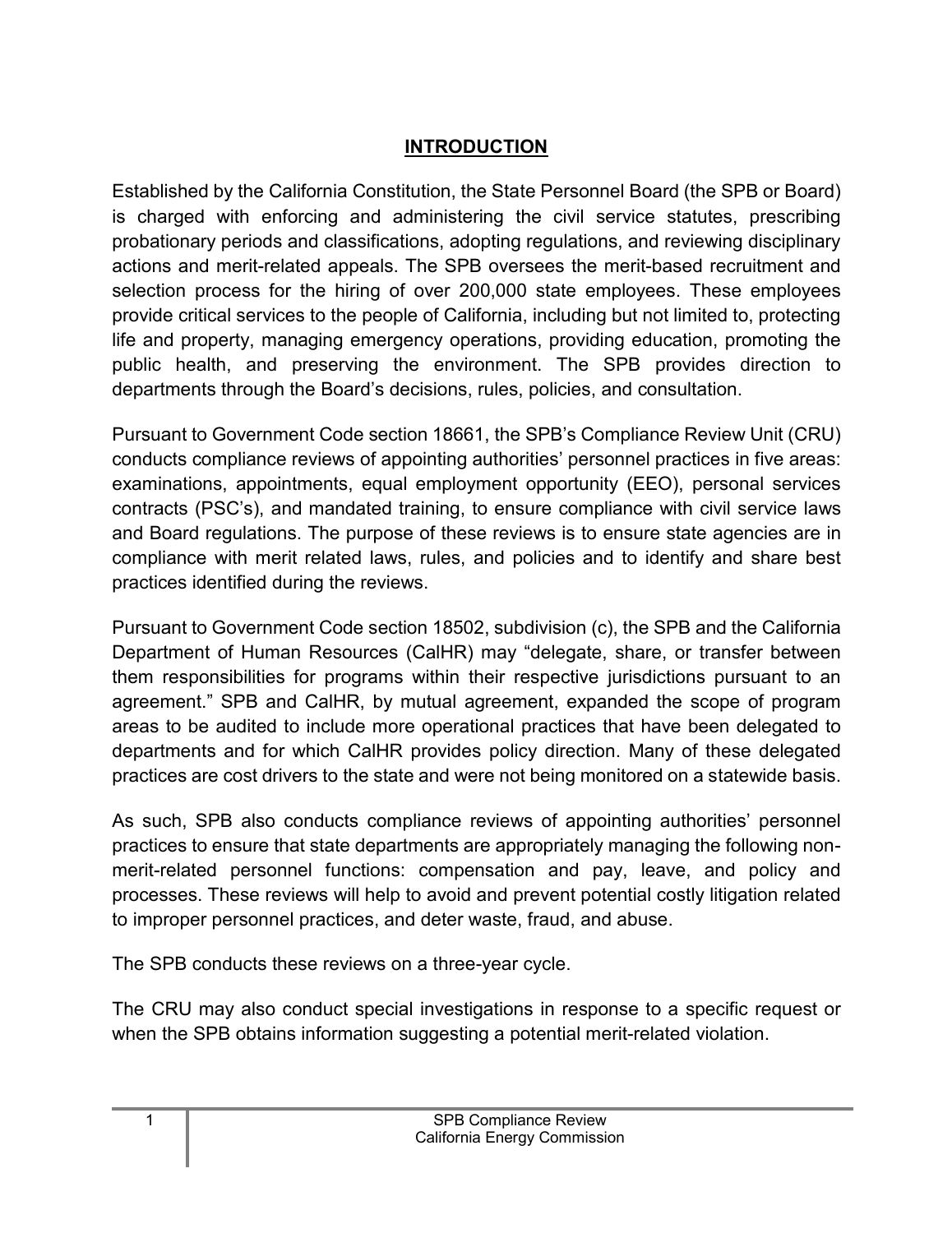It should be noted that this report only contains findings from this hiring authority's compliance review. Other issues found in SPB appeals and special investigations as well as audit and review findings by other agencies such as the CalHR and the California State Auditor are reported elsewhere.

#### **EXECUTIVE SUMMARY**

<span id="page-3-0"></span>The CRU conducted a routine compliance review of the California Energy Commission (CEC) personnel practices in the areas of examinations, appointments, EEO, PSC's, mandated training, compensation and pay, leave, and policy and processes. The following table summarizes the compliance review findings.

| Area                                   | Severity            | Finding                                                                                                                      |
|----------------------------------------|---------------------|------------------------------------------------------------------------------------------------------------------------------|
| Examinations                           | In Compliance       | <b>Examinations Complied with Civil Service</b><br><b>Laws and Board Rules</b>                                               |
| Examinations                           | In Compliance       | <b>Permanent Withhold Actions Complied with</b><br><b>Civil Service Laws and Board Rules</b>                                 |
| Appointments                           | In Compliance       | Appointments Complied with Civil Service<br><b>Laws and Board Rules</b>                                                      |
| <b>Equal Employment</b><br>Opportunity | In Compliance       | <b>Equal Employment Opportunity Program</b><br><b>Complied With All Civil Service Laws and</b><br><b>Board Rules</b>         |
| <b>Personal Services</b><br>Contracts  | <b>Serious</b>      | Unions Were Not Notified of Personal<br>Services Contracts <sup>1</sup>                                                      |
| <b>Mandated Training</b>               | <b>Very Serious</b> | <b>Sexual Harassment Prevention Training Was</b><br>Not Provided for All Employees <sup>2</sup>                              |
| Compensation and<br>Pay                | <b>Very Serious</b> | Incorrect Application of Salary Determination<br>Laws, Rules, and CalHR Policies and<br><b>Guidelines for Appointment</b>    |
| Compensation and<br>Pay                | In Compliance       | Alternate Range Movements Complied with<br>Civil Service Laws, Board Rules, and/or<br><b>CalHR Policies and Guidelines</b>   |
| Compensation and<br>Pay                | In Compliance       | Hire Above Minimum Requests Complied<br>with Civil Service Laws, Board Rules, and/or<br><b>CalHR Policies and Guidelines</b> |

<span id="page-3-1"></span><sup>1</sup> Repeat finding. The May 17, 2019, CEC Compliance Review Report identified unions were not notified prior to entering into 1 of 19 PSC's reviewed.

<span id="page-3-2"></span> $2$  Repeat finding. The May 17, 2019, CEC Compliance Review Report identified 4 of 29 existing supervisors did not receive sexual harassment prevention training every 2 years.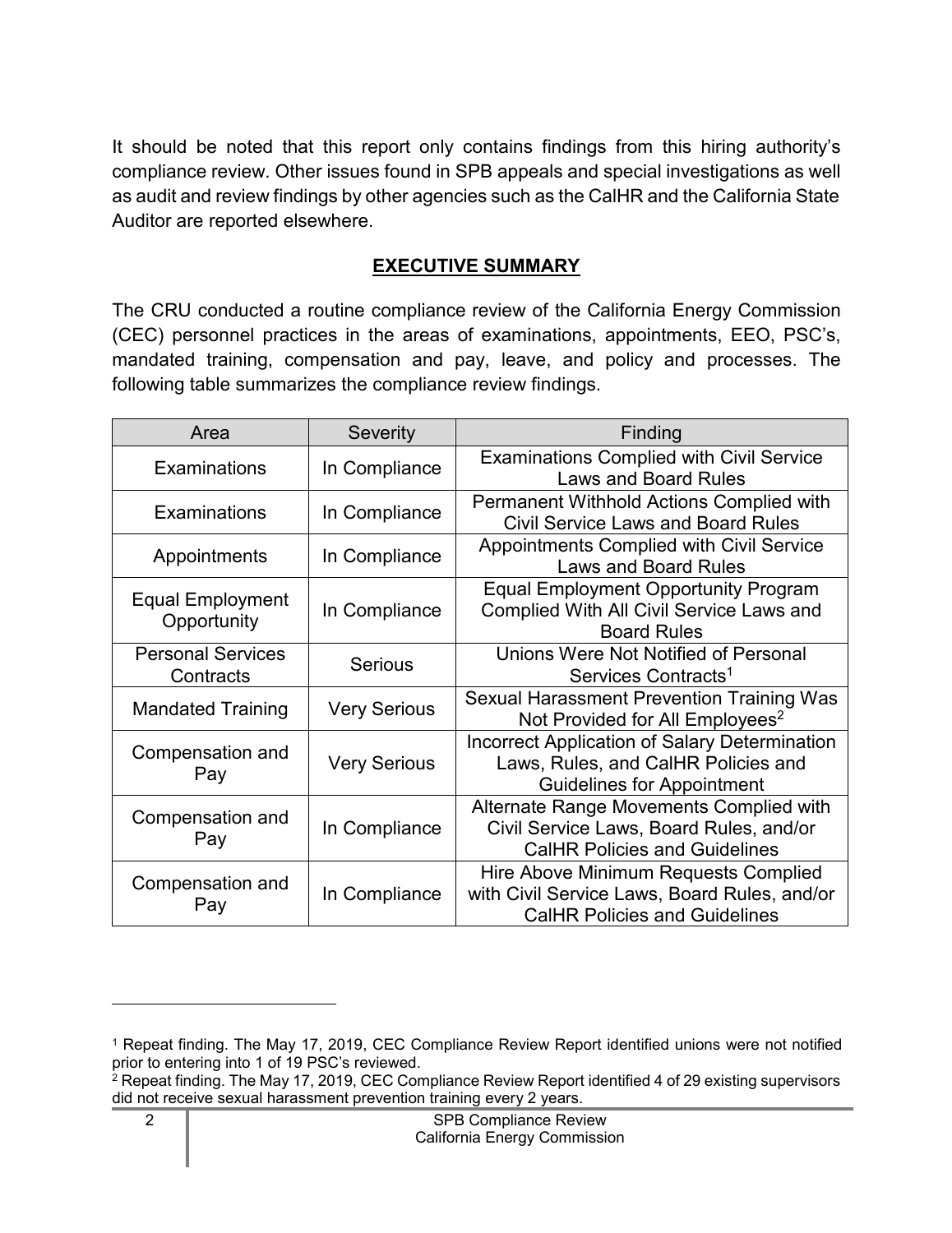| Area                    | Severity            | Finding                                                                                                                                 |
|-------------------------|---------------------|-----------------------------------------------------------------------------------------------------------------------------------------|
| Compensation and<br>Pay | In Compliance       | <b>Bilingual Pay Authorizations Complied with</b><br>Civil Service Laws, Board Rules, and/or<br><b>CalHR Policies and Guidelines</b>    |
| Compensation and<br>Pay | In Compliance       | Pay Differential Authorizations Complied with<br>Civil Service Laws, Board Rules, and CalHR<br><b>Policies and Guidelines</b>           |
| Compensation and<br>Pay | <b>Very Serious</b> | Incorrect Authorization of Out-of-Class Pay                                                                                             |
| Leave                   | In Compliance       | Positive Paid Employees' Tracked Hours<br>Complied with Civil Service Laws, Board<br>Rules, and/or CalHR Policies and Guidelines        |
| Leave                   | In Compliance       | <b>Administrative Time Off Authorizations</b><br>Complied with Civil Service Laws, Board<br>Rules, and/or CalHR Policies and Guidelines |
| Leave                   | <b>Serious</b>      | Department Has Not Implemented a Monthly<br>Internal Audit Process to Verify All Leave<br>Input is Keyed Accurately and Timely          |
| Leave                   | In Compliance       | Service and Leave Transactions Complied<br>with Civil Service Laws, Board Rules, and/or<br><b>CalHR Policies and Guidelines</b>         |
| Policy                  | In Compliance       | <b>Nepotism Policy Complied with Civil Service</b><br>Laws, Board Rules, and/or CalHR Policies<br>and Guidelines                        |
| Policy                  | <b>Very Serious</b> | Injured Employees Did Not Receive Claim<br>Forms Within One Working Day of Notice or<br>Knowledge of Injury                             |
| Policy                  | <b>Serious</b>      | Performance Appraisals Were Not Provided<br>to All Employees                                                                            |

## **BACKGROUND**

<span id="page-4-0"></span>The CEC is the state's primary energy policy and planning agency. The CEC plays a critical role in creating the energy system of the future—one that is clean, modern, and ensures the fifth largest economy in the world continues to thrive and plays a key role in implementing and crafting policies and programs to create a low-carbon economy. The CEC is helping create the energy system of California's future through activities such as: planning and policy development, setting renewable energy growth goals, energy efficiency, energy innovation and emergency response strategy.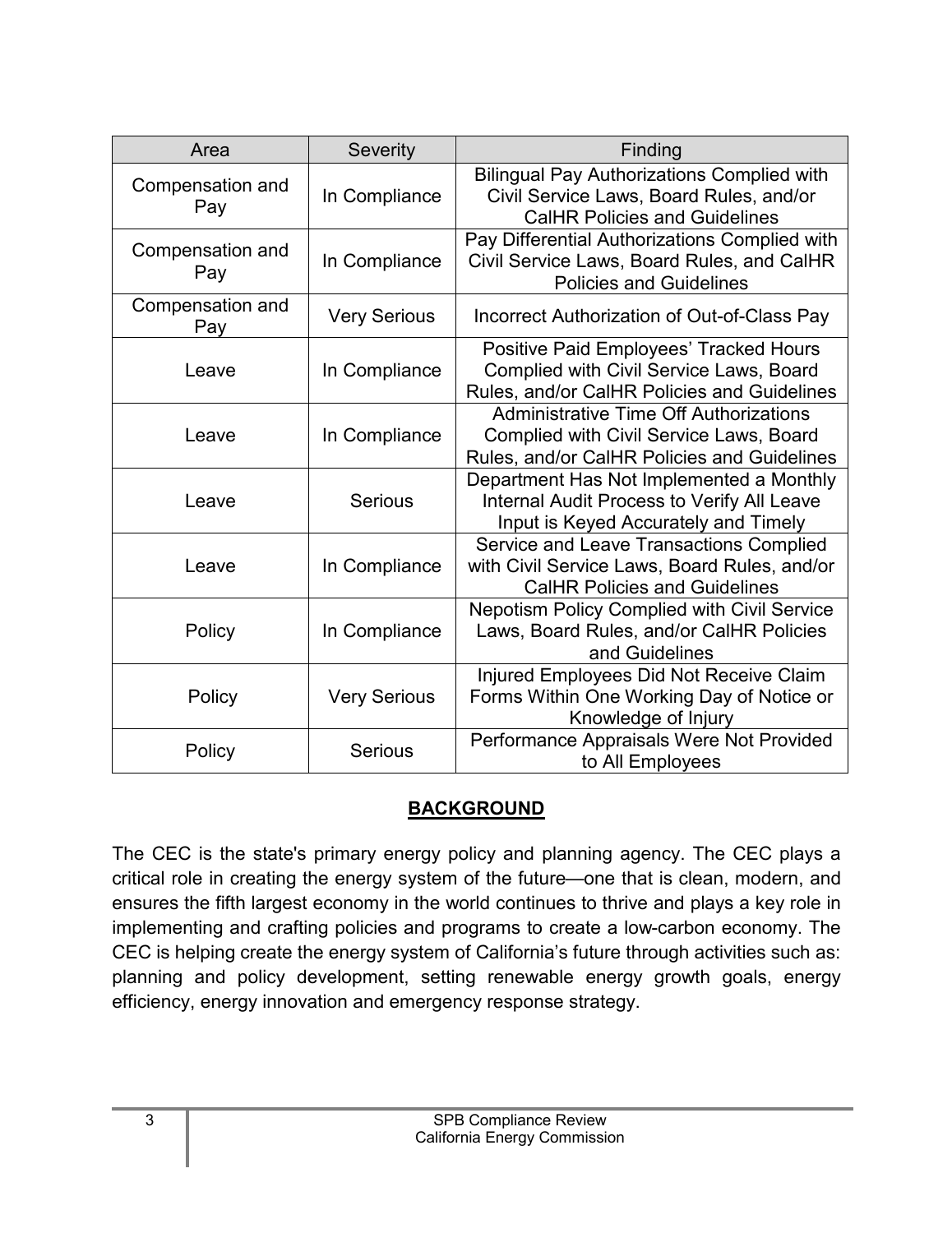## **SCOPE AND METHODOLOGY**

<span id="page-5-0"></span>The scope of the compliance review was limited to reviewing the CEC's examinations, appointments, EEO program, PSC's, mandated training, compensation and pay, leave, and policy and processes $^3$  $^3$ . The primary objective of the review was to determine if the CEC's personnel practices, policies, and procedures complied with state civil service laws and Board regulations, Bargaining Unit Agreements, CalHR policies and guidelines, CalHR Delegation Agreements, and to recommend corrective action where deficiencies were identified.

A cross-section of the CEC's examinations were selected for review to ensure that samples of various examination types, classifications, and levels were reviewed. The CRU examined the documentation that the CEC provided, which included examination plans, examination bulletins, job analyses, and scoring results. The CRU also reviewed the CEC's permanent withhold actions documentation, including Withhold Determination Worksheets, State applications (STD 678), class specifications, and withhold letters.

A cross-section of the CEC's appointments were selected for review to ensure that samples of various appointment types, classifications, and levels were reviewed. The CRU examined the documentation that the CEC provided, which included Notice of Personnel Action forms, Request for Personnel Actions, vacancy postings, certification lists, transfer movement worksheets, employment history records, correspondence, and probation reports. The CEC did not conduct any unlawful appointment investigations during the compliance review period. Additionally, the CEC did not make any additional appointments during the compliance review period.

The CEC's appointments were also selected for review to ensure the CEC applied salary regulations accurately and correctly processed employees' compensation and pay. The CRU examined the documentation that the CEC provided, which included employees' employment and pay history and any other relevant documentation such as certifications, degrees, and/or the appointee's application. Additionally, the CRU reviewed specific documentation for the following personnel functions related to compensation and pay: hire above minimum (HAM) requests, bilingual pay, monthly pay differentials, alternate range movements, and out-of-class assignments.

<span id="page-5-1"></span><sup>&</sup>lt;sup>3</sup> Timeframes of the compliance review varied depending on the area of review. Please refer to each section for specific compliance review timeframes.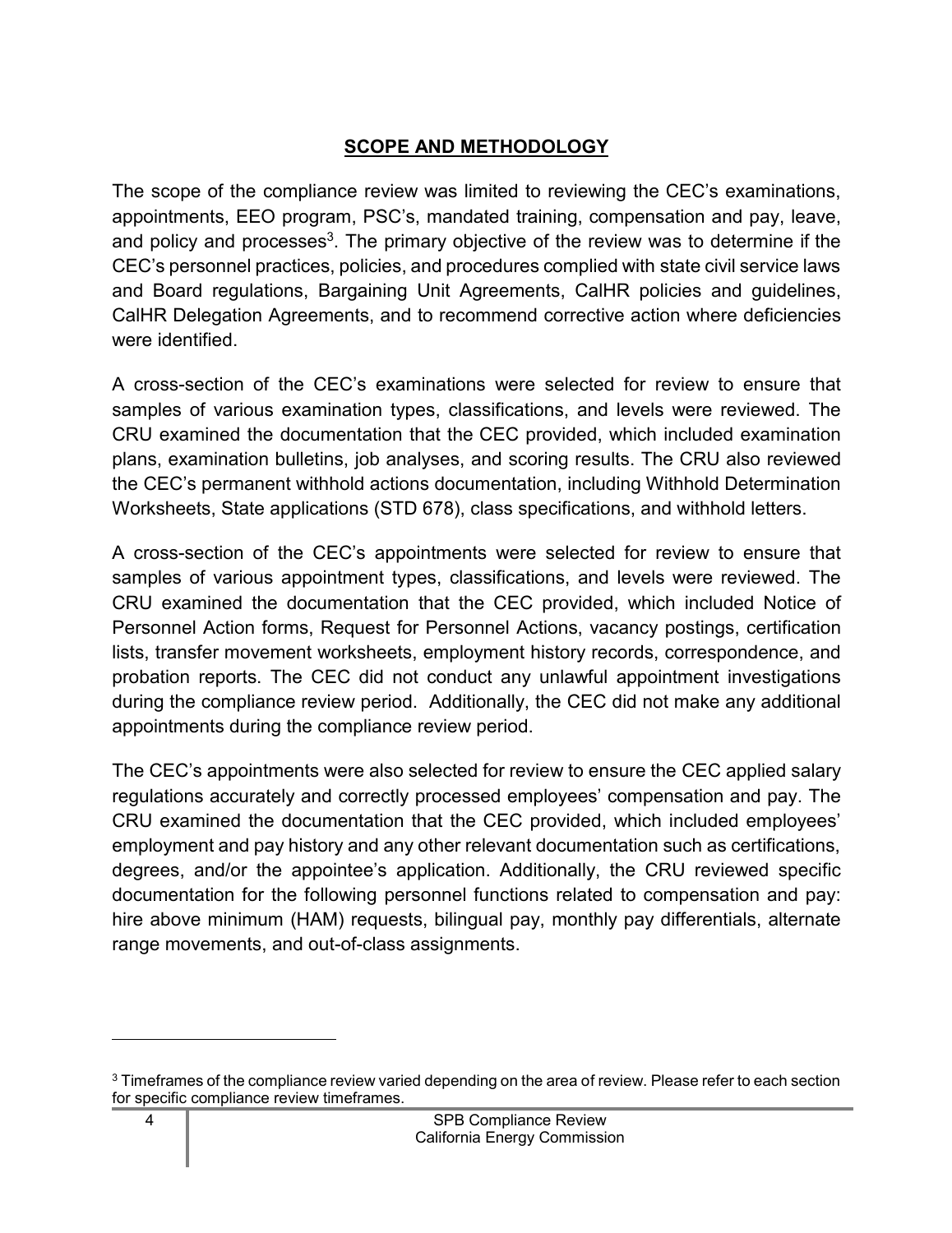During the compliance review period, the CEC did not issue or authorize red circle rate requests or arduous pay.

The review of the CEC's EEO program included examining written EEO policies and procedures; the EEO Officer's role, duties, and reporting relationship; the internal discrimination complaint process; the reasonable accommodation program; the discrimination complaint process; and the Disability Advisory Committee.

The CEC's PSC's were also reviewed. $4$  It was beyond the scope of the compliance review to make conclusions as to whether the CEC's justifications for the contracts were legally sufficient. The review was limited to whether the CEC's practices, policies, and procedures relative to PSC's complied with procedural requirements.

The CEC's mandated training program was reviewed to ensure all employees required to file statements of economic interest were provided ethics training, and that all employees were provided sexual harassment prevention training within statutory timelines.

The CRU reviewed the CEC's monthly internal audit process to verify all leave input into any leave accounting system was keyed accurately and timely and ensure the department certified that all leave records have been reviewed and corrected if necessary. The CRU selected a small cross-section of the CEC's units in order to ensure they maintained accurate and timely leave accounting records. Part of this review also examined a crosssection of the CEC's employees' employment and pay history, state service records, and leave accrual histories to ensure employees with non-qualifying pay periods did not receive vacation/sick leave and/or annual leave accruals or state service credit. Additionally, the CRU reviewed a selection of the CEC employees who used Administrative Time Off (ATO) in order to ensure that ATO was appropriately administered. Further, the CRU reviewed a selection of CEC positive paid employees whose hours are tracked during the compliance review period in order to ensure that they adhered to procedural requirements.

Moreover, the CRU reviewed the CEC's policies and processes concerning nepotism, workers' compensation, and performance appraisals. The review was limited to whether the CEC's policies and processes adhered to procedural requirements.

<span id="page-6-0"></span><sup>4</sup> If an employee organization requests the SPB to review any personal services contract during the SPB compliance review period or prior to the completion of the final compliance review report, the SPB will not audit the contract. Instead, the SPB will review the contract pursuant to its statutory and regulatory process. In this instance, none of the reviewed PSC's were challenged.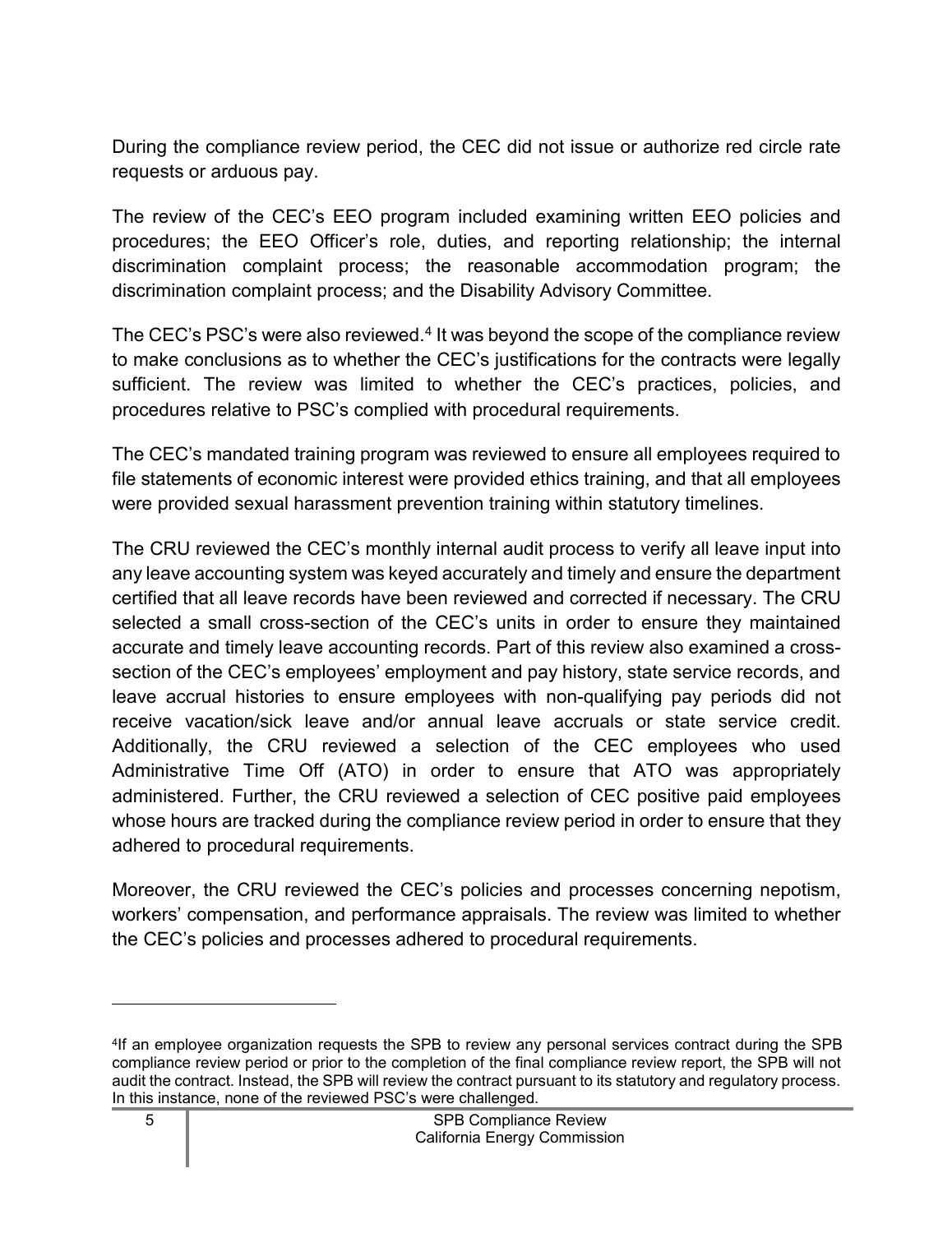The CEC did not request an exit conference to explain and discuss the CRU's initial findings and recommendations. The CRU received and carefully reviewed the CEC's written response on April 29, 2022, which is attached to this final compliance review report.

#### **FINDINGS AND RECOMMENDATIONS**

#### <span id="page-7-1"></span><span id="page-7-0"></span>**Examinations**

Examinations to establish an eligible list must be competitive and of such character as fairly to test and determine the qualifications, fitness, and ability of competitors to perform the duties of the class of position for which he or she seeks appointment. (Gov. Code, § 18930.) Examinations may be assembled or unassembled, written or oral, or in the form of a demonstration of skills, or any combination of those tests. (*Ibid*.) The Board establishes minimum qualifications for determining the fitness and qualifications of employees for each class of position and for applicants for examinations. (Gov. Code, § 18931, subd. (a).) Within a reasonable time before the scheduled date for the examination, the designated appointing power shall announce or advertise the examination for the establishment of eligible lists. (Gov. Code, § 18933, subd. (a).) The advertisement shall contain such information as the date and place of the examination and the nature of the minimum qualifications. (*Ibid*.) Every applicant for examination shall file an application with the department or a designated appointing power as directed by the examination announcement. (Gov. Code, § 18934, subd. (a)(1).) The final earned rating of each person competing in any examination is to be determined by the weighted average of the earned ratings on all phases of the examination. (Gov. Code, § 18936.) Each competitor shall be notified in writing of the results of the examination when the employment list resulting from the examination is established. (Gov. Code, § 18938.5.)

During the period under review, January 1, 2021, through September 30, 2021, the CEC conducted 12 examinations. The CRU reviewed nine of those examinations, which are listed below:

| <b>Classification</b>                                         | Exam<br>⊺vpe | <b>Exam Components</b>                            | <b>Final File</b><br>Date | No. of<br>Apps. |
|---------------------------------------------------------------|--------------|---------------------------------------------------|---------------------------|-----------------|
| <b>Career Executive Assignment</b><br>(CEA) A, Chief of Staff | <b>CEA</b>   | Statement of<br>Qualifications (SOQ) <sup>5</sup> | 9/24/21                   |                 |

<span id="page-7-2"></span> $^{\rm 5}$  In a Statement of Qualifications examination, applicants submit a written summary of their qualifications and experience related to a published list of desired qualifications. Raters, typically subject matter experts, evaluate the responses according to a predetermined rating scale designed to assess their ability to perform in a job classification, assign scores and rank the competitors in a list.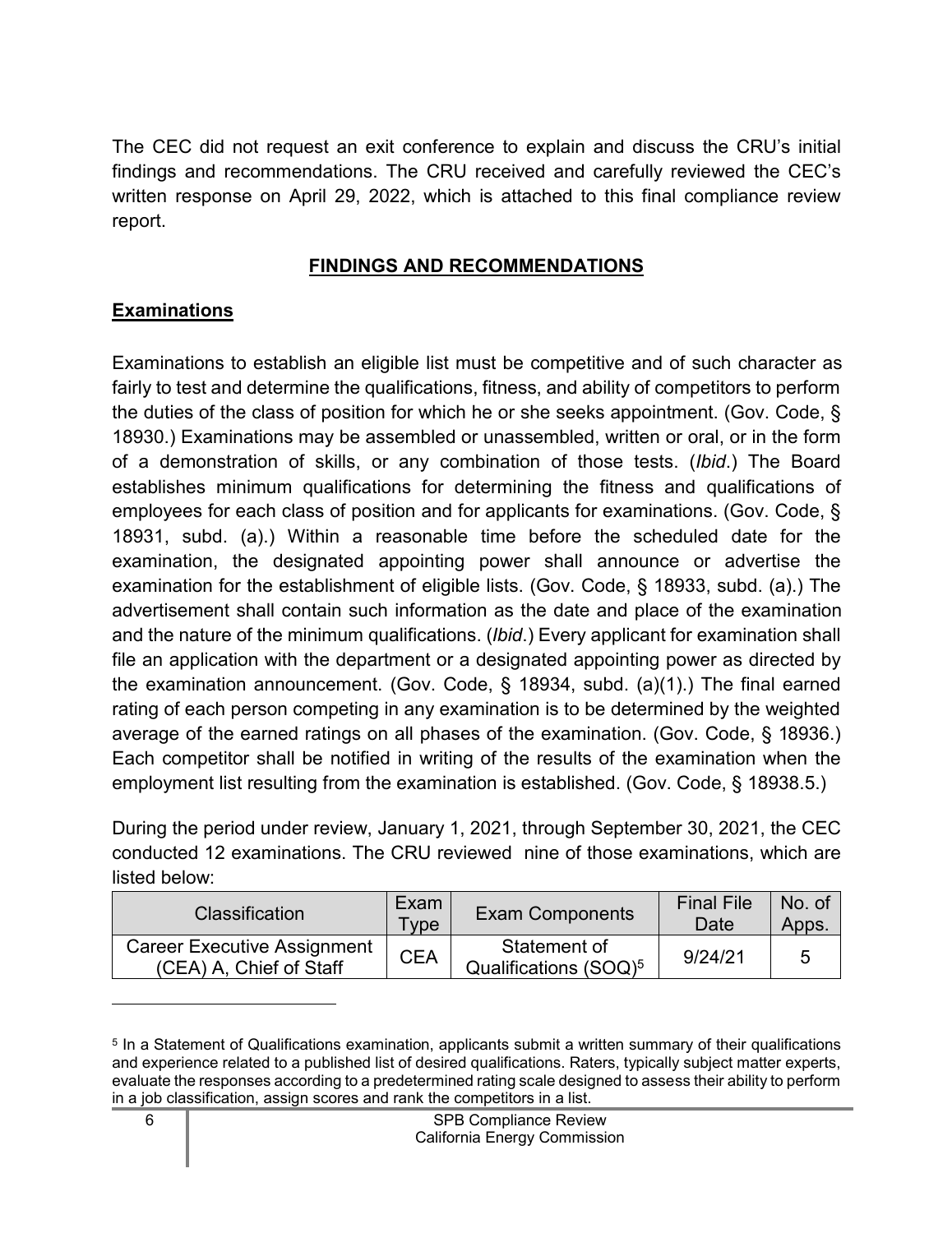| Classification                                                                             | Exam<br><b>Type</b> | <b>Exam Components</b>                        | <b>Final File</b><br>Date | No. of<br>Apps. |
|--------------------------------------------------------------------------------------------|---------------------|-----------------------------------------------|---------------------------|-----------------|
| <b>CEA B, Deputy Director</b><br><b>Energy Research and</b><br><b>Development Division</b> | <b>CEA</b>          | SOQ                                           | 8/6/21                    | 17              |
| <b>CEA B, Deputy Director</b><br><b>Energy Assessments Division</b>                        | <b>CEA</b>          | SOQ                                           | 2/20/21                   | 5               |
| <b>CEA C. Chief Counsel</b>                                                                | <b>CEA</b>          | SOQ                                           | 3/21/21                   | 4               |
| <b>Associate Energy Specialist</b><br>(Technology Evaluation and<br>Development)           | Open                | Training and<br>Experience (T&E) <sup>6</sup> | Continuous                | 5               |
| <b>Electric Generation System</b><br><b>Program Specialist I</b>                           | Open                | T&E                                           | Continuous                | 3               |
| <b>Electric Generation System</b><br>Specialist I                                          | Open                | T&E                                           | Continuous                | 6               |
| <b>Energy Analyst</b>                                                                      | Open                | T&E                                           | Continuous                | 21              |
| <b>Energy Resources Specialist</b><br>III (Managerial)                                     | Open                | T&E                                           | Continuous                | 8               |

| IN COMPLIANCE   FINDING NO. 1 | <b>EXAMINATIONS COMPLIED WITH CIVIL SERVICE LAWS</b> |
|-------------------------------|------------------------------------------------------|
|                               | <b>AND BOARD RULES</b>                               |

The CRU reviewed nine open examinations which the CEC administered in order to create eligible lists from which to make appointments. The CEC published and distributed examination bulletins containing the required information for all examinations. Applications received by the CEC were accepted prior to the final filing date. Applicants were notified about the next phase of the examination process. After all phases of the examination process were completed, the score of each competitor was computed, and a list of eligible candidates was established. The examination results listed the names of all successful competitors arranged in order of the score received by rank. The CRU found no deficiencies in the examinations that the CEC conducted during the compliance review period.

#### Permanent Withhold Actions

Departments are granted statutory authority to permit withhold of eligibles from lists based on specified criteria. (Gov. Code, § 18935.) Permanent appointments and promotions

<span id="page-8-0"></span><sup>&</sup>lt;sup>6</sup> The Training and Experience examination is administered either online or in writing, and asks the applicant to answer multiple-choice questions about his or her level of training and/or experience performing certain tasks typically performed by those in this classification. Responses yield point values.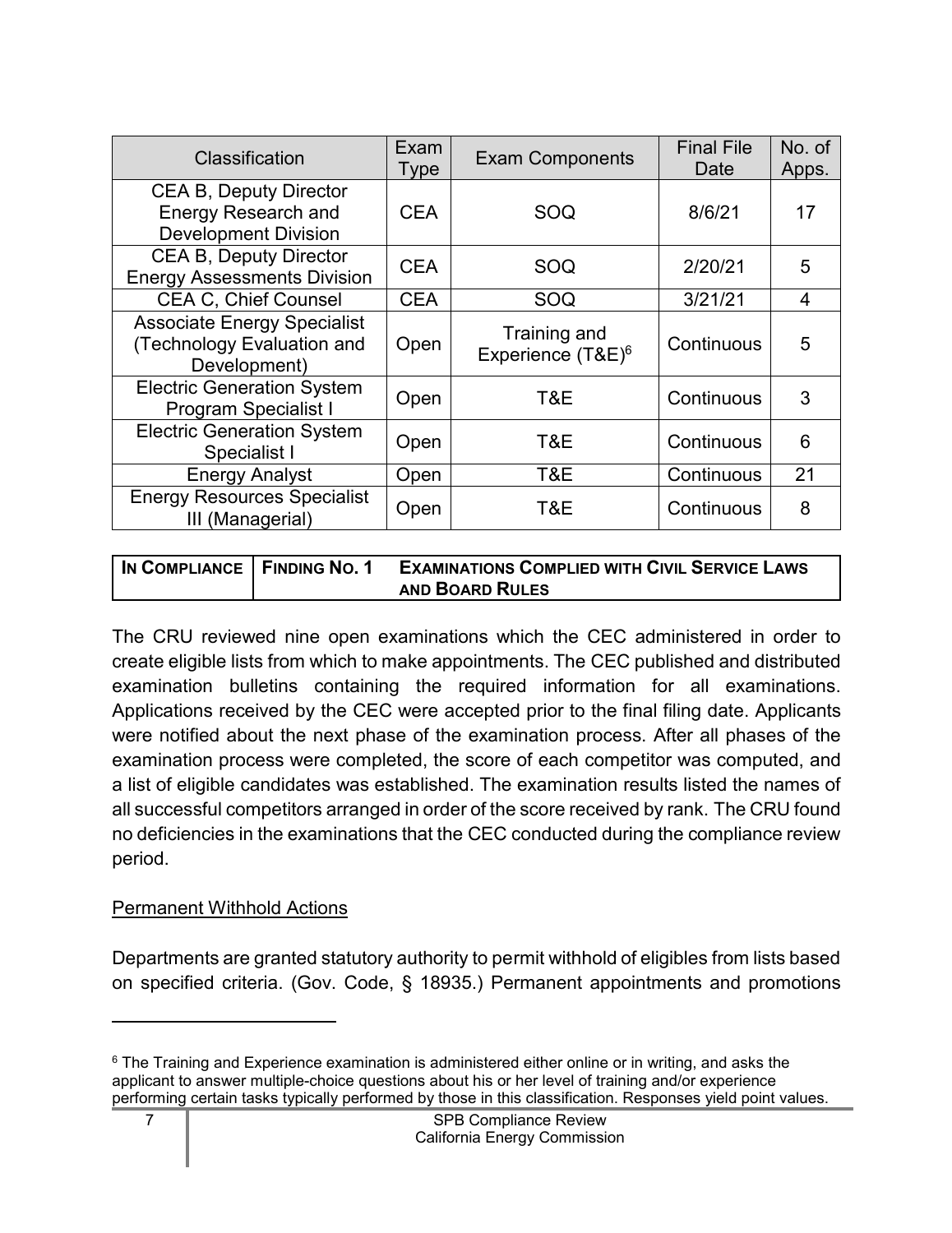within the state civil service system shall be merit-based, ascertained by a competitive examination process. (Cal. Const., art. VII, § 1, subd. (b).) If a candidate for appointment is found not to satisfy the minimum qualifications, the appointing power shall provide written notice to the candidate, specifying which qualification(s) are not satisfied and the reason(s) why. The candidate shall have an opportunity to establish that s/he meets the qualifications. (Cal. Code Regs., tit. 2, § 249.4, subd. (b).) If the candidate fails to respond, or fails to establish that s/he meets the minimum qualification(s), the candidate's name shall be removed from the eligibility list. (Cal. Code Regs., tit. 2, § 249.4, subd. (b)(1), (2)), (HR Manual, section 1105.) The appointing authority shall promptly notify the candidate in writing, and shall notify the candidate of his or her appeal rights. *(Ibid.)* A permanent withhold does not necessarily permanently restrict a candidate from retaking the examination for the same classification in the future; however, the appointing authority may place a withhold on the candidate's subsequent eligibility record if the candidate still does not meet the minimum qualifications or continues to be unsuitable. (HR Manual, Section 1105). State agency human resources offices are required to maintain specific withhold documentation for a period of five years. *(Ibid.)*

conducted 16 permanent withhold actions. The CRU reviewed 13 of these permanent withhold actions, which are listed below: Date List Date List

During the period under review, January 1, 2021, through September 30, 2021, the CEC

| <b>Exam Title</b>                                | Exam<br>ID | Date List<br>Eligibility<br><b>Began</b> | Date List<br>Eligibility<br>Ended | <b>Reason Candidate</b><br><b>Placed on Withhold</b>     |
|--------------------------------------------------|------------|------------------------------------------|-----------------------------------|----------------------------------------------------------|
| <b>Accountant Trainee</b>                        | 9PB31      | 5/25/2020                                | 5/25/2021                         | <b>Failed to Meet</b><br>Minimum<br>Qualifications (MQs) |
| <b>Administrative Assistant I</b>                | 0PBDE      | 6/22/2021                                | 6/22/2022                         | <b>Failed to Meet MQs</b>                                |
| <b>Administrative Assistant I</b>                | 0PBDE      | 12/31/2020                               | 12/31/2022                        | <b>Failed to Meet MQs</b>                                |
| <b>Air Pollution Specialist</b>                  | 3PB03      | 11/21/2020                               | 11/211/21                         | <b>Failed to Meet MQs</b>                                |
| <b>Associate Governmental</b><br>Program Analyst | 9PB04      | 9/7/2020                                 | 9/7/2021                          | <b>Failed to Meet MQs</b>                                |
| <b>Associate Governmental</b><br>Program Analyst | 9PB04      | 4/14/2021                                | 4/14/2022                         | <b>Failed to Meet MQs</b>                                |
| <b>Associate Governmental</b><br>Program Analyst | 9PB04      | 6/18/2020                                | 6/18/2021                         | <b>Failed to Meet MQs</b>                                |
| <b>Electrical Engineer</b>                       | 0PBDH      | 9/18/2020                                | 9/18/2021                         | <b>Failed to Meet MQs</b>                                |
| <b>Information Technology</b><br>Associate       | 7PB33      | 6/1/2021                                 | 6/1/2022                          | <b>Failed to Meet MQs</b>                                |
| <b>Mechanical Engineer</b>                       | 7PB03      | 11/22/2020                               | 11/22/2021                        | <b>Failed to Meet MQs</b>                                |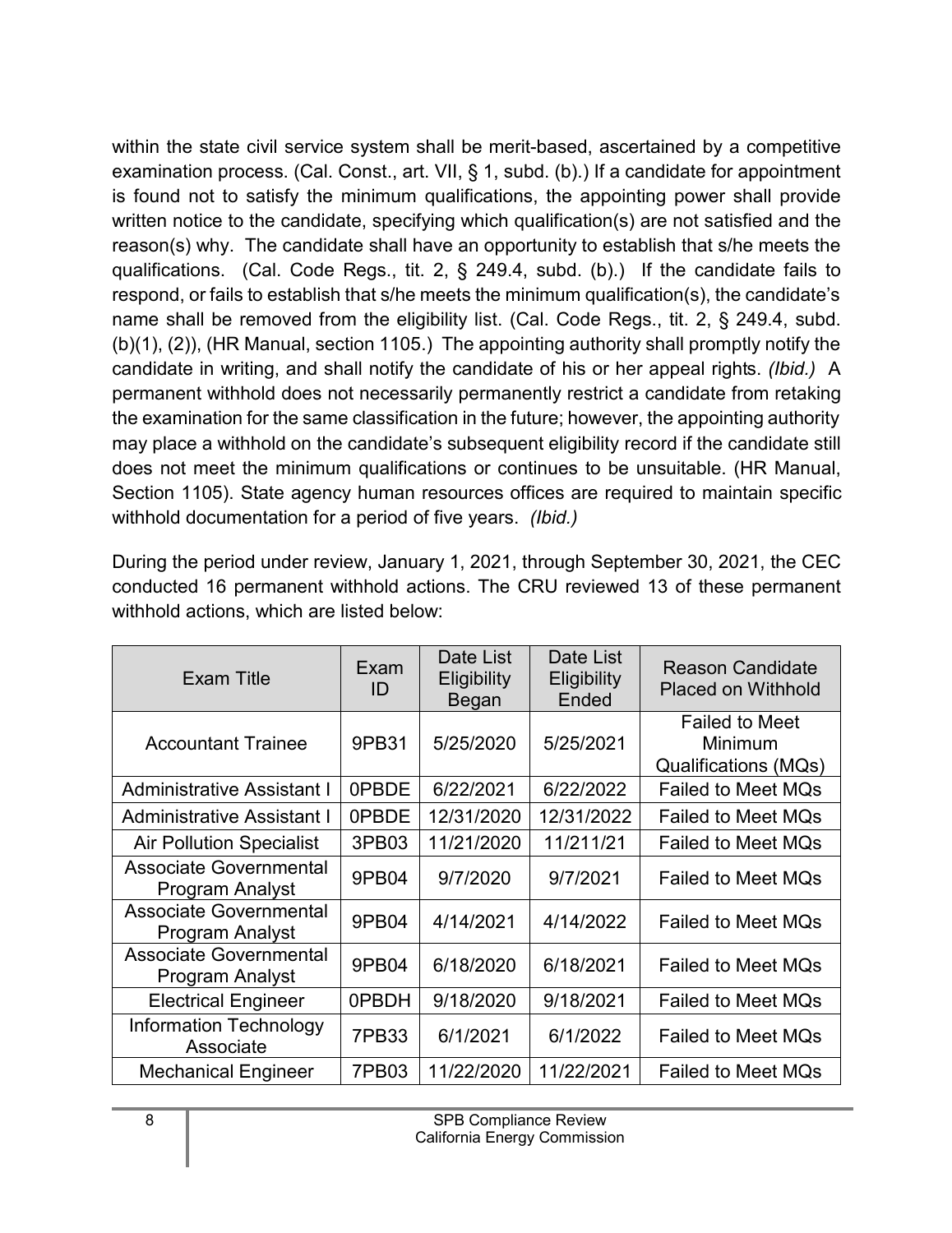| Exam Title                           | Exam<br>ID   | Date List<br>Eligibility<br>Began | Date List<br><b>Eligibility</b><br>Ended | <b>Reason Candidate</b><br><b>Placed on Withhold</b> |
|--------------------------------------|--------------|-----------------------------------|------------------------------------------|------------------------------------------------------|
| <b>Senior Electrical</b><br>Engineer | <b>7PB05</b> | 2/11/2021                         | 2/11/2022                                | <b>Failed to Meet MQs</b>                            |
| <b>Senior Mechanical</b><br>Engineer | 7PB04        | 4/1/2021                          | 4/1/2022                                 | <b>Failed to Meet MQs</b>                            |
| <b>Staff Services Analyst</b>        | <b>7PB34</b> | 7/23/2020                         | 7/23/2021                                | <b>Failed to Meet MQs</b>                            |

| IN COMPLIANCE   FINDING NO. 2 | <b>PERMANENT WITHHOLD ACTIONS COMPLIED WITH CIVIL</b> |
|-------------------------------|-------------------------------------------------------|
|                               | <b>SERVICE LAWS AND BOARD RULES</b>                   |

The CRU found no deficiencies in the permanent withhold actions undertaken by the department during the compliance review period.

#### <span id="page-10-0"></span>**Appointments**

In all cases not excepted or exempted by Article VII of the California Constitution, the appointing power must fill positions by appointment, including cases of transfers, reinstatements, promotions, and demotions in strict accordance with the Civil Service Act and Board rules. (Gov. Code, § 19050.) The hiring process for eligible candidates chosen for job interviews shall be competitive and be designed and administered to hire candidates who will be successful. (Cal. Code Regs., tit. 2, § 250, subd. (b).) Interviews shall be conducted using job-related criteria. *(Ibid.)* Persons selected for appointment shall satisfy the minimum qualifications of the classification to which he or she is appointed or have previously passed probation and achieved permanent status in that same classification. (Cal. Code Regs., tit. 2, § 250, subd. (d).) While persons selected for appointment may meet some or most of the preferred or desirable qualifications, they are not required to meet all the preferred or desirable qualifications. *(Ibid.)* This section does not apply to intra-agency job reassignments. (Cal. Code Regs., tit. 2, § 250, subd. (e).)

During the period under review, January 1, 2021, through September 30, 2021, the CEC made 122 appointments. The CRU reviewed 37 of those appointments, which are listed below:

| <b>Classification</b> | Appointment<br>$T$ vpe    | ™enure    | Time<br><b>Base</b> | No.<br>- OT<br>Appts. |
|-----------------------|---------------------------|-----------|---------------------|-----------------------|
| Accountant Trainee    | <b>Certification List</b> | Permanent | <b>Full Time</b>    |                       |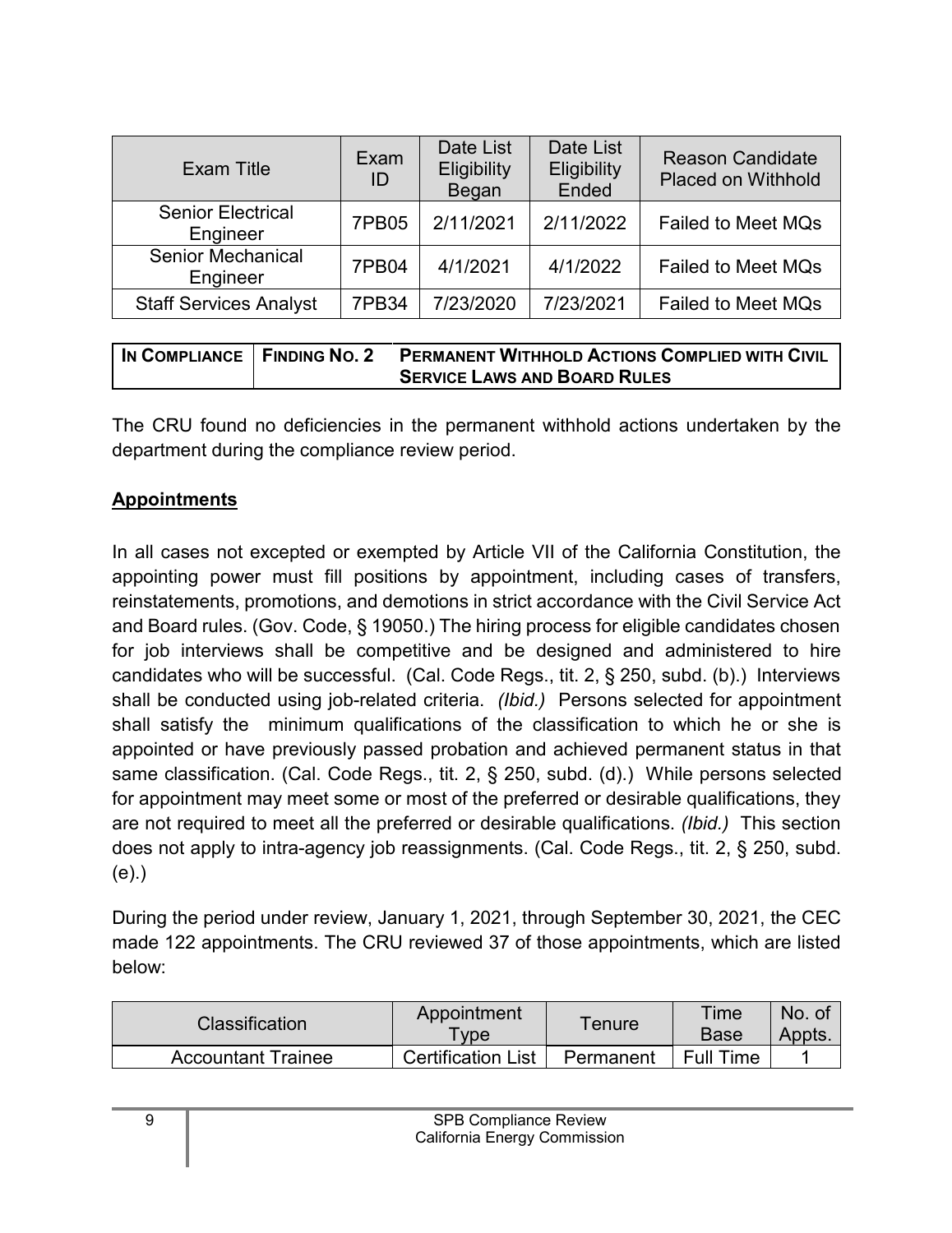| <b>Classification</b>                                                                 | Appointment<br>Type       | <b>Tenure</b>       | Time<br><b>Base</b> | No. of<br>Appts. |
|---------------------------------------------------------------------------------------|---------------------------|---------------------|---------------------|------------------|
| <b>Accounting Administrator I</b><br>(Supervisor)                                     | <b>Certification List</b> | Permanent           | <b>Full Time</b>    | 1                |
| <b>Administrative Assistant I</b>                                                     | <b>Certification List</b> | <b>Limited Term</b> | <b>Full Time</b>    | 1                |
| <b>Air Pollution Specialist</b>                                                       | <b>Certification List</b> | Permanent           | <b>Full Time</b>    | 1                |
| <b>Associate Energy Specialist</b><br>(Technology Evaluation and<br>Development)      | <b>Certification List</b> | Permanent           | <b>Full Time</b>    | 1                |
| <b>Associate Governmental</b><br>Program Analyst                                      | <b>Certification List</b> | Permanent           | <b>Full Time</b>    | 1                |
| <b>Associate Management Auditor</b>                                                   | <b>Certification List</b> | Permanent           | <b>Full Time</b>    | 1                |
| <b>Electric Generation System</b><br><b>Program Specialist I</b>                      | <b>Certification List</b> | Permanent           | <b>Full Time</b>    | 1                |
| <b>Electric Generation System</b><br><b>Program Specialist III</b>                    | <b>Certification List</b> | Permanent           | <b>Full Time</b>    | 1                |
| <b>Electric Generation System</b><br>Specialist I                                     | <b>Certification List</b> | Permanent           | <b>Full Time</b>    | 1                |
| <b>Electric Generation System</b><br>Specialist III                                   | <b>Certification List</b> | Permanent           | <b>Full Time</b>    | 1                |
| <b>Electrical Engineer</b>                                                            | <b>Certification List</b> | Permanent           | <b>Full Time</b>    | 1                |
| <b>Energy Analyst</b>                                                                 | <b>Certification List</b> | Permanent           | <b>Full Time</b>    | $\overline{2}$   |
| <b>Energy Commission Specialist I</b><br>(Technology Evaluation and<br>Development)   | <b>Certification List</b> | Permanent           | <b>Full Time</b>    | 1                |
| <b>Energy Commission Specialist</b><br>II (Technology Evaluation and<br>Development)  | <b>Certification List</b> | Permanent           | <b>Full Time</b>    | 1                |
| <b>Energy Commission Specialist</b><br>III (Technology Evaluation and<br>Development) | <b>Certification List</b> | Permanent           | <b>Full Time</b>    | 1                |
| <b>Energy Resource Specialist III</b><br>(Managerial)                                 | <b>Certification List</b> | Permanent           | <b>Full Time</b>    | 1                |
| <b>Energy Resources Specialist III</b><br>(Supervisory)                               | <b>Certification List</b> | Permanent           | <b>Full Time</b>    | 1                |
| Information Officer I (Specialist)                                                    | <b>Certification List</b> | Permanent           | <b>Full Time</b>    | $\mathbf{1}$     |
| <b>Information Technology</b><br>Associate                                            | <b>Certification List</b> | Permanent           | <b>Full Time</b>    | 1                |
| <b>Information Technology</b><br>Specialist II                                        | <b>Certification List</b> | Permanent           | <b>Full Time</b>    | 1                |
| <b>Information Technology</b><br>Supervisor II                                        | <b>Certification List</b> | Permanent           | <b>Full Time</b>    | 1                |
| Legal Assistant                                                                       | <b>Certification List</b> | Permanent           | <b>Full Time</b>    | 1                |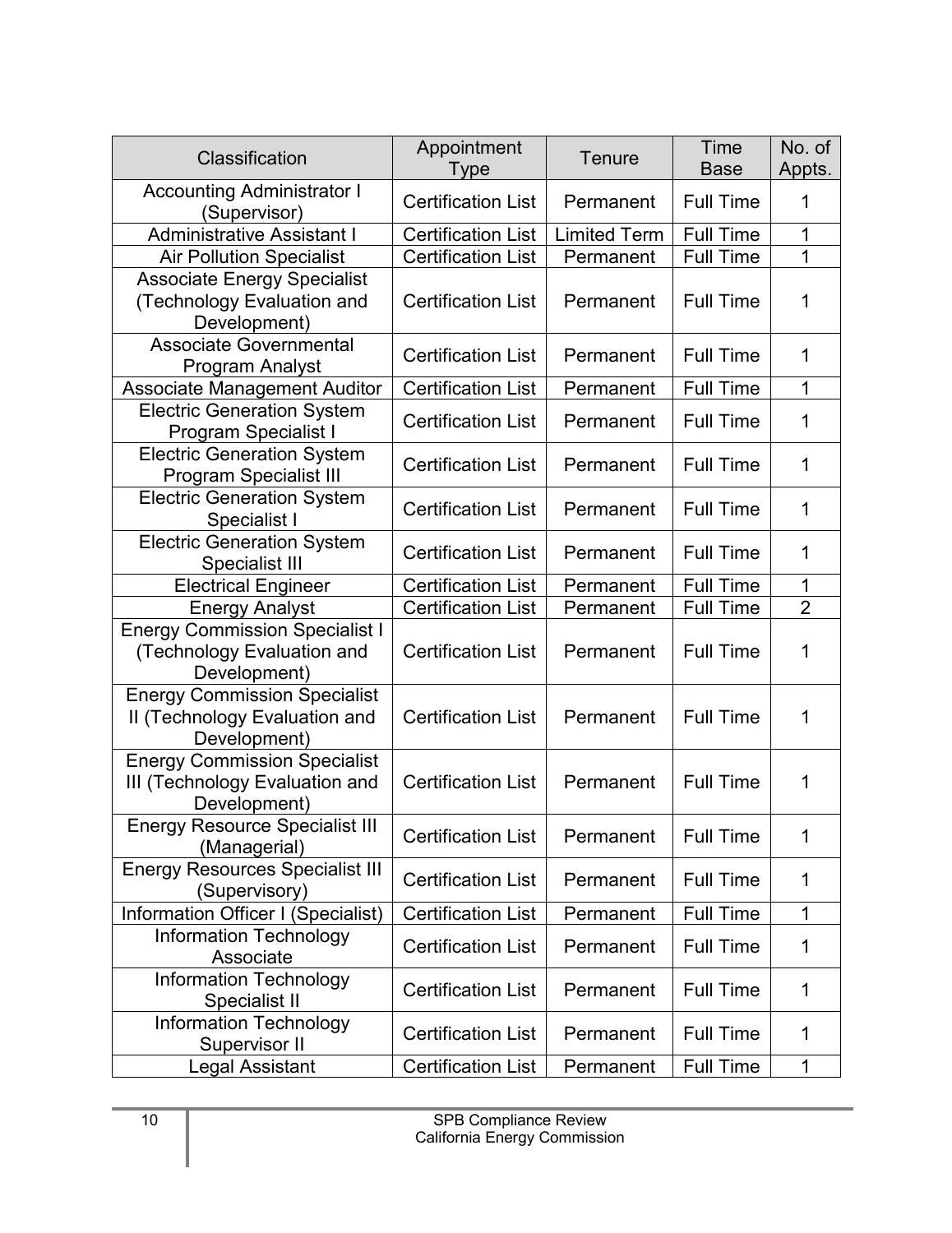| Classification                                    | Appointment<br><b>Type</b> | <b>Tenure</b> | Time<br><b>Base</b> | No. of<br>Appts. |
|---------------------------------------------------|----------------------------|---------------|---------------------|------------------|
| <b>Management Services</b><br>Technician          | <b>Certification List</b>  | Permanent     | <b>Full Time</b>    |                  |
| <b>Mechanical Engineer</b>                        | <b>Certification List</b>  | Permanent     | <b>Full Time</b>    | $\overline{2}$   |
| <b>Personnel Specialist</b>                       | <b>Certification List</b>  | Permanent     | <b>Full Time</b>    |                  |
| <b>Research Data Specialist II</b>                | <b>Certification List</b>  | Permanent     | <b>Full Time</b>    |                  |
| <b>Senior Mechanical Engineer</b>                 | <b>Certification List</b>  | Permanent     | <b>Full Time</b>    | $\overline{2}$   |
| <b>Staff Services Manager I</b>                   | <b>Certification List</b>  | Permanent     | <b>Full Time</b>    |                  |
| Utilities Engineer                                | <b>Certification List</b>  | Permanent     | <b>Full Time</b>    |                  |
| <b>Research Data Specialist III</b>               | Training &<br>Development  | Temporary     | <b>Full Time</b>    |                  |
| <b>Administrative Assistant II</b>                | <b>Transfer</b>            | Permanent     | <b>Full Time</b>    |                  |
| <b>Research Data Specialist II</b>                | <b>Transfer</b>            | Permanent     | <b>Full Time</b>    |                  |
| <b>Staff Services Manager II</b><br>(Supervisory) | Transfer                   | Permanent     | <b>Full Time</b>    |                  |

**IN COMPLIANCE FINDING NO. 3 APPOINTMENTS COMPLIED WITH CIVIL SERVICE LAWS AND BOARD RULES**

The CEC measured each applicant's ability to perform the duties of the job by conducting hiring interviews and selecting the best-suited candidates. For each of the 33 list appointments reviewed, the CEC ordered a certification list of candidates ranked competitively. After properly clearing the certification lists including SROA, the selected candidates were appointed based on eligibility attained by being reachable within the first three ranks of the certification lists.

The CRU reviewed three CEC appointments made via transfer. A transfer of an employee from a position under one appointing power to a position under another appointing power may be made if the transfer is to a position in the same class or in another class with substantially the same salary range and designated as appropriate by the executive officer. (Cal. Code Regs., tit. 2, § 425.) The CEC verified the eligibility of each candidate to their appointed class.

Eligibility for training and development assignments are limited to employees who (1) have permanent status in their present class, or (2) who have probationary status and who previously have had permanent status and who, since such permanent status, have had no break in service due to a permanent separation. (Cal. Code Regs., tit. 2, § 438, subd. (a).) The CRU reviewed one training and development appointment, and determined it to be in compliance with applicable civil service laws and Board rules.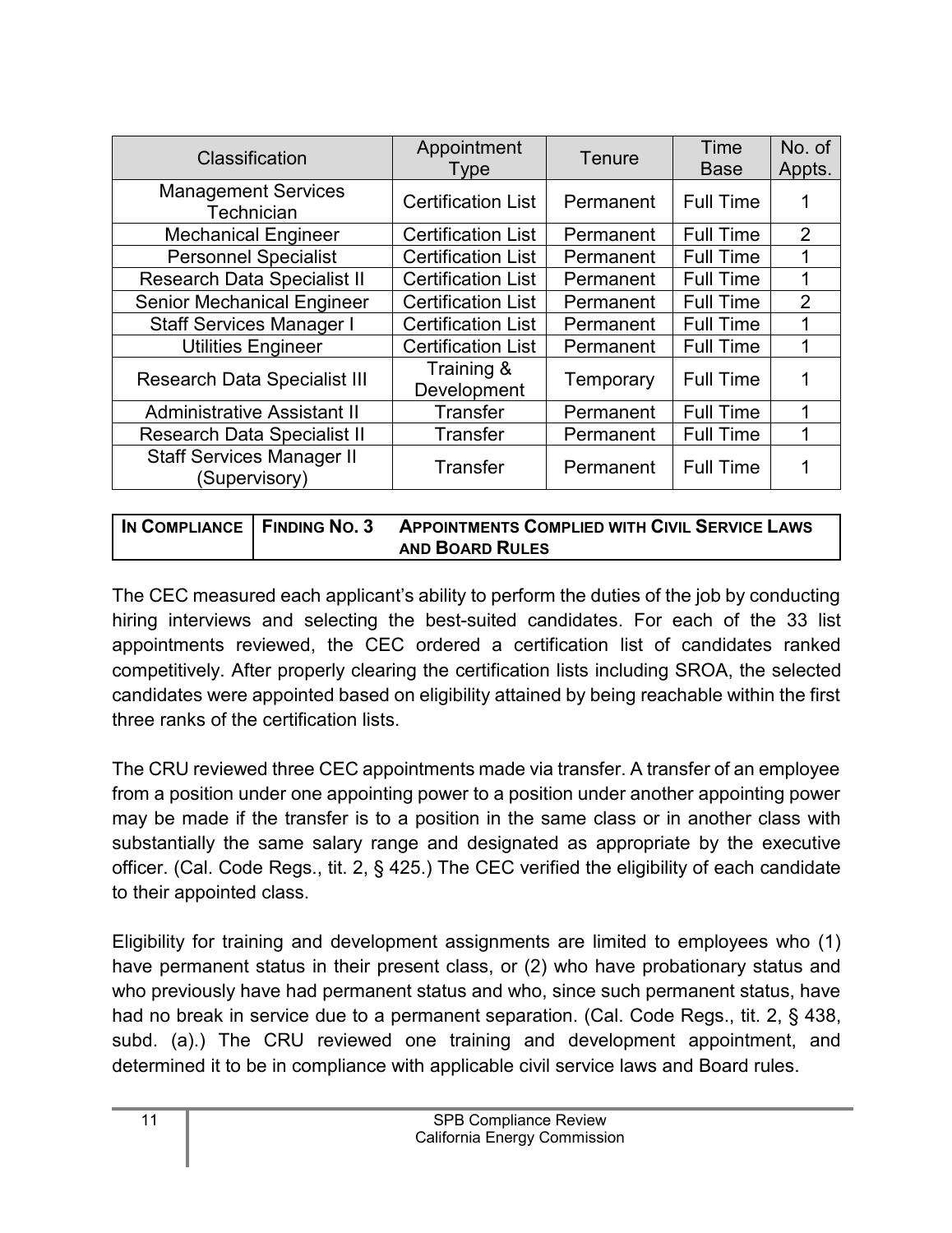The CRU found no deficiencies in the appointments that the CEC initiated during the compliance review period. Accordingly, the CRU found that the CEC's appointments processes and procedures utilized during the compliance review period satisfied civil service laws and Board rules.

## <span id="page-13-0"></span>**Equal Employment Opportunity**

Each state agency is responsible for an effective EEO program. (Gov. Code, § 19790.) The appointing power for each state agency has the major responsibility for monitoring the effectiveness of its EEO program. (Gov. Code, § 19794.) To that end, the appointing power must issue a policy statement committed to EEO; issue procedures for filing, processing, and resolving discrimination complaints; and cooperate with the CalHR, in accordance with Civil Code section 1798.24, subdivisions (o) and (p), by providing access to all required files, documents and data necessary to carry out these mandates. (*Ibid*.) In addition, the appointing power must appoint, at the managerial level, an EEO Officer, who shall report directly to, and be under the supervision of, the director of the department to develop, implement, coordinate, and monitor the department's EEO program. (Gov. Code, § 19795, subd. (a).)

Each state agency must establish a separate committee of employees who are individuals with a disability, or who have an interest in disability issues, to advise the head of the agency on issues of concern to employees with disabilities. (Gov. Code, § 19795, subd. (b)(1).) The department must invite all employees to serve on the committee and take appropriate steps to ensure that the final committee is comprised of members who have disabilities or who have an interest in disability issues. (Gov. Code, § 19795, subd. (b)(2).)

| IN COMPLIANCE   FINDING NO. 4 | <b>EQUAL EMPLOYMENT OPPORTUNITY PROGRAM</b>           |
|-------------------------------|-------------------------------------------------------|
|                               | <b>COMPLIED WITH ALL CIVIL SERVICE LAWS AND BOARD</b> |
|                               | <b>RULES</b>                                          |

After reviewing the policies, procedures, and programs necessary for compliance with the EEO program's role and responsibilities according to statutory and regulatory guidelines, the CRU determined that the CEC's EEO program provided employees with information and guidance on the EEO process including instructions on how to file discrimination claims. Furthermore, the EEO program outlines the roles and responsibilities of the EEO Officer, as well as supervisors and managers. The EEO Officer, who is at a managerial level, reports directly to the Executive Director of the CEC. The CEC also provided evidence of its efforts to promote EEO in its hiring and employment practices and to increase its hiring of persons with a disability.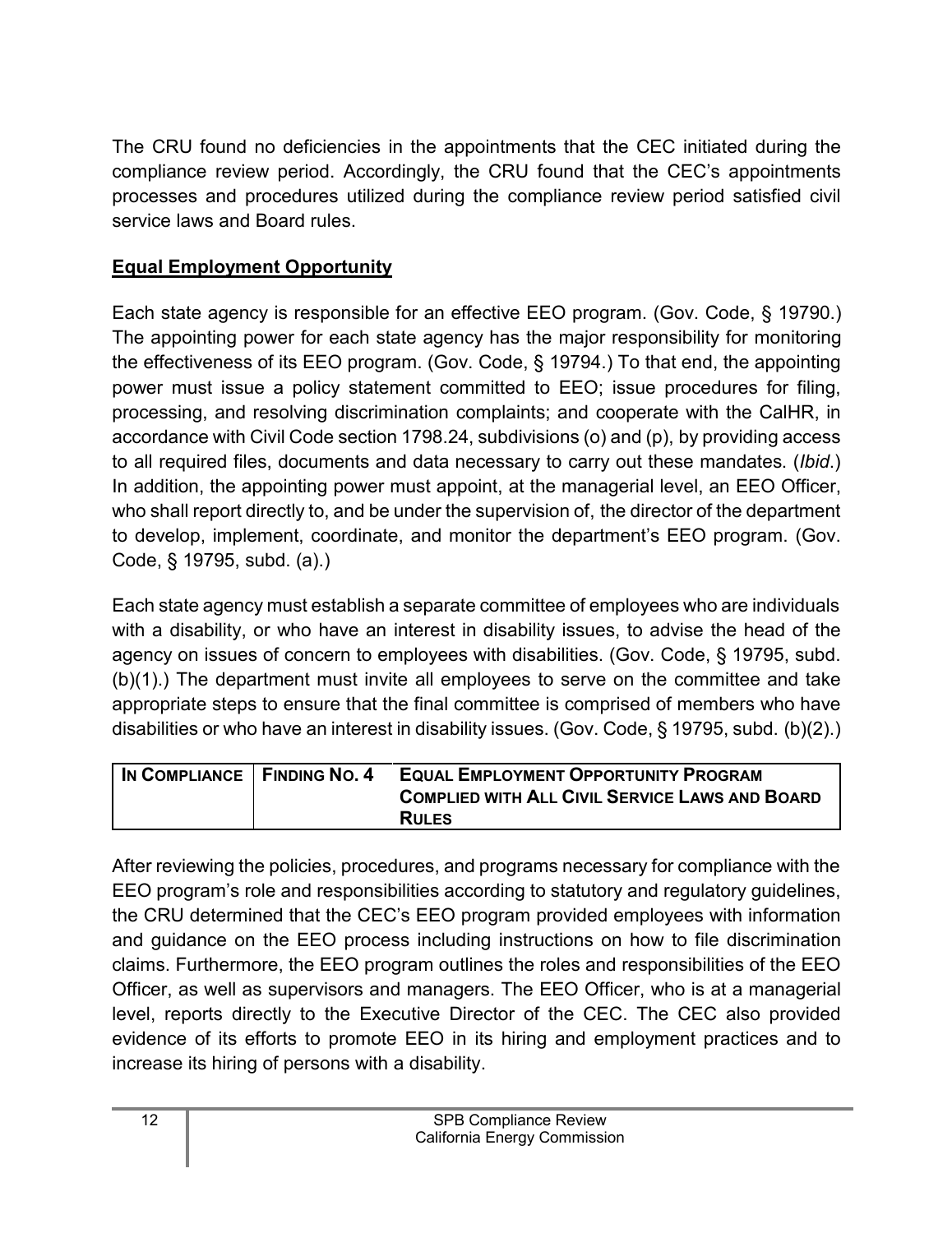## <span id="page-14-0"></span>**Personal Services Contracts**

A PSC includes any contract, requisition, or purchase order under which labor or personal services is a significant, separately identifiable element, and the business or person performing the services is an independent contractor that does not have status as an employee of the state. (Cal. Code Regs., tit. 2, § 547.59.) The California Constitution has an implied civil service mandate limiting the state's authority to contract with private entities to perform services the state has historically or customarily performed. Government Code section 19130, subdivision (a), however, codifies exceptions to the civil service mandate where PSC's achieve cost savings for the state. PSC's that are of a type enumerated in subdivision (b) of Government Code section 19130 are also permissible. Subdivision (b) contracts include, but are not limited to, private contracts for a new state function, services that are not available within state service, services that are incidental to a contract for the purchase or lease of real or personal property, and services that are of an urgent, temporary, or occasional nature.

For cost-savings PSC's, a state agency is required to notify SPB of its intent to execute such a contract. (Gov. Code, § 19131.) For subdivision (b) contracts, the SPB reviews the adequacy of the proposed or executed contract at the request of an employee organization representing state employees. (Gov. Code, § 19132.)

During the period under review, January 1, 2021, through September 30, 2021, the CEC had two PSC's that were in effect. The CRU reviewed the two of those, which are listed below:

| Vendor                                                                                       | <b>Services</b>                                       | Contract<br>Date(s)     | Contract<br>Amount | <b>Justification</b><br>Identified? | Union<br>Notification? |
|----------------------------------------------------------------------------------------------|-------------------------------------------------------|-------------------------|--------------------|-------------------------------------|------------------------|
| Esccue &<br>Associates,<br>Inc.                                                              | Supplemental<br>Moving<br><b>Services</b>             | $12/1/20 -$<br>11/30/22 | \$400,000          | Yes                                 | Yes                    |
| The Regents<br>of the<br>University of<br>California, on<br>behalf of the<br>Davis<br>Campus | Specialized<br>Training and<br>Development<br>Courses | $1/1/21 -$<br>9/30/22   | \$65,000           | No                                  | No                     |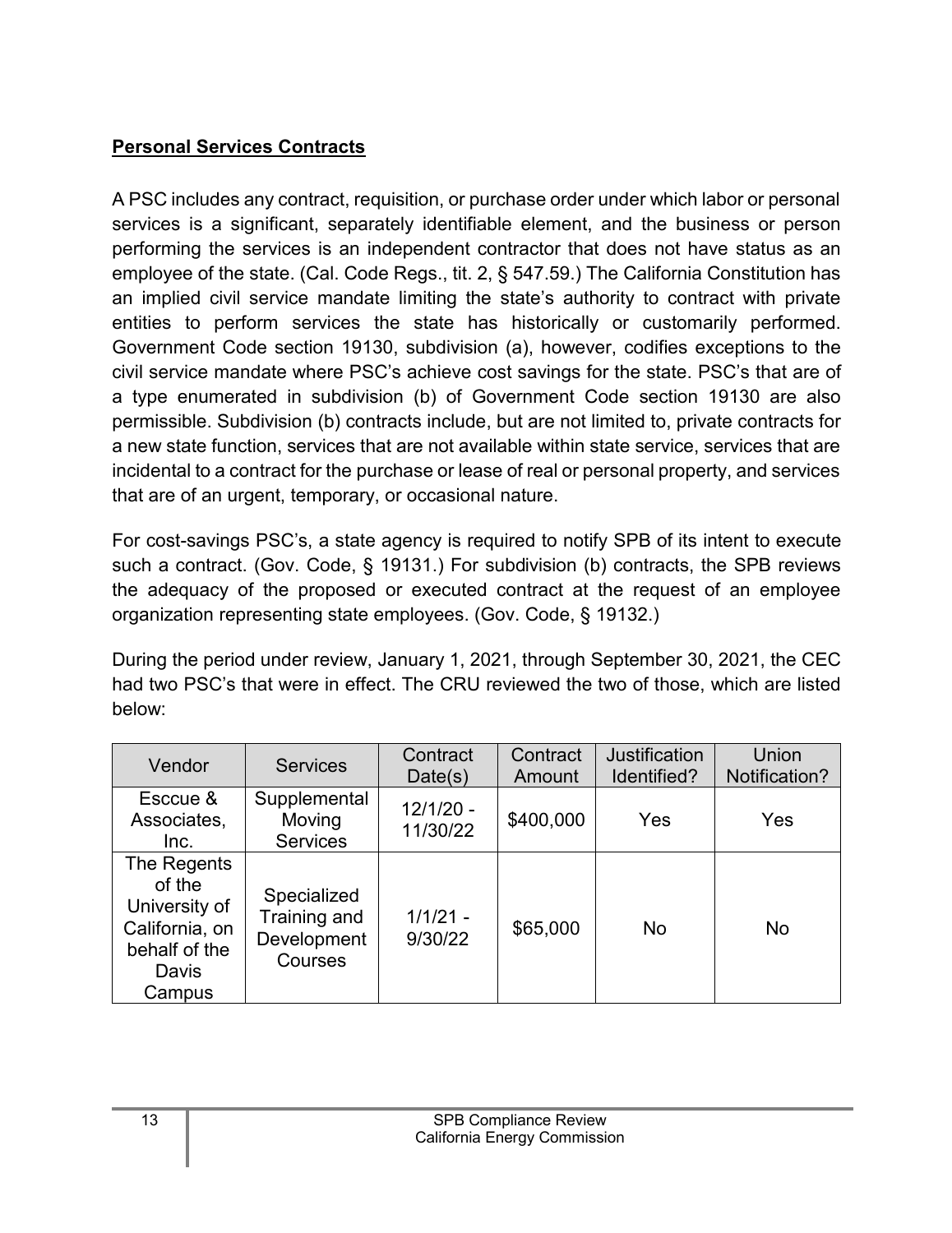| <b>SEVERITY:</b><br><b>SERIOUS</b> | <b>FINDING NO. 5</b><br><b>UNIONS WERE NOT NOTIFIED OF PERSONAL SERVICES</b><br><b>CONTRACTS</b>                                                                                                                                                                                                                                                                                                                                                                                                                                                                                                                                                                                                                                                                                                                                                                            |
|------------------------------------|-----------------------------------------------------------------------------------------------------------------------------------------------------------------------------------------------------------------------------------------------------------------------------------------------------------------------------------------------------------------------------------------------------------------------------------------------------------------------------------------------------------------------------------------------------------------------------------------------------------------------------------------------------------------------------------------------------------------------------------------------------------------------------------------------------------------------------------------------------------------------------|
| <b>Summary:</b>                    | The CEC did not notify unions prior to entering into one of the two<br>PSC's reviewed. This is the second consecutive time this has been<br>a finding for the CEC.                                                                                                                                                                                                                                                                                                                                                                                                                                                                                                                                                                                                                                                                                                          |
| Criteria:                          | The contract shall not be executed until the state agency proposing<br>to execute the contract has notified all organizations that represent<br>state employees who perform the type of work to be contracted.<br>(Gov. Code, § 19132, subd. (b)(1).)                                                                                                                                                                                                                                                                                                                                                                                                                                                                                                                                                                                                                       |
| Severity:                          | Serious. Unions must be notified of impending personal services<br>contracts in order to ensure they are aware contracts are being<br>proposed for the type of work that their members could perform.                                                                                                                                                                                                                                                                                                                                                                                                                                                                                                                                                                                                                                                                       |
| Cause:                             | The CEC states that the applicable union was not notified due to a<br>misunderstanding by the agreement manager.                                                                                                                                                                                                                                                                                                                                                                                                                                                                                                                                                                                                                                                                                                                                                            |
|                                    | <b>Corrective Action:</b> It is the contracting department's responsibility to identify and notify<br>any unions whose members could potentially perform the type of<br>work to be contracted prior to executing a PSC. The PSC's reviewed<br>during this compliance review involved (include services, i.e.,<br>transcription and training services), functions which various rank-<br>and-file civil service classifications perform. Within 90 days of the<br>date of this report, the CEC must submit to the SPB a written<br>corrective action response which addresses the corrections the<br>department will implement to ensure conformity with<br>the<br>requirements of Government Code section 19132. Copies of relevant<br>documentation demonstrating that the corrective action has been<br>implemented must be included with the corrective action response. |

## <span id="page-15-0"></span>**Mandated Training**

Each member, officer, or designated employee of a state agency who is required to file a statement of economic interest (referred to as "filers") because of the position he or she holds with the agency is required to take an orientation course on the relevant ethics statutes and regulations that govern the official conduct of state officials. (Gov. Code, §§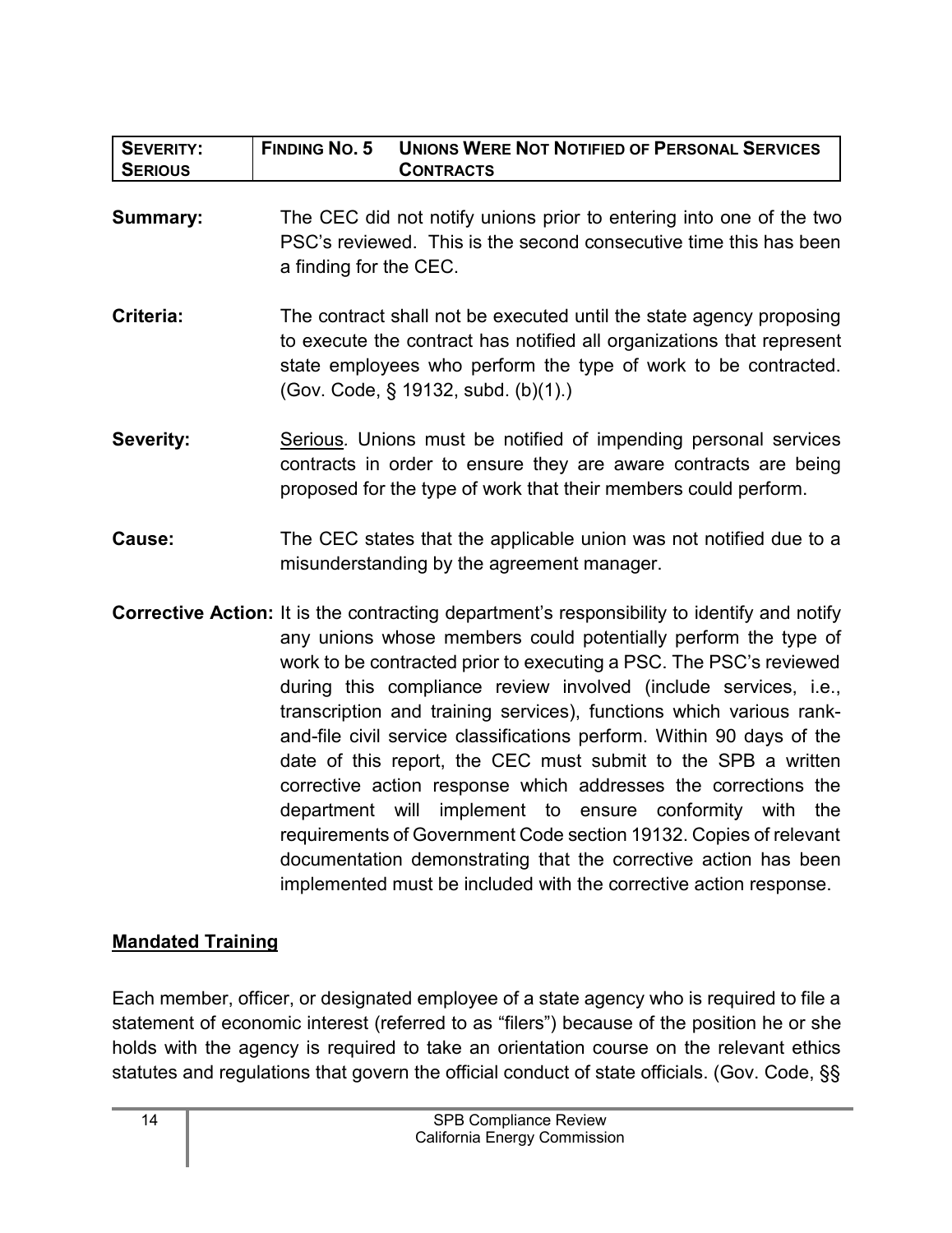11146 & 11146.1.) State agencies are required to offer filers the orientation course on a semi-annual basis. (Gov. Code, § 11146.1.) New filers must be trained within six months of appointment and at least once during each consecutive period of two calendar years, commencing on the first odd-numbered year thereafter. (Gov. Code, § 11146.3.)

Additionally, new employees must be provided sexual harassment prevention training within six months of appointment. Thereafter, each department must provide its supervisors two hours of sexual harassment prevention training and non-supervisors one hour of sexual harassment prevention training every two years. (Gov. Code, § 12950.1, subds. (a) and (b); Gov. Code, § 19995.4.)

The Board may conduct reviews of any appointing power's personnel practices to ensure compliance with civil service laws and Board regulations. (Gov. Code, § 18661, subd. (a).) In particular, the Board may audit personnel practices related to such matters as selection and examination procedures, appointments, promotions, the management of probationary periods, and any other area related to the operation of the merit principle in state civil service. (*Ibid*.) Accordingly, the CRU reviews documents and records related to training that appointing powers are required by the afore-cited laws to provide its employees.

The CRU reviewed the CEC's mandated training program that was in effect during the compliance review period, October 1, 2019, through September 30, 2021. The CEC's ethics training was found to be in compliance, while the CEC's sexual harassment prevention training was found to be out of compliance.

| <b>SEVERITY:</b><br><b>VERY SERIOUS</b> | <b>FINDING NO. 6</b><br><b>SEXUAL HARASSMENT PREVENTION TRAINING WAS</b><br><b>NOT PROVIDED FOR ALL EMPLOYEES</b>                                                                                                                                                                                                                                                                                                                                                          |
|-----------------------------------------|----------------------------------------------------------------------------------------------------------------------------------------------------------------------------------------------------------------------------------------------------------------------------------------------------------------------------------------------------------------------------------------------------------------------------------------------------------------------------|
| Summary:                                | The CEC provided sexual harassment prevention training to all of its<br>112 existing non-supervisors every 2 years. In addition, the CEC<br>provided sexual harassment prevention training all of its 130 existing<br>supervisors every 2 years. However, the CEC did not provide sexual<br>harassment prevention training to 5 of 32 new supervisors within 6<br>months of their appointment. This is the second consecutive time<br>this has been a finding for the CEC. |
| Criteria:                               | Each department must provide its supervisors two hours of sexual<br>harassment prevention training every two years and non-supervisory<br>employees one hour of sexual harassment prevention training every<br>two years. New employees must be provided sexual harassment                                                                                                                                                                                                 |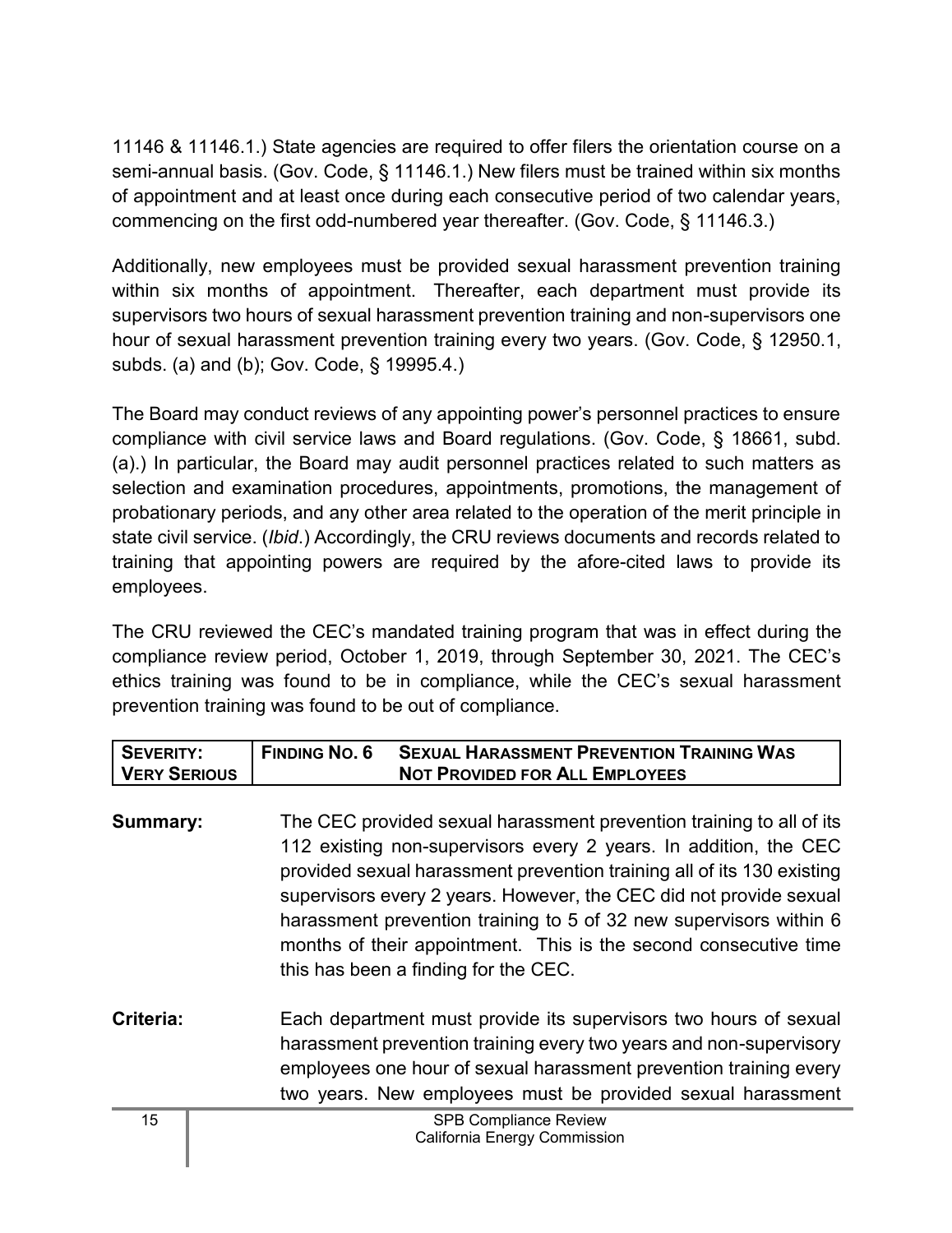prevention training within six months of appointment. (Gov. Code, § 12950.1, subds. (a) and (b); Gov. Code § 19995.4.)

- **Severity:** Very Serious. The department does not ensure that all new and existing employees are properly trained to respond to sexual harassment or unwelcome sexual advances, requests for sexual favors, and other verbal or physical harassment of a sexual nature. This limits the department's ability to retain a quality workforce, impacts employee morale and productivity, and subjects the department to litigation.
- **Cause:** The CEC states that although there is a process in place to notify employees of upcoming certification for newly appointed supervisors, it will continue to improve its process with additional follow-up to hold staff accountable and ensure 100 percent compliance.
- **Corrective Action:** Within 90 days of the date of this report, the CEC must submit to the SPB a written corrective action response which addresses the corrections the department will implement to ensure that all employees are provided sexual harassment prevention training in accordance with Government Code section 12950.1. Copies of relevant documentation demonstrating that the corrective action has been implemented must be included with the corrective action response.

#### <span id="page-17-0"></span>**Compensation and Pay**

#### Salary Determination

The pay plan for state civil service consists of salary ranges and steps established by CalHR. (Cal. Code Regs., tit. 2, § 599.666.) Several salary rules dictate how departments calculate and determine an employee's salary rate<sup>[7](#page-17-1)</sup> upon appointment depending on the appointment type, the employee's state employment and pay history, and tenure.

<span id="page-17-1"></span> $^7$  "Rate" is any one of the salary rates in the resolution by CalHR which establishes the salary ranges and steps of the Pay Plan (Cal. Code Regs., tit. 2, section 599.666).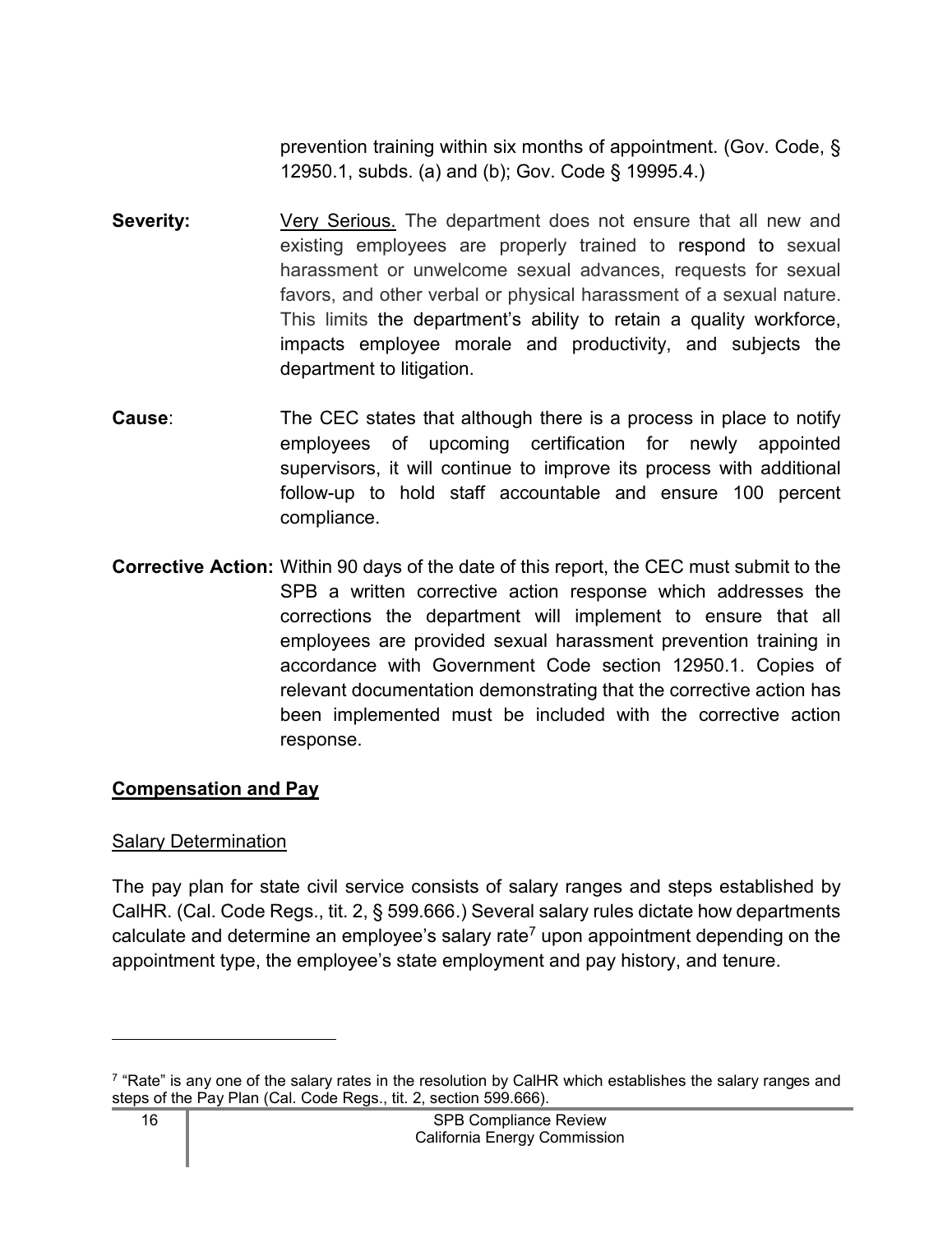Typically, agencies appoint employees to the minimum rate of the salary range for the class. Special provisions for appointments above the minimum exist to meet special recruitment needs and to accommodate employees who transfer into a class from another civil service class and are already receiving salaries above the minimum.

During the period under review, January 1, 2021, through September 30, 2021, the CEC made 122 appointments. The CRU reviewed 18 of those appointments to determine if the CEC applied salary regulations accurately and correctly processed employees' compensation, which are listed below:

| <b>Classification</b>                                                                           | Appointment<br><b>Type</b> | <b>Tenure</b>       | Time<br><b>Base</b> | Salary<br>(Monthly<br>Rate) |
|-------------------------------------------------------------------------------------------------|----------------------------|---------------------|---------------------|-----------------------------|
| <b>Accounting Administrator I</b><br>(Supervisor)                                               | <b>Certification List</b>  | Permanent           | <b>Full Time</b>    | \$6,450                     |
| <b>Administrative Assistant I</b>                                                               | <b>Certification List</b>  | <b>Limited Term</b> | <b>Full Time</b>    | \$5,036                     |
| <b>Associate Energy Specialist</b><br>(Technology Evaluation and<br>Development)                | <b>Certification List</b>  | Permanent           | <b>Full Time</b>    | \$5,509                     |
| <b>Electric Generation System</b><br>Specialist III                                             | <b>Certification List</b>  | Permanent           | <b>Full Time</b>    | \$10,601                    |
| <b>Energy Analyst</b>                                                                           | <b>Certification List</b>  | Permanent           | <b>Full Time</b>    | \$4,580                     |
| <b>Energy Commission</b><br>Specialist II (Technology<br><b>Evaluation and</b><br>Development)  | <b>Certification List</b>  | Permanent           | <b>Full Time</b>    | \$8,312                     |
| <b>Energy Commission</b><br>Specialist III (Technology<br><b>Evaluation and</b><br>Development) | <b>Certification List</b>  | Permanent           | <b>Full Time</b>    | \$8,077                     |
| <b>Information Officer I</b><br>(Specialist)                                                    | <b>Certification List</b>  | Permanent           | <b>Full Time</b>    | \$5,149                     |
| <b>Information Technology</b><br>Associate                                                      | <b>Certification List</b>  | Permanent           | <b>Full Time</b>    | \$6,231                     |
| <b>Information Technology</b><br>Specialist II                                                  | <b>Certification List</b>  | Permanent           | <b>Full Time</b>    | \$9,878                     |
| <b>Management Services</b><br>Technician                                                        | <b>Certification List</b>  | Permanent           | <b>Full Time</b>    | \$3,448                     |
| <b>Mechanical Engineer</b>                                                                      | <b>Certification List</b>  | Permanent           | <b>Full Time</b>    | \$7,337                     |
| <b>Personnel Specialist</b>                                                                     | <b>Certification List</b>  | Permanent           | <b>Full Time</b>    | \$3,301                     |
| Research Data Specialist II                                                                     | <b>Certification List</b>  | Permanent           | <b>Full Time</b>    | \$6,519                     |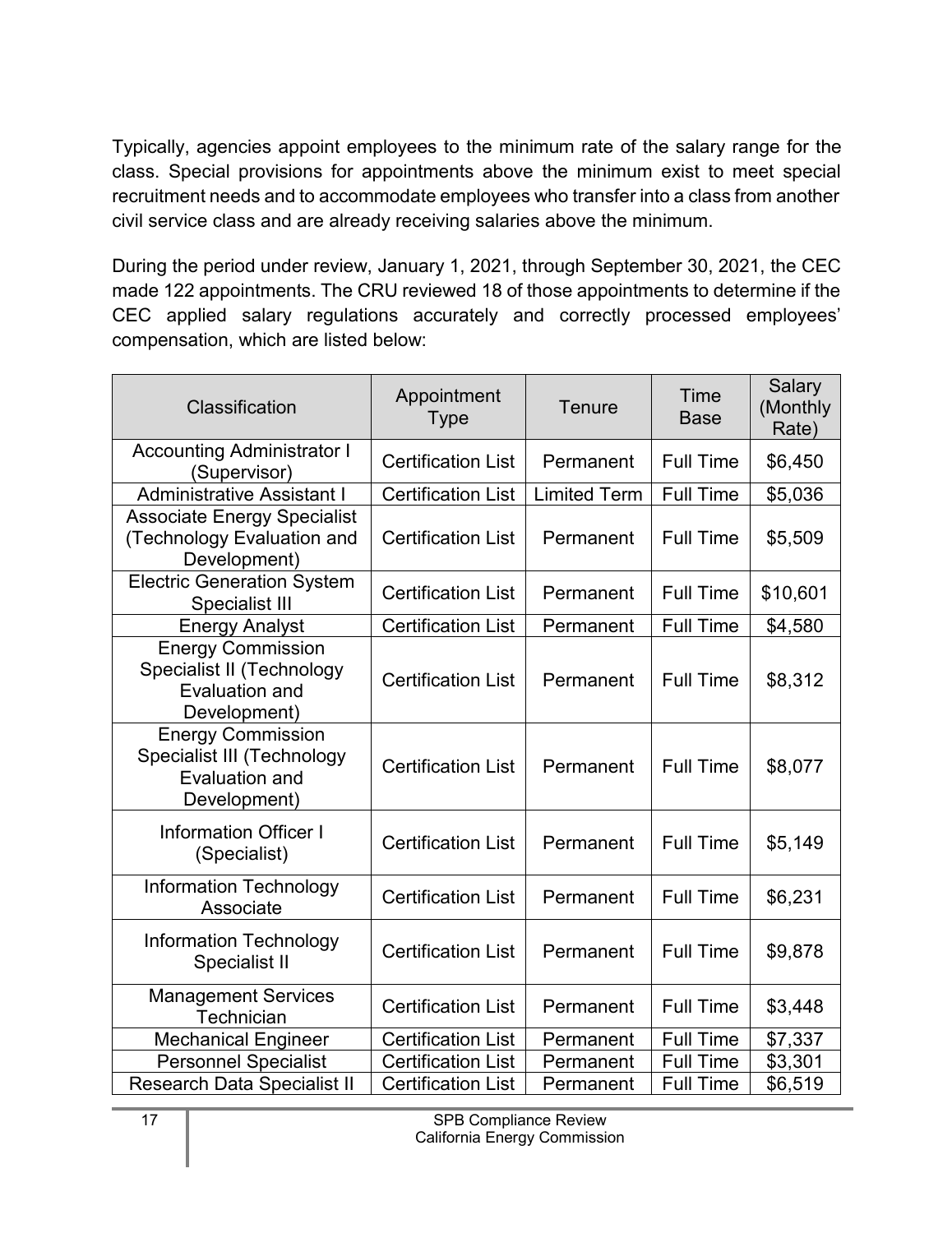| Classification                                    | Appointment<br><b>Type</b> | Tenure    | Time<br><b>Base</b> | Salary<br>(Monthly<br>Rate) |
|---------------------------------------------------|----------------------------|-----------|---------------------|-----------------------------|
| <b>Staff Services Manager I</b>                   | <b>Certification List</b>  | Permanent | <b>Full Time</b>    | \$5,916                     |
| <b>Utilities Engineer</b>                         | <b>Certification List</b>  | Permanent | <b>Full Time</b>    | \$8,293                     |
| <b>Research Data Specialist III</b>               | Training &<br>Development  | Temporary | <b>Full Time</b>    | \$8,543                     |
| <b>Staff Services Manager II</b><br>(Supervisory) | <b>Transfer</b>            | Permanent | <b>Full Time</b>    | \$8,352                     |

| I SEVERITY:<br><b>VERY SERIOUS</b> | <b>FINDING NO. 7</b> | <b>INCORRECT APPLICATIONS OF SALARY DETERMINATION</b><br><b>LAWS, RULES, AND CALHR POLICIES AND GUIDELINES</b> |
|------------------------------------|----------------------|----------------------------------------------------------------------------------------------------------------|
|                                    |                      | <b>FOR APPOINTMENT</b>                                                                                         |

**Summary:** The CRU found the following error in the CEC's determination of employee compensation:

| Classification    | Description of Finding(s)                   | Criteria              |
|-------------------|---------------------------------------------|-----------------------|
| Personnel         | Incorrect salary determination resulting in | Cal. Code Regs., tit. |
| <b>Specialist</b> | employee being undercompensated             | 2, § 599.676          |

**Criteria:** Departments are required to calculate and apply salary rules for each appointed employee accurately based on the pay plan for the state civil service. All civil service classes have salary ranges with minimum and maximum rates. (Cal. Code Regs., tit. 2, § 599.666.)

- **Severity:** Very Serious. The CEC failed to comply with the requirements outlined in the state civil service pay plan. Incorrectly applying compensation laws and rules in accordance with CalHR's policies and guidelines results in civil service employees receiving incorrect and/or inappropriate pay amounts.
- **Cause**: The CEC states that the incorrect salary determination was the result of a miscalculation due to an incorrect salary rule being applied.
- **Corrective Action:** Within 90 days of the date of this report, the CEC must submit to the SPB a written corrective action response which addresses the corrections the department will implement to ensure that employees are compensated correctly*.* The CEC must establish an audit system to correct current compensation transactions as well as future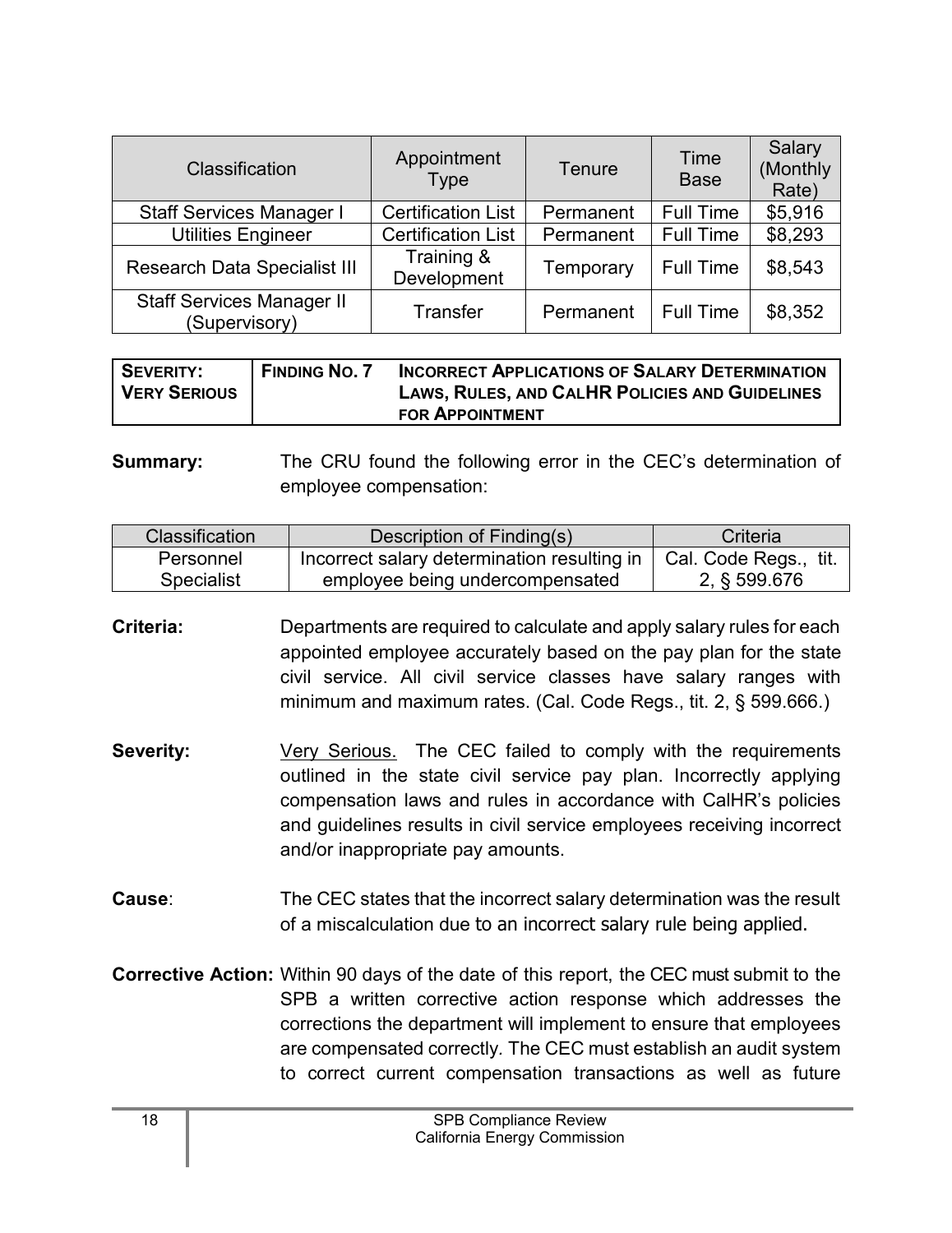transactions. Copies of relevant documentation demonstrating that the corrective action has been implemented must be included with the corrective action response.

#### Alternate Range Movement Salary Determination (within same classification)

If an employee qualifies under established criteria and moves from one alternate range to another alternate range of a class, the employee shall receive an increase or a decrease equivalent to the total of the range differential between the maximum salary rates of the alternate ranges. (Cal. Code Regs., tit. 2, § 599.681.) However, in many instances, the CalHR provides salary rules departments must use when employees move between alternate ranges. These rules are described in the alternate range criteria. (CalHR Pay Scales). When no salary rule or method is cited in the alternate range criteria, departments must default to Rule 599.681.

During the period under review, January 1, 2021, through September 30, 2021, the CEC made four alternate range movements within a classification. The CRU reviewed all four of those alternate range movements to determine if the CEC applied salary regulations accurately and correctly processed each employee's compensation, which are listed below:

| Classification                  | Prior<br>Range | Current<br>Range | <b>Time Base</b> | Salary<br>(Monthly<br>Rate) |
|---------------------------------|----------------|------------------|------------------|-----------------------------|
| <b>Air Pollution Specialist</b> | Range A        | Range B          | <b>Full Time</b> | \$6,053                     |
| <b>Legal Secretary</b>          | Range A        | Range B          | <b>Full Time</b> | \$4,435                     |
| <b>Mechanical Engineer</b>      | Range B        | Range D          | <b>Full Time</b> | \$8,293                     |
| <b>Personnel Specialist</b>     | Range C        | Range D          | <b>Full Time</b> | \$5,278                     |

| IN COMPLIANCE   FINDING NO. 8 | <b>ALTERNATIVE RANGE MOVEMENTS COMPLIED WITH</b> |
|-------------------------------|--------------------------------------------------|
|                               | CIVIL SERVICE LAWS, BOARD RULES, AND CALHR       |
|                               | <b>POLICIES AND GUIDELINES</b>                   |

The CRU determined that the alternate range movements the CEC made during the compliance review period, satisfied civil service laws, Board rules and CalHR policies and guidelines.

#### **Hiring Above Minimum Requests**

The CalHR may authorize payment at any step above the minimum limit to classes or positions to meet recruiting problems, or to obtain a person who has extraordinary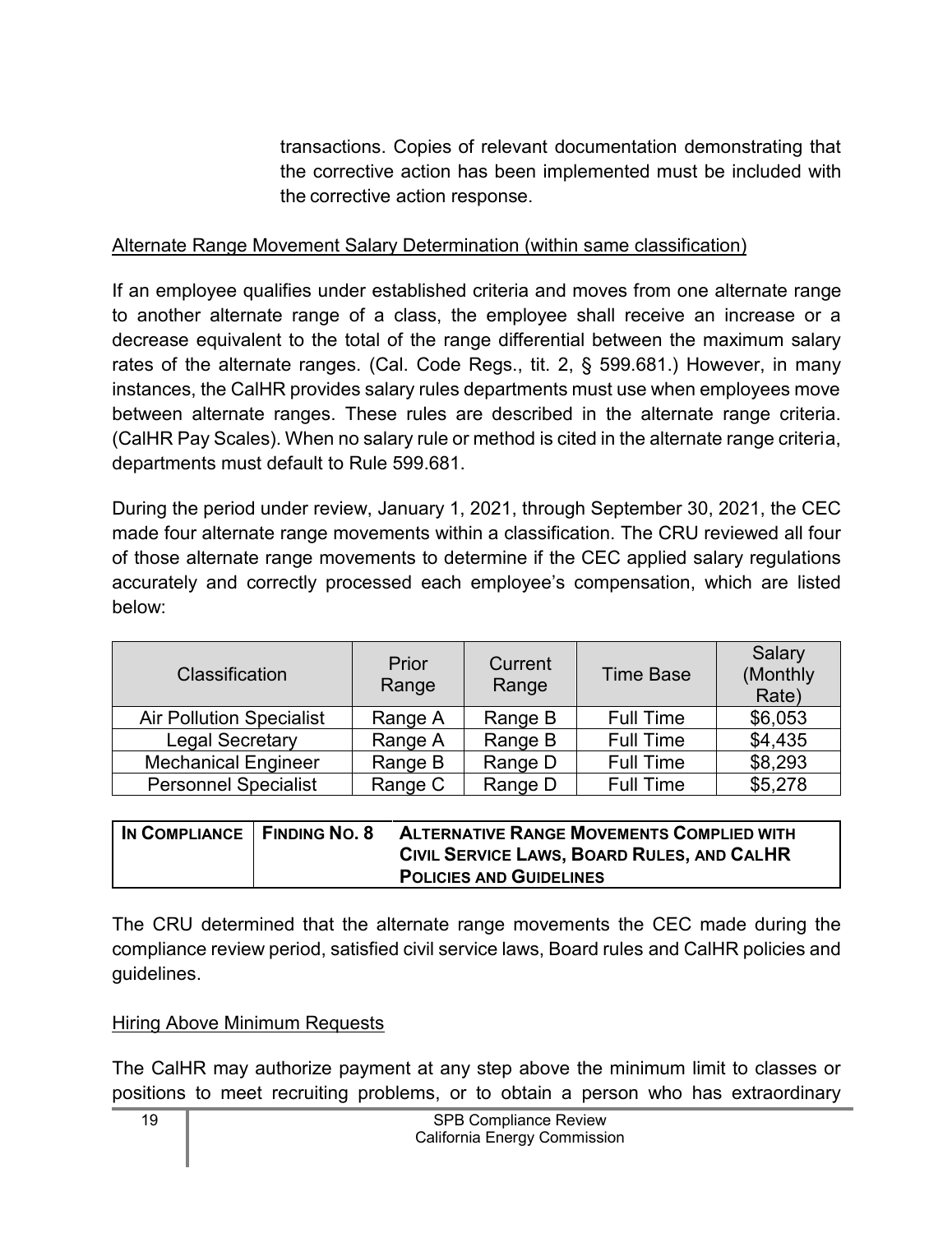qualifications. (Gov. Code, § 19836.) For all employees new to state service, departments are delegated to approve HAMs for extraordinary qualifications. (Human Resources Manual Section 1707.) Appointing authorities may request HAMs for current state employees with extraordinary qualifications. *(Ibid.)* Delegated HAM authority does not apply to current state employees. *(Ibid.)*

Extraordinary qualifications may provide expertise in a particular area of a department's program. *(Ibid.)* This expertise should be well beyond the minimum qualifications of the class. *(Ibid.)* Unique talent, ability or skill as demonstrated by previous job experience may also constitute extraordinary qualifications. *(Ibid.)* The scope and depth of such experience should be more significant than its length. *(Ibid.)* The degree to which a candidate exceeds minimum qualifications should be a guiding factor, rather than a determining one. *(Ibid.)* The qualifications and hiring rates of state employees already in the same class should be carefully considered, since questions of salary equity may arise if new higher entry rates differ from previous ones. *(Ibid.)* Recruitment difficulty is a factor to the extent that a specific extraordinary skill should be difficult to recruit, even though some applicants are qualified in the general skills of the class. *(Ibid.)*

If the provisions of this section are in conflict with the provisions of a memorandum of understanding reached pursuant to Government Code section 3517.5, the memorandum of understanding shall be controlling without further legislative action.<sup>[8](#page-21-0)</sup> (Gov. Code, § 19836, subd. (b).)

Appointing authorities may request and approve HAMs for former legislative employees who are appointed to a civil service class and received eligibility for appointment pursuant to Government Code section 18990. (Human Resources Manual Section 1707.) The salary received upon appointment to civil service shall be in accordance with the salary rules specified in the California Code of Regulations. *(Ibid.)* A salary determination is completed comparing the maximum salary rate of the former legislative class and the maximum salary rate of the civil service class to determine applicable salary and anniversary regulation. *(Ibid.)* Typically, the legislative employees are compensated at a higher rate of pay; therefore, they will be allowed to retain the rate they last received, not to exceed the maximum of the civil service class. *(Ibid.)*

Appointing authorities may request/approve HAMs for former exempt employees appointed to a civil service class. (Human Resources Manual Section 1707.) The salary

<span id="page-21-0"></span><sup>&</sup>lt;sup>8</sup> Except that if the provisions of the memorandum of understanding requires the expenditure of funds, the provisions shall not become effective unless approved by the Legislature in the annual Budget Act.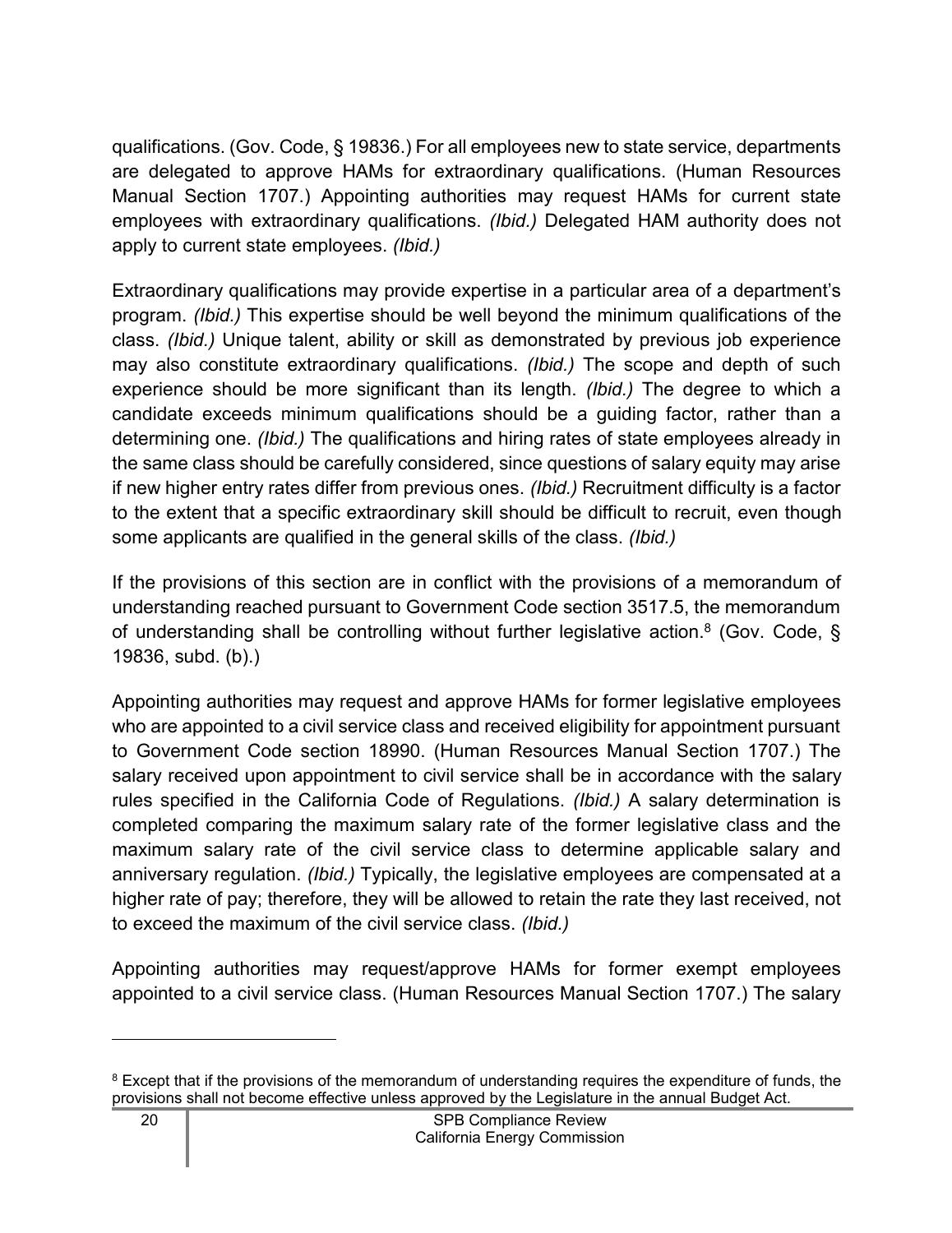received upon appointment to civil service shall be competitive with the employee's salary in the exempt appointment. *(Ibid.)* For example, An employee appointed to a civil service class which is preceded by an exempt appointment may be appointed at a salary rate comparable to the exempt appointment up to the maximum of the salary range for the civil service class. *(Ibid.)*

During the period under review, January 1, 2021, through September 30, 2021, the CEC authorized nine HAM requests. The CRU reviewed seven of those authorized HAM requests to determine if the CEC correctly applied Government Code section 19836 and appropriately verified, approved and documented candidates' extraordinary qualifications, which are listed below:

| Classification                                                                          | Appointment<br><b>Type</b> | <b>Status</b> | <b>Salary Range</b>         | Salary<br>(Monthly<br>Rate) |
|-----------------------------------------------------------------------------------------|----------------------------|---------------|-----------------------------|-----------------------------|
| <b>Air Pollution Specialist</b>                                                         | <b>Certification List</b>  | Permanent     | $$7,821-$<br>\$9,781, Range | \$8,800,<br>Range C         |
| <b>Electric Generation</b><br><b>System Specialist I</b>                                | <b>Certification List</b>  | Permanent     | \$8,099-<br>\$10,020        | \$8,929                     |
| <b>Energy Commission</b><br>Specialist II (Technology<br>Evaluation and<br>Development) | <b>Certification List</b>  | Permanent     | \$6,645-\$8,259             | \$7,770                     |
| <b>Energy Resource</b><br>Specialist III (Managerial)                                   | <b>Certification List</b>  | Permanent     | $$9,489-$<br>\$10,776       | \$10,776                    |
| <b>Energy Resources</b><br><b>Specialist III</b><br>(Supervisory)                       | <b>Certification List</b>  | Permanent     | $$8,260-$<br>\$10,264       | \$10,264                    |
| <b>Senior Mechanical</b><br>Engineer                                                    | <b>Certification List</b>  | Permanent     | $$10,301-$<br>\$2,892       | \$11,878                    |
| <b>Senior Mechanical</b><br>Engineer                                                    | <b>Certification List</b>  | Permanent     | $$9,757-$<br>\$12,211       | \$10,833                    |

| IN COMPLIANCE   FINDING NO. 9 | <b>HIRE ABOVE MINIMUM REQUESTS COMPLIED WITH</b><br>CIVIL SERVICE LAWS, BOARD RULES, AND CALHR |
|-------------------------------|------------------------------------------------------------------------------------------------|
|                               | <b>POLICIES AND GUIDELINES</b>                                                                 |

The CRU found that the HAM requests the CEC made during the compliance review period, satisfied civil service laws, Board rules and CalHR policies and guidelines.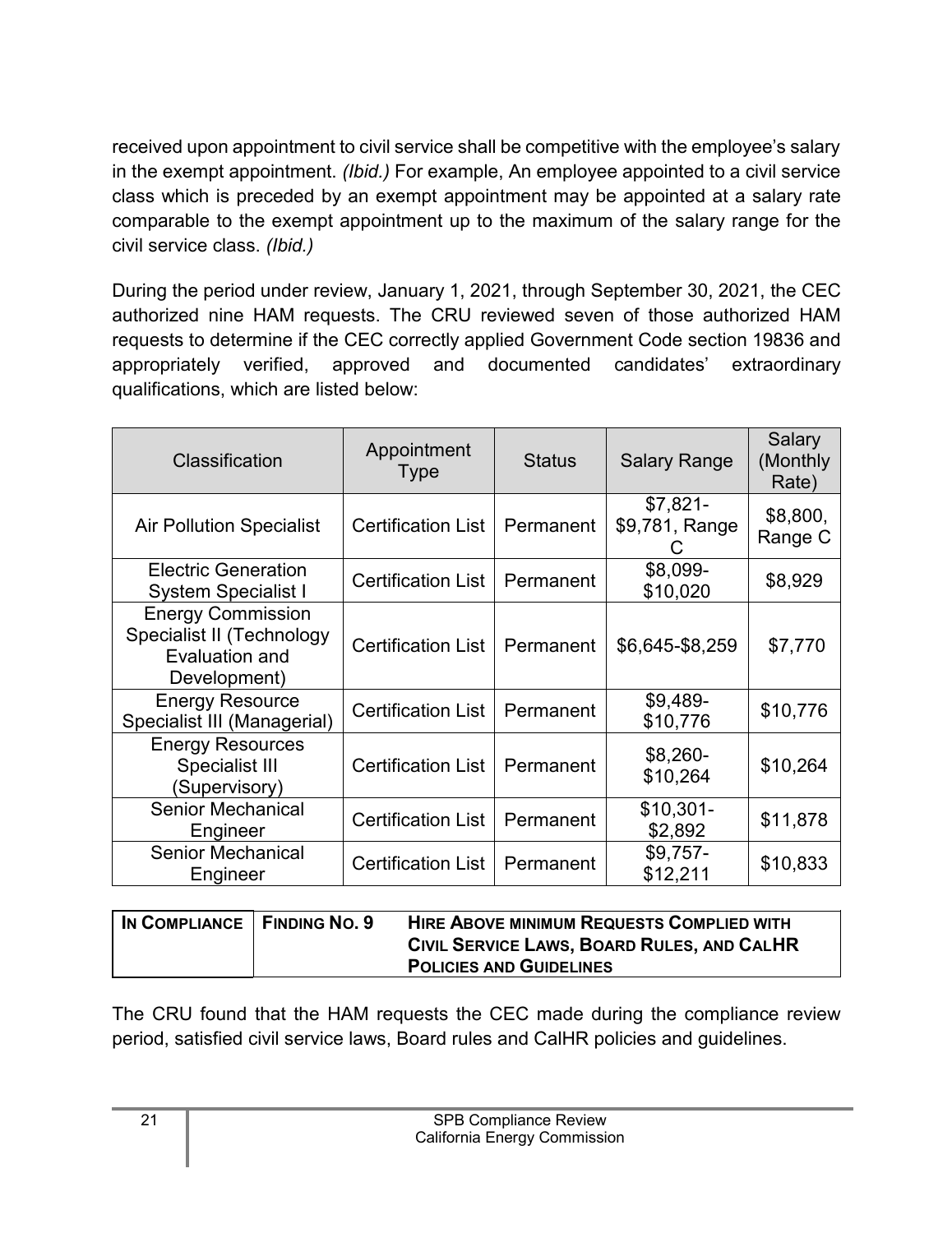## Bilingual Pay

A certified bilingual position is a position where the incumbent uses bilingual skills on a continuous basis and averages 10 percent or more of the total time worked. According to the Pay Differential 14, the 10 percent time standard is calculated based on the time spent conversing, interpreting, or transcribing in a second language and time spent on closely related activities performed directly in conjunction with the specific bilingual transactions.

Typically, the department must review the position duty statement to confirm the percentage of time performing bilingual skills and verify the monthly pay differential is granted to a certified bilingual employee in a designated bilingual position. The position, not the employee, receives the bilingual designation and the department must verify that the incumbent successfully participated in an Oral Fluency Examination prior to issuing the additional pay.

During the period under review, January 1, 2021, through September 30, 2021, the CEC issued bilingual pay to four employees. The CRU reviewed all four of these bilingual pay authorizations to ensure compliance with applicable CalHR policies and guidelines. These are listed below:

| <b>Classification</b>                               | Bargaining<br>Unit | <b>Time Base</b> | No. of<br>Appts. |
|-----------------------------------------------------|--------------------|------------------|------------------|
| <b>Staff Services Manager I</b>                     | S <sub>0</sub> 1   | <b>Full Time</b> |                  |
| Energy Commission Specialist I (Efficiency)         | R <sub>10</sub>    | <b>Full Time</b> |                  |
| <b>Planner II (Energy Facility Siting)</b>          | <b>R01</b>         | <b>Full Time</b> |                  |
| <b>Energy Commission Specialist I (Forecasting)</b> | R <sub>10</sub>    | <b>Full Time</b> |                  |

| IN COMPLIANCE   FINDING NO. 10 | <b>BILINGUAL PAY AUTHORIZATIONS COMPLIED WITH</b> |
|--------------------------------|---------------------------------------------------|
|                                | CIVIL SERVICE LAWS, BOARD RULES, AND CALHR        |
|                                | <b>POLICIES AND GUIDELINES</b>                    |

The CRU found that the bilingual pay authorized to employees during the compliance review period, satisfied civil service laws, Board rules and CalHR policies and guidelines.

## Pay Differentials

A pay differential is special additional pay recognizing unusual competencies, circumstances, or working conditions applying to some or all incumbents in select classes. A pay differential may be appropriate in those instances when a subgroup of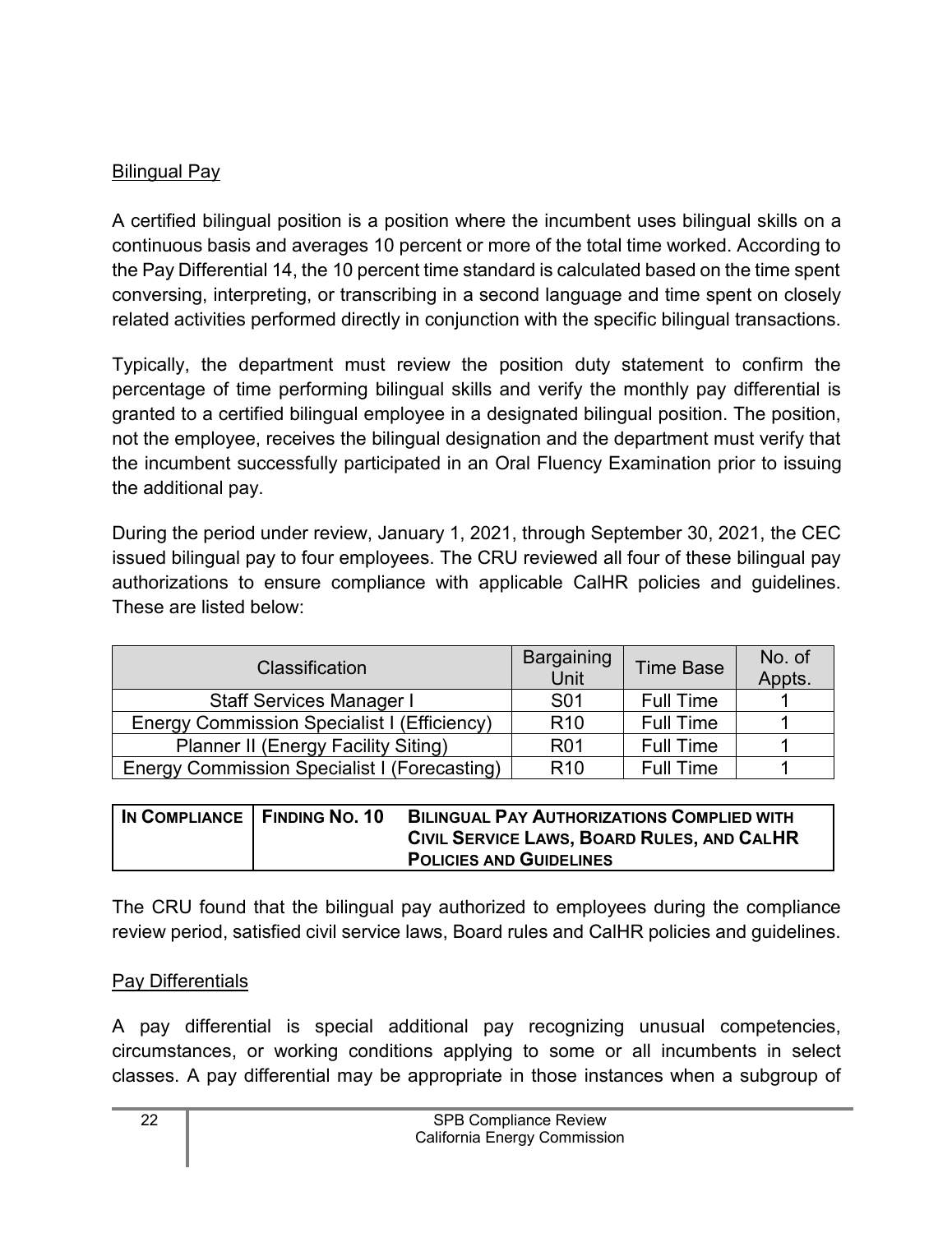positions within the overall job class might have unusual circumstances, competencies, or working conditions that distinguish these positions from other positions in the same class. Typically, pay differentials are based on qualifying pay criteria such as: work locations or shift assignments; professional or educational certification; temporary responsibilities; special licenses, skills or training; performance-based pay; incentivebased pay; or, recruitment and retention. (Classification and Pay Manual Section 230.)

California State Civil Service Pay Scales Section 14 describes the qualifying pay criteria for the majority of pay differentials. However, some of the alternate range criteria in the pay scales function as pay differentials. Generally, departments issuing pay differentials should, in order to justify the additional pay, document the following: the effective date of the pay differential, the collective bargaining unit identifier, the classification applicable to the salary rate and conditions along with the specific criteria, and any relevant documentation to verify the employee meets the criteria.

During the period under review, January 1, 2021, through September 30, 2021, the CEC authorized 46 pay differentials.<sup>[9](#page-24-0)</sup> The CRU reviewed 25 of these pay differentials to ensure compliance with applicable CalHR policies and guidelines. These are listed below:

| Classification                                            | Pay<br><b>Differential</b> | <b>Monthly Amount</b> |
|-----------------------------------------------------------|----------------------------|-----------------------|
| <b>Air Pollution Specialist</b>                           | 433                        | 4%                    |
| <b>Air Pollution Specialist</b>                           | 433                        | 4%                    |
| <b>Associate Mechanical Engineer</b>                      | 433                        | 4%                    |
| Electric Generation System Program Specialist I           | 261                        | \$300                 |
| <b>Electric Generation System Program Specialist I</b>    | 261                        | \$300                 |
| Electric Generation System Program Specialist I           | 433                        | 3%                    |
| <b>Electric Generation System Program Specialist I</b>    | 433                        | 4%                    |
| <b>Electric Generation System Program Specialist II</b>   | 261                        | \$300                 |
| <b>Electric Generation System Program Specialist III</b>  | 433                        | 4%                    |
| <b>Electric Generation System Specialist III</b>          | 261                        | \$300                 |
| Electric Transmission System Program Specialist I         | 261                        | \$300                 |
| <b>Electric Transmission System Program Specialist II</b> | 261                        | \$300                 |
| <b>Executive Assistant</b>                                | 52                         | 1.5 Salary Steps      |
| <b>Executive Assistant</b>                                | 52                         | 1.5 Salary Steps      |
| <b>Executive Assistant</b>                                | 52                         | 1.5 Salary Steps      |
| <b>Executive Assistant</b>                                | 52                         | 1.5 Salary Steps      |
| Hearing Adviser II, California Energy Commission          | 84                         | 5%                    |
| <b>Mechanical Engineer</b>                                | 433                        | 2%                    |

<span id="page-24-0"></span><sup>9</sup> For the purposes of CRU's review, only monthly pay differentials were selected for review at this time.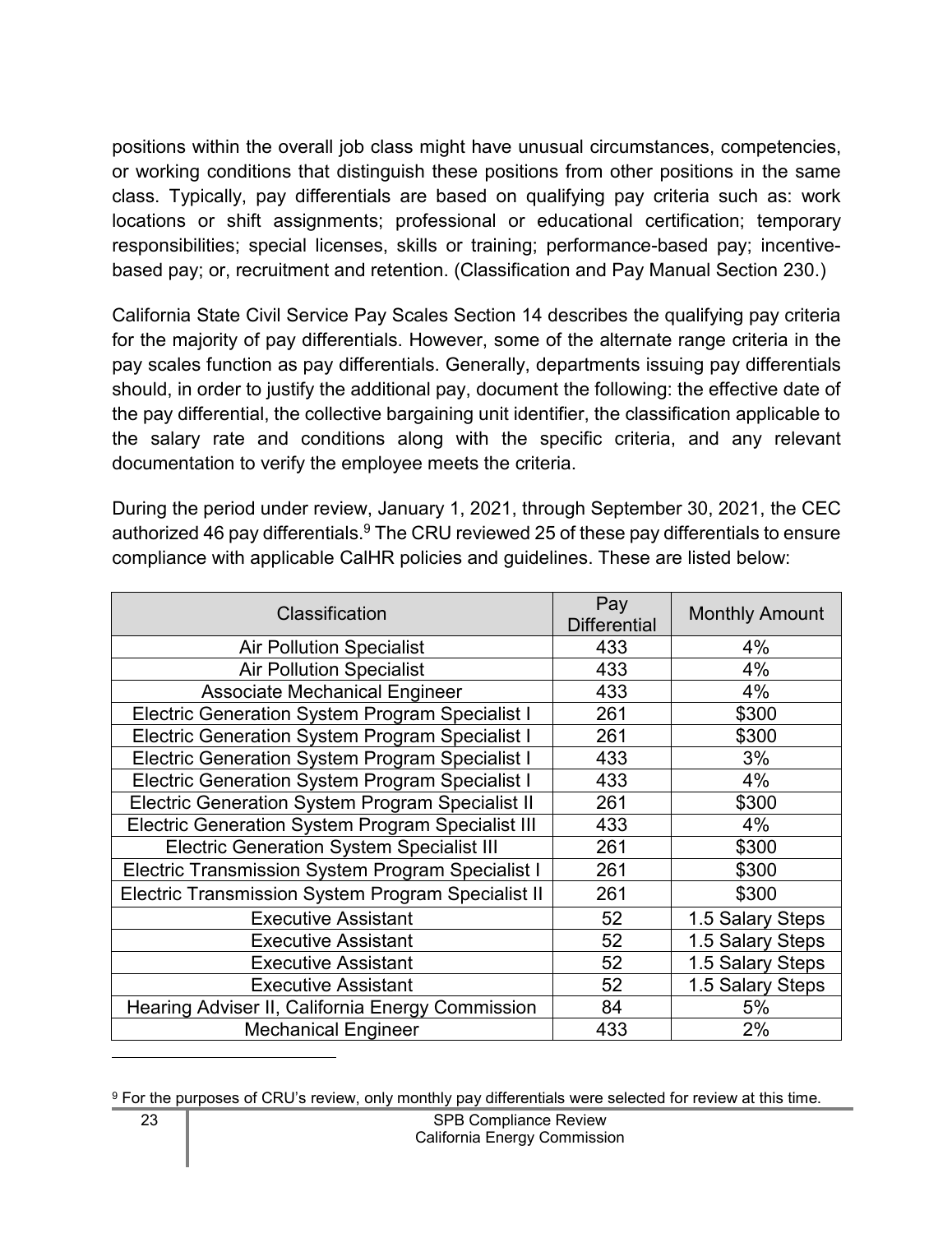| Classification                    | Pay<br><b>Differential</b> | <b>Monthly Amount</b> |
|-----------------------------------|----------------------------|-----------------------|
| <b>Senior Civil Engineer</b>      | 433                        | 4%                    |
| <b>Senior Electrical Engineer</b> | 261                        | \$300                 |
| <b>Senior Electrical Engineer</b> | 261                        | \$300                 |
| <b>Senior Electrical Engineer</b> | 261                        | \$300                 |
| <b>Senior Mechanical Engineer</b> | 433                        | 3%                    |
| <b>Senior Mechanical Engineer</b> | 433                        | 4%                    |
| <b>Senior Mechanical Engineer</b> | 433                        | 4%                    |

| IN COMPLIANCE   FINDING NO. 11 | PAY DIFFERENTIAL AUTHORIZATIONS COMPLIED WITH |
|--------------------------------|-----------------------------------------------|
|                                | CIVIL SERVICE LAWS, BOARD RULES, AND CALHR    |
|                                | <b>POLICIES AND GUIDELINES</b>                |

The CRU found no deficiencies in the pay differentials that the CEC authorized during the compliance review period. Pay differentials were issued correctly in recognition of unusual competencies, circumstances, or working conditions in accordance with applicable rules and guidelines.

#### Out-of-Class Assignments and Pay

For excluded<sup>[10](#page-25-0)</sup> and most rank and file employees, out-of-class (OOC) work is defined as performing, more than 50 percent of the time, the full range of duties and responsibilities allocated to an existing class and not allocated to the class in which the person has a current, legal appointment. (Cal. Code Regs., tit. 2, § 599.810, subd. (a)(2).) A higher classification is one with a salary range maximum that is any amount higher than the salary range maximum of the classification to which the employee is appointed. (Cal. Code Regs., tit. 2, § 599.810, subd. (a)(3).)

According to the Classification and Pay Guide, OOC assignments should only be used as a last resort to accommodate temporary staffing needs. All civil service alternatives should be explored first before using OOC assignments. However, certain MOU provisions and the California Code of Regulations, title 2, section 599.810 allow for shortterm OOC assignments to meet temporary staffing needs. Should OOC work become necessary, the assignment would be made pursuant to the applicable MOU provisions or salary regulations. Before assigning the OOC work, the department should have a plan

<span id="page-25-0"></span> $10$  "Excluded employee" means an employee as defined in Government Code section 3527, subdivision (b) (Ralph C. Dills Act) except those excluded employees who are designated managerial pursuant to Government Code section 18801.1.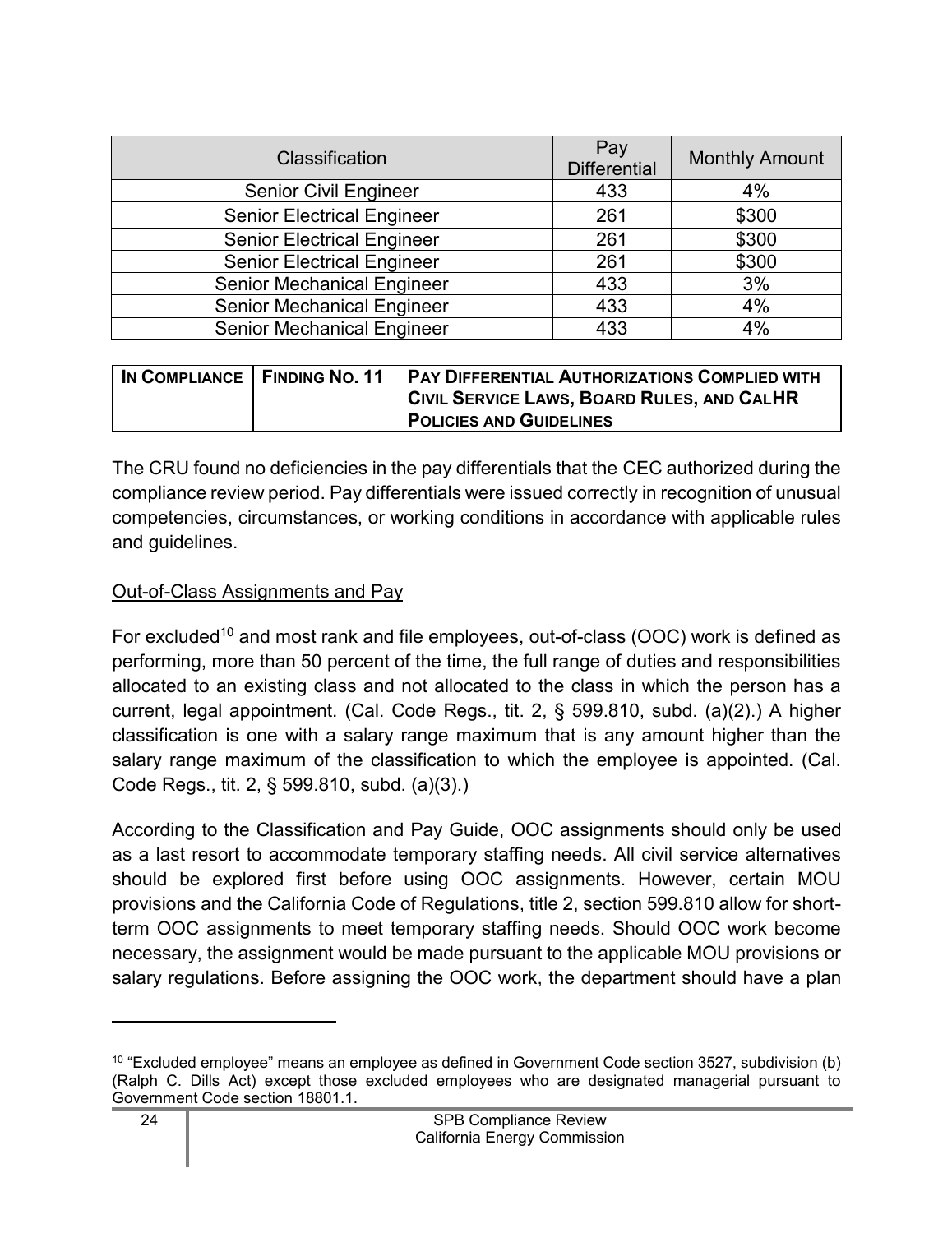to correct the situation before the time period outlined in applicable law, policy or MOU expires. (Classification and Pay Guide Section 375.)

During the period under review, January 1, 2021, through September 30, 2021, the CEC issued OOC pay to three employees. The CRU reviewed all three of these OOC assignments to ensure compliance with applicable MOU provisions, salary regulations, and CalHR policies and guidelines. These are listed below:

| Classification                                                                       | <b>Bargaining</b><br><b>Unit</b> | <b>Out-of-Class</b><br>Classification                              | <b>Time Frame</b> |
|--------------------------------------------------------------------------------------|----------------------------------|--------------------------------------------------------------------|-------------------|
| <b>Business Service Assistant</b><br>(Specialist)                                    | <b>R01</b>                       | <b>Business Services</b><br>Officer (Specialist)                   | 3/1/21-6/29/21    |
| <b>Energy Commission Specialist</b><br>II (Technology Evaluation and<br>Development) | R <sub>10</sub>                  | <b>Energy Commission</b><br><b>Specialist III</b><br>(Supervisory) | 1/1/21-6/30/21    |
| Hearing Adviser II, California<br><b>Energy Commission</b>                           | R <sub>02</sub>                  | <b>Assistant Chief</b><br>Counsel                                  | 4/9/21-6/30/21    |

| <b>SEVERITY:</b> | FINDING NO. 12 INCORRECT AUTHORIZATION OF OUT-OF-CLASS PAY |
|------------------|------------------------------------------------------------|
| VERY SERIOUS     |                                                            |

**Summary:** The CRU found three errors in the CEC's authorization of OOC pay:

| Classification                                                                         | Out-of-Class<br>Classification                                       | Description of Finding(s)                                                                                                                                                                                                                                                                                                     | Criteria                         |
|----------------------------------------------------------------------------------------|----------------------------------------------------------------------|-------------------------------------------------------------------------------------------------------------------------------------------------------------------------------------------------------------------------------------------------------------------------------------------------------------------------------|----------------------------------|
| <b>Business</b><br>Service<br>Assistant<br>(Specialist)                                | <b>Business</b><br><b>Services</b><br><b>Officer</b><br>(Specialist) | The 9.23% Personal Leave Program<br>(PLP) reduction was not taken into<br>consideration when determining the<br>OOC pay rate, which resulted in the<br>employee being overcompensated.<br>In addition, the CEC incorrectly<br>calculated the employee's OOC pay,<br>which resulted in the employee being<br>undercompensated. | Pay<br><b>Differential</b><br>91 |
| Energy<br>Commission<br>Specialist II<br>(Technology<br>Evaluation and<br>Development) | Energy<br>Commission<br>Specialist III<br>(Supervisory)              | The 9.23% PLP reduction was not<br>taken into consideration when<br>determining the OOC pay rate, which<br>resulted in the employee being<br>overcompensated.<br>In addition, the CEC incorrectly<br>calculated the employee's OOC pay,<br>which resulted in the employee being<br>undercompensated.                          | Pay<br><b>Differential</b><br>94 |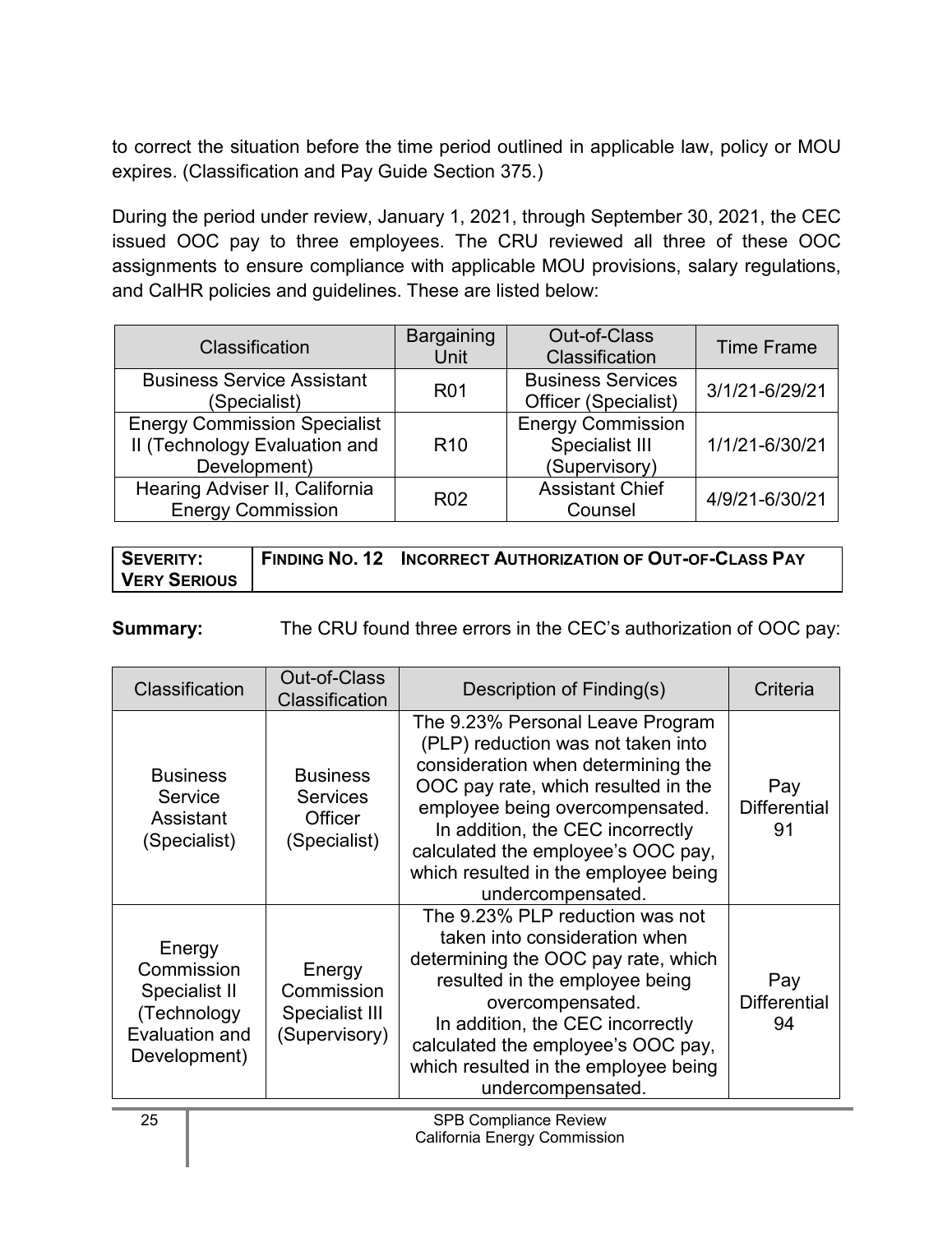| Classification                                                   | Out-of-Class<br>Classification | Description of Finding(s)                                                                                                                                     | Criteria                         |
|------------------------------------------------------------------|--------------------------------|---------------------------------------------------------------------------------------------------------------------------------------------------------------|----------------------------------|
| <b>Hearing Adviser</b><br>II, California<br>Energy<br>Commission | Assistant<br>Chief<br>Counsel  | The 9.23% PLP reduction was not<br>taken into consideration when<br>determining the OOC pay rate, which<br>resulted in the employee being<br>overcompensated. | Pay<br><b>Differential</b><br>91 |

- **Criteria:** An employee may be temporarily required to perform out-of-class work by his/her department for up to one hundred twenty (120) calendar days in any twelve (12) consecutive calendar months when it determines that such an assignment is of unusual urgency, nature, volume, location, duration, or other special characteristics; and, cannot feasibly be met through use of other civil service or administrative alternatives. Departments may not use out-of-class assignments to avoid giving civil service examinations or to avoid using existing eligibility lists created as the result of a civil service examination.
- **Severity:** Very Serious. The CEC failed to comply with the state civil service pay plan by incorrectly applying compensation laws and rules in accordance with CalHR's policies and guidelines. This results in civil service employees receiving incorrect and/or inappropriate compensation.
- **Cause**: The CEC states that the 2020 Personal Leave Program reduction in pay was not considered when calculating the pay for those serving in an out of class assignment which resulted in overpayment.
- **Corrective Action:** Within 90 days of the date of this report, the CEC must submit to the SPB a written corrective action response which addresses the corrections the department will implement to ensure conformity with California Code of Regulations, title 2, section 599.810 and Pay Differentials 91 and 94. Copies of relevant documentation demonstrating that the corrective action has been implemented must be included with the corrective action response.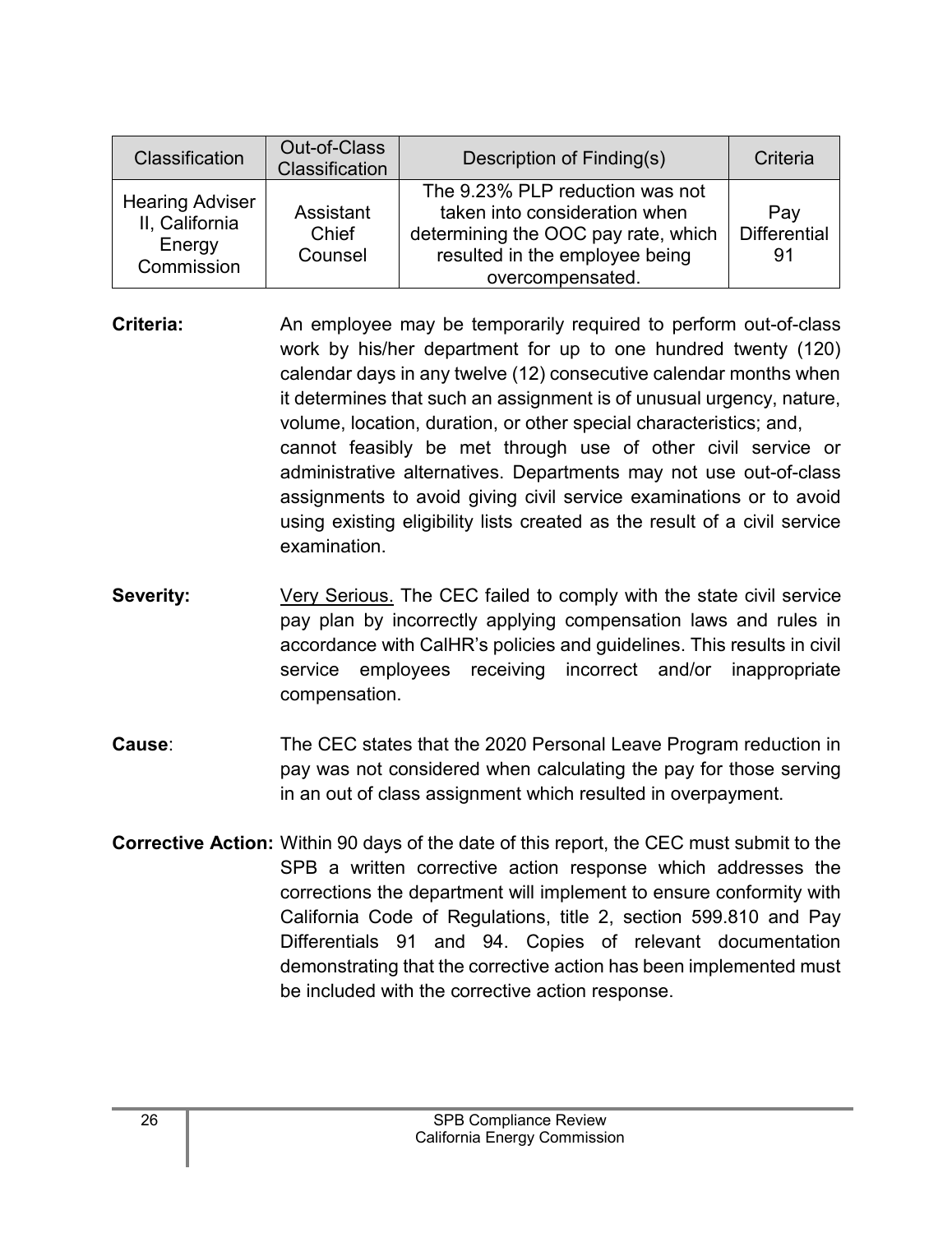## <span id="page-28-0"></span>**Leave**

## Positive Paid Employees

Actual Time Worked (ATW) is a method that can be used to keep track of a Temporary Authorization Utilization (TAU) employee's time to ensure that the Constitutional limit of 9 months in any 12 consecutive months is not exceeded. The ATW method of counting time is used in order to continue the employment status for an employee until the completion of an examination, for seasonal type work, while attending school, or for consulting services.

An employee is appointed TAU-ATW when he/she is not expected to work all of the working days of a month. When counting 189 days, every day worked, including partial days<sup>[11](#page-28-1)</sup> worked and paid absences<sup>[12](#page-28-2)</sup>, are counted. (Cal. Code Regs., tit. 2, § 265.1, subd. (b).) The hours worked in one day is not limited by this rule. *(Ibid.)* The 12-consecutive month timeframe begins by counting the first pay period worked as the first month of the 12-consecutive month timeframe. *(Ibid.)* The employee shall serve no longer than 189 days in a 12 consecutive month period. *(Ibid.)* A new 189-days working limit in a 12 consecutive month timeframe may begin in the month immediately following the month that marks the end of the previous 12-consecutive month timeframe. *(Ibid.)*

It is an ATW appointment because the employee does not work each workday of the month, and it might become desirable or necessary for the employee to work beyond nine calendar months. The appointing power shall monitor and control the days worked to ensure the limitations set forth are not exceeded. (Cal. Code Regs., tit. 2, § 265.1, subd. (f).)

For student assistants, graduate student assistants, youth aides, and seasonal classifications a maximum work-time limit of 1500 hours within 12 consecutive months may be used rather than the 189-day calculation. (Cal. Code Regs., tit. 2, § 265.1, subd. (d).)

Generally, permanent intermittent employees may work up to 1500 hours in any calendar year. (Applicable Bargaining Unit Agreements.) However, Bargaining Unit 6 employees may work up to 2000 hours in any calendar year.

<span id="page-28-2"></span><span id="page-28-1"></span><sup>&</sup>lt;sup>11</sup> For example, two hours or ten hours count as one day.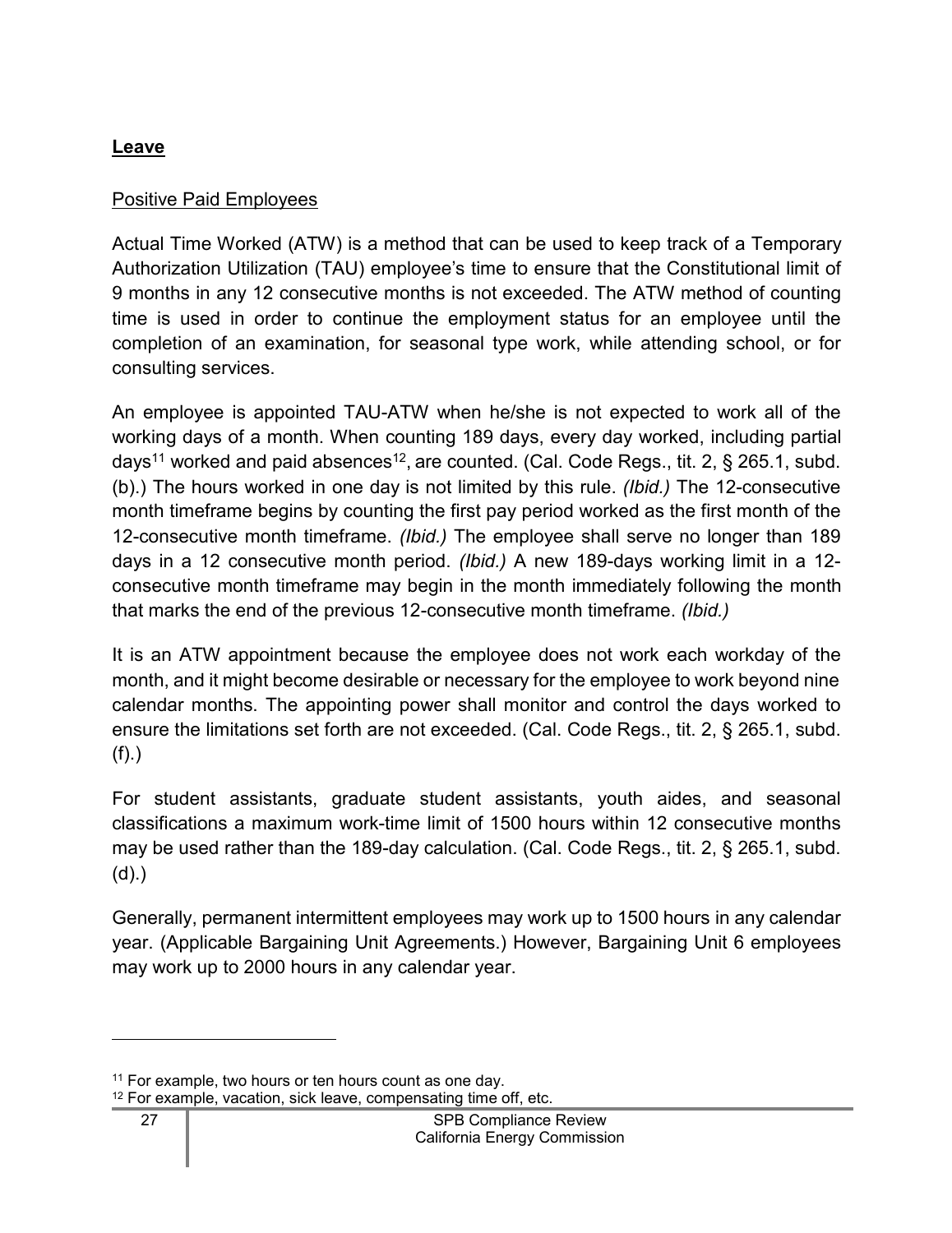Additionally, according to Government Code section 21224, retired annuitant appointments shall not exceed a maximum of 960 hours in any fiscal year (July-June), regardless of the number of state employers, without reinstatement, loss or interruption of benefits.[13](#page-29-0)

At the time of the review, the CEC had 32 positive paid employees whose hours were tracked. The CRU reviewed 22 of those positive paid appointments to ensure compliance with applicable laws, regulations, policies and guidelines, which are listed below:

| Classification                                                                       | <b>Tenure</b>                       | <b>Time Frame</b> | <b>Time Worked</b> |
|--------------------------------------------------------------------------------------|-------------------------------------|-------------------|--------------------|
| <b>Accounting Administrator I (Specialist)</b>                                       | <b>Retired</b><br>Annuitant<br>(RA) | 7/1/20-6/30/21    | 927.5 hours        |
| <b>Administrative Assistant I</b>                                                    | <b>RA</b>                           | 7/1/20-6/30/21    | 912 hours          |
| Air Resources Supervisor I                                                           | <b>RA</b>                           | 7/1/20-6/30/21    | 1566 hours         |
| Associate Governmental Program<br>Analyst                                            | <b>RA</b>                           | 7/1/20-6/30/21    | 1847 hours         |
| <b>Associate Personnel Analyst</b>                                                   | <b>RA</b>                           | 7/1/20-6/30/21    | 483.75 hours       |
| <b>Attorney III</b>                                                                  | <b>RA</b>                           | 7/1/20-6/30/21    | 567 hours          |
| <b>Attorney IV</b>                                                                   | <b>RA</b>                           | 7/1/20-6/30/21    | 1017 hours         |
| <b>Attorney IV</b>                                                                   | <b>RA</b>                           | 7/1/20-6/30/21    | 812 hours          |
| <b>Electric Generation System Program</b><br><b>Specialist III</b>                   | <b>RA</b>                           | 7/1/20-6/30/21    | 1205 hours         |
| <b>Electric Generation System Program</b><br><b>Specialist III</b>                   | <b>RA</b>                           | 7/1/20-6/30/21    | 960 hours          |
| <b>Electric Generation System Specialist I</b>                                       | <b>RA</b>                           | 7/1/20-6/30/21    | 651 hours          |
| <b>Energy Commission Specialist II</b><br>(Technology Evaluation and<br>Development) | <b>RA</b>                           | 7/1/20-6/30/21    | 960 hours          |
| <b>Energy Commission Specialist II</b><br>(Technology Evaluation and<br>Development) | <b>RA</b>                           | 7/1/20-6/30/21    | 894.5 hours        |
| <b>Energy Commission Specialist II</b><br>(Technology Evaluation and<br>Development) | <b>RA</b>                           | 7/1/20-6/30/21    | 813 hours          |

<span id="page-29-0"></span><sup>&</sup>lt;sup>13</sup> However, Executive Order N-25-20, signed by Governor Newsom on March 12, 2020, suspended work hour limitations on retired annuitants' hours due to the Covid-19 emergency.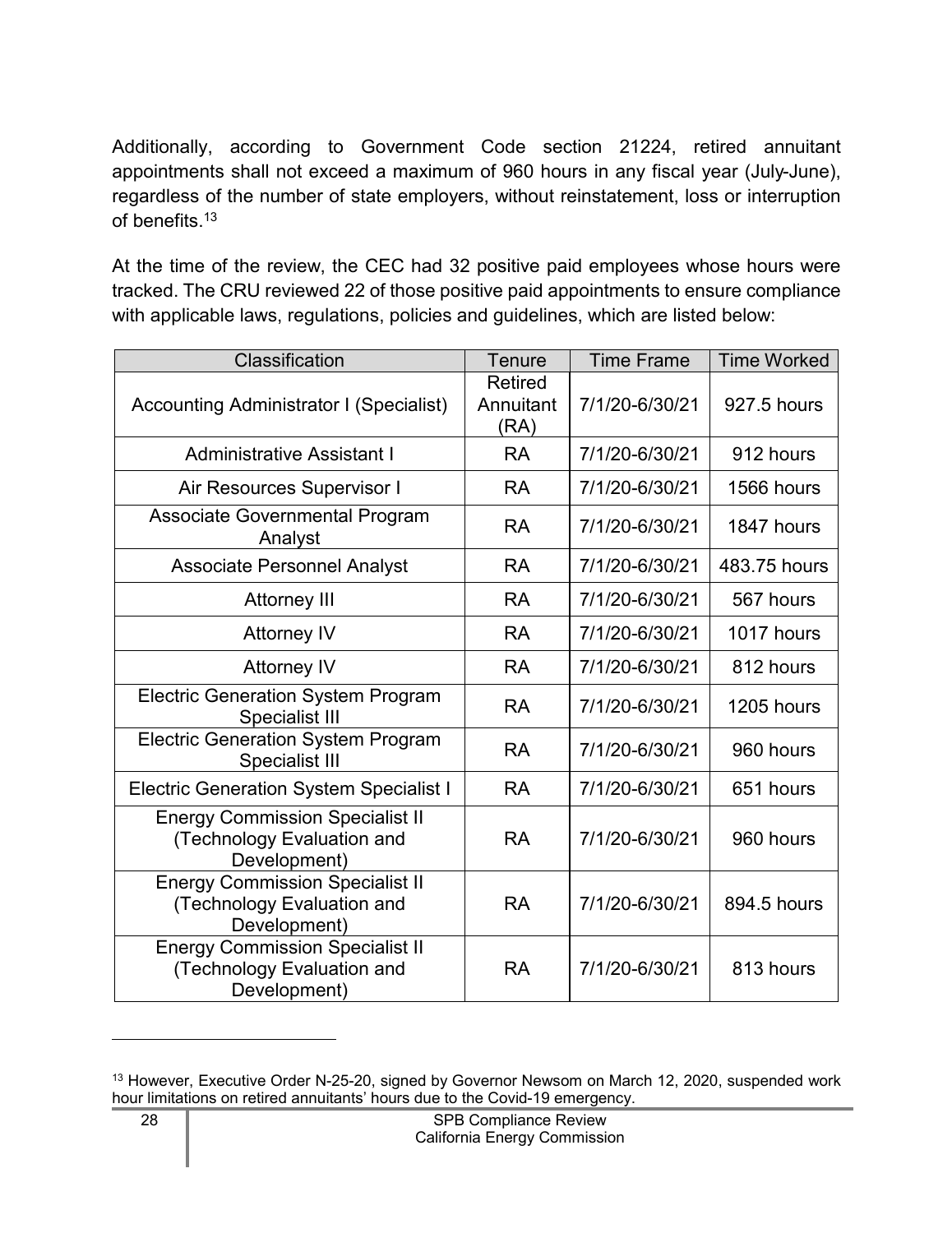| Classification                                                                        | Tenure    | <b>Time Frame</b> | <b>Time Worked</b> |
|---------------------------------------------------------------------------------------|-----------|-------------------|--------------------|
| <b>Energy Commission Specialist III</b><br>Efficiency)                                | <b>RA</b> | 7/1/20-6/30/21    | 1428 hours         |
| <b>Energy Commission Specialist III</b><br>(Forecasting)                              | <b>RA</b> | 7/1/20-6/30/21    | 810 hours          |
| <b>Energy Commission Specialist III</b><br>(Technology Evaluation and<br>Development) | <b>RA</b> | 7/1/20-6/30/21    | 577 hours          |
| <b>Energy Resource Specialist III</b><br>(Managerial)                                 | <b>RA</b> | 7/1/20-6/30/21    | 1187 hours         |
| <b>Senior Accounting Officer (Specialist)</b>                                         | <b>RA</b> | 7/1/20-6/30/21    | 960 hours          |
| <b>Senior Engineering Geologist</b>                                                   | <b>RA</b> | 7/1/20-6/30/21    | 760 hours          |
| <b>Senior Mechanical Engineer</b>                                                     | <b>RA</b> | 7/1/20-6/30/21    | 799 hours          |
| <b>Senior Mechanical Engineer</b>                                                     | <b>RA</b> | 7/1/20-6/30/21    | 381 hours          |

|  | IN COMPLIANCE   FINDING NO. 13 POSITIVE PAID EMPLOYEES' TRACKED HOURS |
|--|-----------------------------------------------------------------------|
|  | <b>COMPLIED WITH CIVIL SERVICE LAWS, BOARD RULES,</b>                 |
|  | AND/OR CALHR POLICIES AND GUIDELINES                                  |

The CRU found no deficiencies in the positive paid employees reviewed during the compliance review period. The CEC provided sufficient justification and adhered to applicable laws, regulations and CalHR policy and guidelines for positive paid employees.

## Administrative Time Off

ATO is a form of paid administrative leave status initiated by appointing authorities for a variety of reasons. (Human Resources Manual Section 2121.) Most often, ATO is used when an employee cannot come to work because of a pending investigation, fitness for duty evaluation, or when work facilities are unavailable. *(Ibid.)* ATO can also be granted when employees need time off for reasons such as blood or organ donation, extreme weather preventing safe travel to work, states of emergency, voting, and when employees need time off to attend special events. *(Ibid.)* 

During the period under review, July 1, 2021, through June 30, 2021, the CEC authorized 155 ATO transactions. The CRU reviewed 45 of these ATO transactions to ensure compliance with applicable laws, regulations, and CalHR policy and guidelines, which are listed below: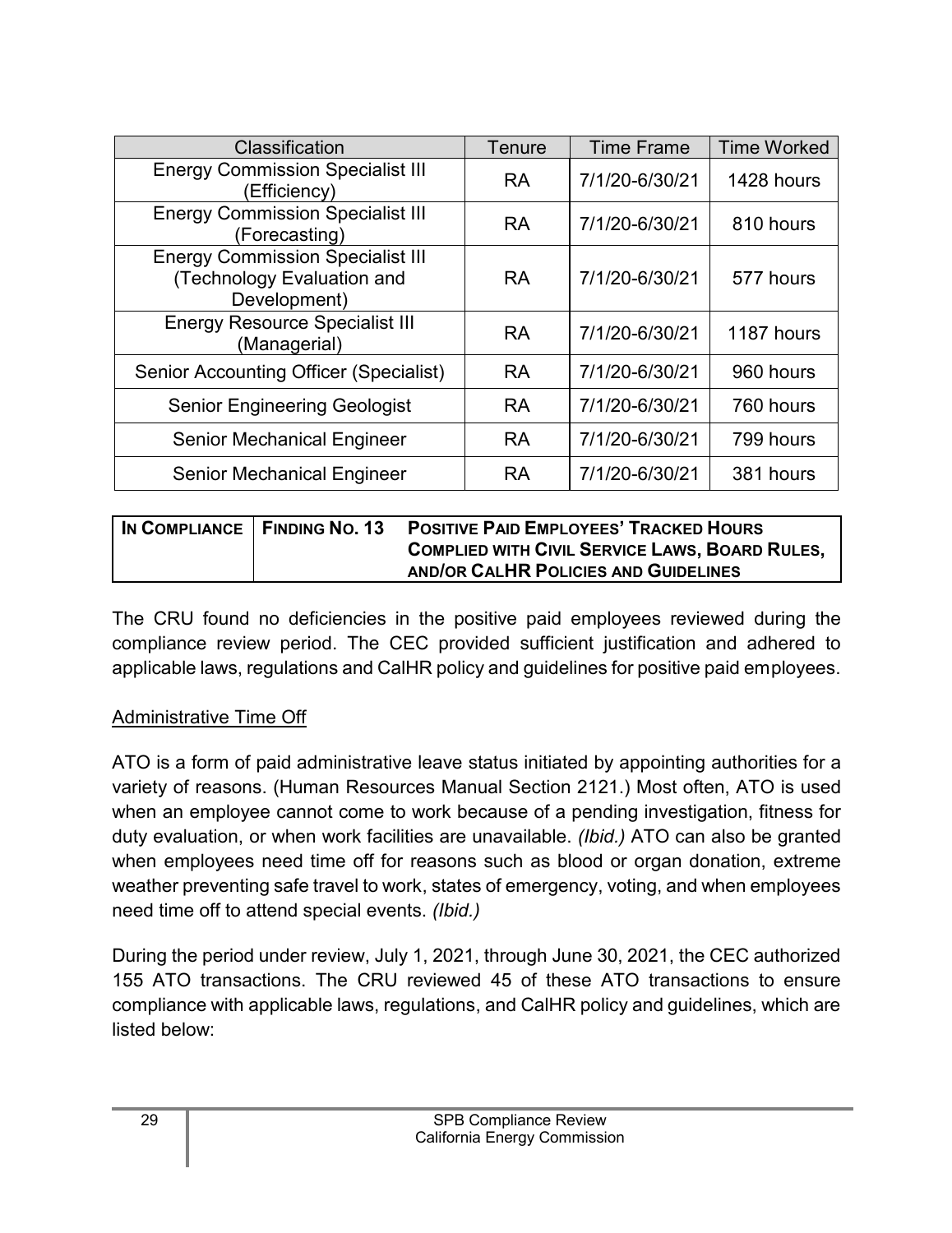|                                                              |                       | Amount          |
|--------------------------------------------------------------|-----------------------|-----------------|
| Classification                                               | <b>Time Frame</b>     | of Hours        |
|                                                              |                       | on ATO          |
| <b>Accounting Technician</b>                                 | 2/9/2021-2/18/2021    | 64              |
| <b>Air Pollution Specialist</b>                              | 10/6/2020-10/14/2020  | 56              |
| <b>Air Pollution Specialist</b>                              | 6/3/2021-6/3/2021     | 8               |
| <b>Air Pollution Specialist</b>                              | 5/13/2021-5/14/2021   | 6               |
| Air Resources Engineer                                       | 7/6/2020-11/13/2020   | 64              |
| Air Resources Engineer                                       | 9/1/2020-11/30/2020   | 80              |
| <b>Associate Energy Specialist (Forecasting)</b>             | 8/25/2020-9/4/2020    | 48              |
| Associate Energy Specialist (Technology                      |                       |                 |
| <b>Evaluation and Development)</b>                           | 7/10/2020-7/23/2020   | 80              |
| Associate Energy Specialist (Technology                      |                       |                 |
| <b>Evaluation and Development)</b>                           | 5/3/2021-5/24/2021    | 16              |
| Associate Governmental Program Analyst                       | 5/1/2020-7/3/2020     | 80              |
| Associate Governmental Program Analyst                       | 11/30/2020-12/11/2020 | 80              |
| Associate Governmental Program Analyst                       | 9/3/2020-9/3/2020     | 3               |
| <b>Attorney III</b>                                          | 8/28/2020-9/10/2020   | 80              |
| <b>Attorney III</b>                                          | 8/19/2020-8/26/2020   | 48              |
| <b>Attorney III</b>                                          | 7/10/2020-7/29/2020   | 48              |
| <b>Attorney III</b>                                          | 9/28/2020-10/9/2020   | 80              |
| <b>Attorney IV</b>                                           | 10/9/2020-12/23/2020  | 56              |
| <b>Business Service Officer I (Specialist)</b>               | 7/15/2020-7/28/2020   | 80              |
| <b>Electric Generation System Program Specialist I</b>       | 8/3/2020-12/23/2020   | $\overline{72}$ |
| <b>Electric Generation System Specialist I</b>               | 8/4/2020-8/6/2020     | 16              |
| <b>Electric Generation System Specialist I</b>               | 8/3/2020-8/31/2020    | 36              |
| <b>Electric Generation System Specialist I</b>               | 7/31/2020-8/7/2020    | 16              |
| <b>Electric Transmission System Program</b><br>Specialist I  | 10/22/2020-12/18/2020 | 80              |
| <b>Electric Transmission System Program</b><br>Specialist II | 8/13/2020-8/15/2020   | 24              |
| <b>Energy Analyst</b>                                        | 9/22/2020-10/5/2020   | 80              |
| <b>Energy Commission Specialist I (Technology</b>            |                       |                 |
| Evaluation and Development)                                  | 8/19/2020-8/19/2020   | 8               |
| <b>Energy Commission Specialist II (Efficiency)</b>          | 8/24/2020-9/4/2020    | 40              |
| <b>Energy Commission Specialist II (Efficiency)</b>          | 9/4/2020-9/8/2020     | 16              |
| <b>Energy Commission Specialist II (Technology</b>           |                       |                 |
| <b>Evaluation and Development)</b>                           | 7/20/2020-11/23/2020  | 64              |
| <b>Energy Resource Specialist III (Managerial)</b>           | 3/19/2021-3/19/2021   | 8               |
| <b>Energy Resource Specialist III (Managerial)</b>           | 4/9/2021-4/9/2021     | 8               |
| <b>Energy Resources Specialist III (Supervisory)</b>         | 4/12/2021-4/13/2021   | 16              |
| <b>Information Technology Associate</b>                      | 5/24/2021-5/26/2021   | 24              |
| <b>Information Technology Manager I</b>                      | 7/1/2020-8/3/2020     | 64              |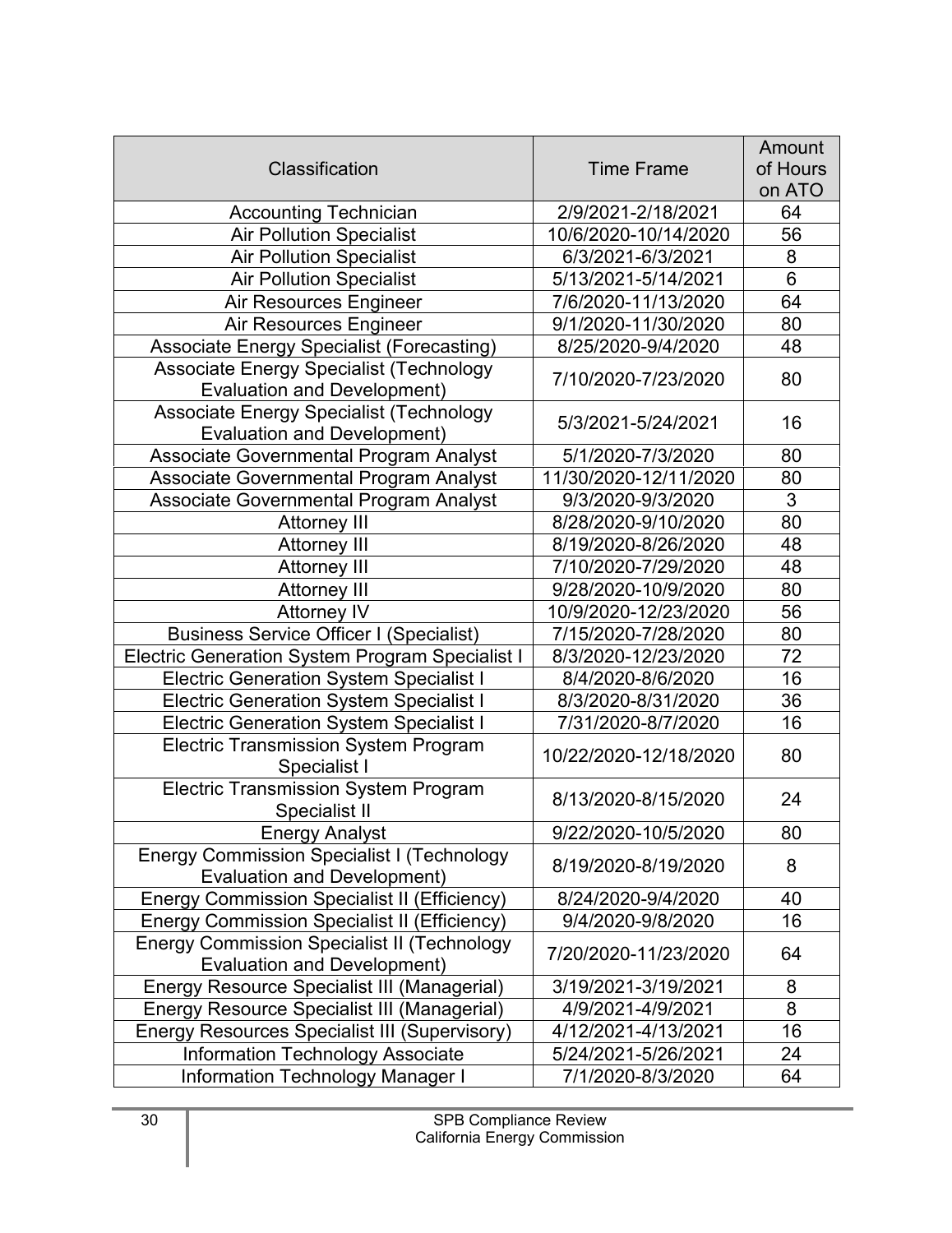| Classification                                | <b>Time Frame</b>    | Amount<br>of Hours<br>on ATO |
|-----------------------------------------------|----------------------|------------------------------|
| <b>Information Technology Specialist I</b>    | 8/27/2020-9/25/2020  | 80                           |
| <b>Mechanical Engineer</b>                    | 10/26/2020-11/5/2020 | 80                           |
| <b>Mechanical Engineer</b>                    | 9/8/2020-9/22/2020   | 80                           |
| Office Technician (Typing)                    | 4/9/2021-4/30/2021   | 24                           |
| <b>Personnel Specialist</b>                   | 7/1/2020-7/1/2020    | 0.5                          |
| <b>Personnel Specialist</b>                   | 8/13/2020-9/28/2020  | 12.5                         |
| <b>Personnel Specialist</b>                   | 4/27/2021-5/29/2021  | 31.75                        |
| <b>Research Data Specialist II</b>            | 6/18/2021-6/18/2021  | 5                            |
| <b>Research Data Specialist III</b>           | 8/12/2020-9/2/2020   | 80                           |
| <b>Senior Accounting Officer (Specialist)</b> | 10/7/2020-10/8/2020  | 16                           |
| <b>Senior Accounting Officer (Specialist)</b> | 11/24/2020-12/3/2020 | 64                           |

|  | IN COMPLIANCE FINDING NO. 14 ADMINISTRATIVE TIME OFF AUTHORIZATIONS |
|--|---------------------------------------------------------------------|
|  | <b>COMPLIED WITH CIVIL SERVICE LAWS, BOARD RULES,</b>               |
|  | AND/OR CALHR POLICIES AND GUIDELINES                                |

The CRU found no deficiencies in the ATO transactions reviewed during the compliance review period. The CEC provided the proper documentation justifying the use of ATO and adhered to applicable laws, regulations and CalHR policy and guidelines.

#### Leave Auditing and Timekeeping

Departments must keep complete and accurate time and attendance records for each employee and officer employed within the agency over which it has jurisdiction. (Cal. Code Regs., tit. 2, § 599.665.)

Departments are directed to create a monthly internal audit process to verify all leave input into any leave accounting system is keyed accurately and timely. (Human Resources Manual Section 2101.) Departments shall create an audit process to review and correct leave input errors on a monthly basis. The review of leave accounting records shall be completed by the pay period following the pay period in which the leave was keyed into the leave accounting system. *(Ibid.)* If an employee's attendance record is determined to have errors or it is determined that the employee has insufficient balances for a leave type used, the attendance record must be amended. *(Ibid.)* Attendance records shall be corrected by the pay period following the pay period in which the error occurred. *(Ibid.)* Accurate and timely attendance reporting is required of all departments and is subject to audit. *(Ibid.)*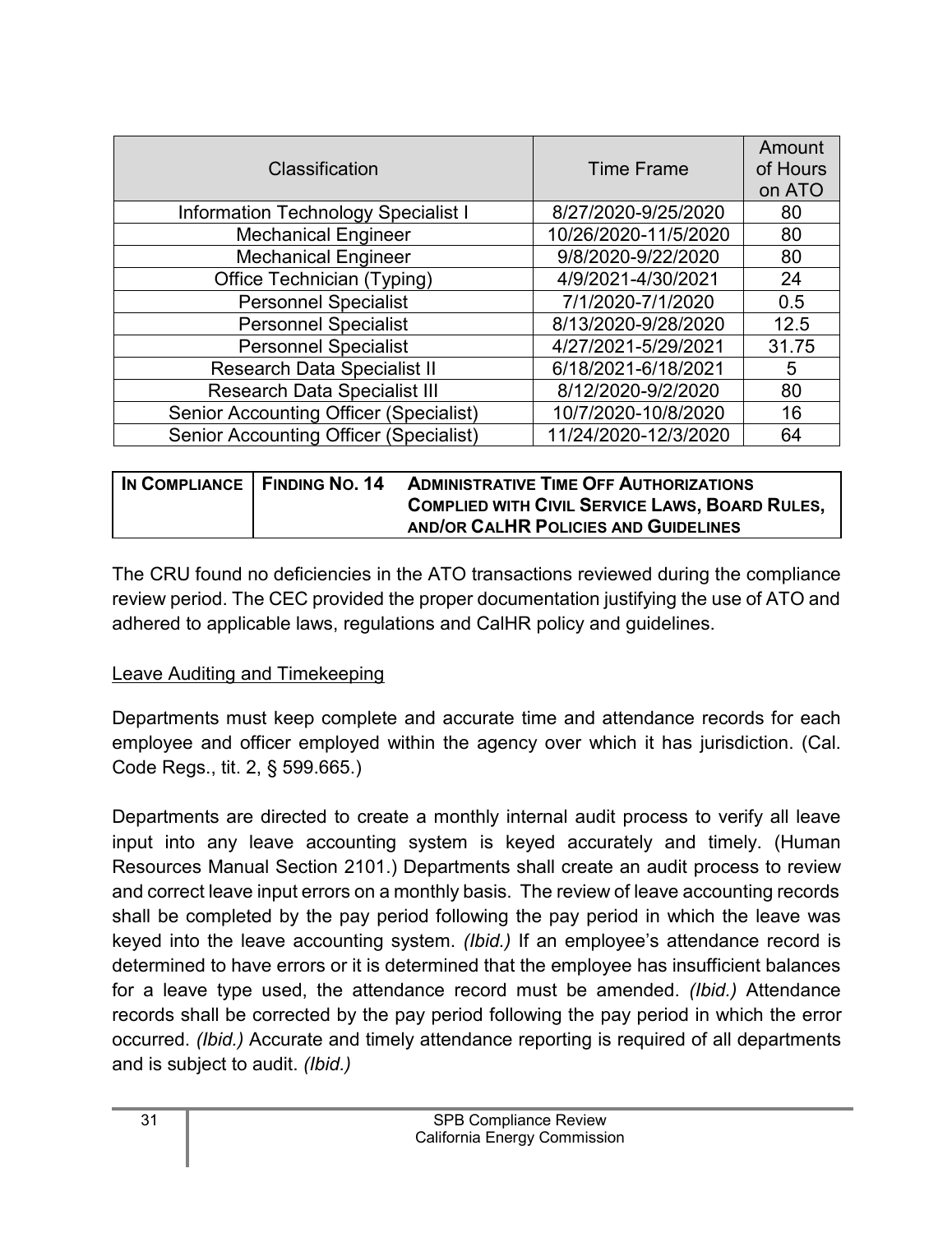During the period under review, April 1, 2021, through June 30, 2021, the CEC reported 48 units comprised of 676 active employees. The pay periods and timesheets reviewed by the CRU are summarized below:

| <b>Timesheet</b><br><b>Leave Period</b> | <b>Unit Reviewed</b> | Number of<br><b>Employees</b> | Number of<br><b>Timesheets</b><br><b>Reviewed</b> | Number of<br><b>Missing</b><br><b>Timesheets</b> |
|-----------------------------------------|----------------------|-------------------------------|---------------------------------------------------|--------------------------------------------------|
| April 2021                              | 151                  | 14                            | 14                                                |                                                  |
| April 2021                              | 214                  | 5                             | 5                                                 |                                                  |
| April 2021                              | 710                  | 12 <sup>2</sup>               |                                                   |                                                  |
| May 2021                                | 140                  | 39                            | 38                                                |                                                  |
| May 2021                                | 530                  | 12                            | 12                                                |                                                  |
| May 2021                                | 820                  | 26                            | 25                                                |                                                  |
| <b>June 2021</b>                        | 310                  | 29                            | 29                                                |                                                  |
| <b>June 2021</b>                        | 430                  | 23                            | 23                                                |                                                  |
| <b>June 2021</b>                        | 600                  | 9                             | 9                                                 |                                                  |

| SEVERITY:      | <b>FINDING NO. 15</b> | <b>DEPARTMENT HAS NOT IMPLEMENTED A MONTHLY</b>   |
|----------------|-----------------------|---------------------------------------------------|
| <b>SERIOUS</b> |                       | <b>INTERNAL AUDIT PROCESS TO VERIFY ALL LEAVE</b> |
|                |                       | <b>INPUT IS KEYED ACCURATELY AND TIMELY</b>       |

**Summary:** The CEC failed to implement a monthly internal audit process to verify all timesheets were keyed accurately and timely. In nine instances, timesheets were keyed incorrectly and/or not keyed timely.

- **Criteria:** Each appointing power shall keep complete and accurate time and attendance records for each employee and officer employed within the agency over which it has jurisdiction. (Cal. Code Regs., tit. 2, § 599.665.) Departments are directed to create an audit process to verify all leave input is keyed accurately and timely. (Human Resources Manual Section 2101.) Departments shall identify and record all errors found and shall certify that all leave records for the unit/pay period identified have been reviewed and all leave errors identified have been corrected*. (Ibid.)* Attendance records shall be corrected by the pay period following the pay period in which the error occurred. *(Ibid.)*
- **Severity:** Serious. Departments must document that they reviewed all leave inputted into their leave accounting system to ensure accuracy and timeliness. Failure to audit leave could put the department at risk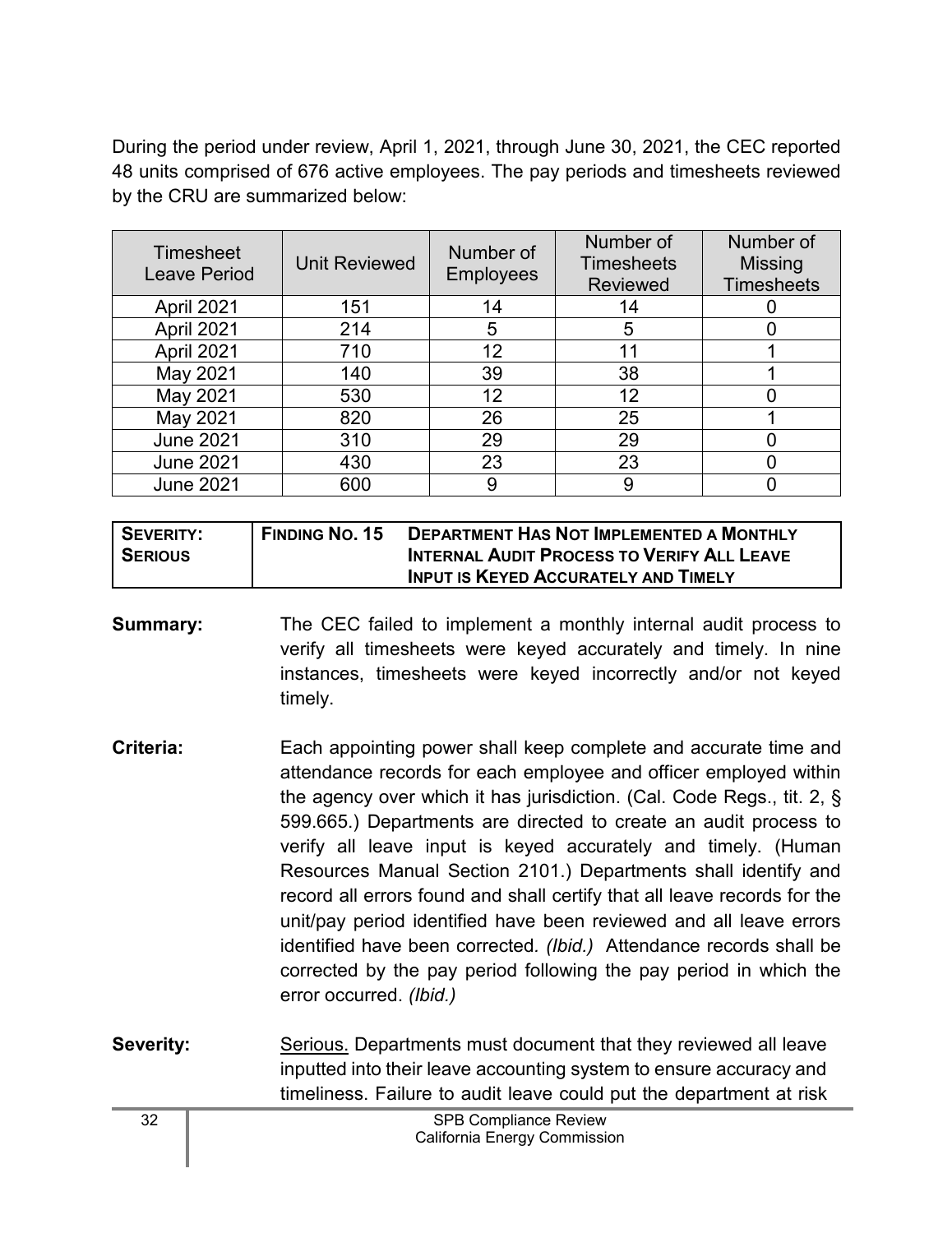of incurring additional costs from the initiation of collection efforts from overpayments, and the risk of liability related to recovering inappropriately credited leave hours and funds.

- **Cause:** The CEC states that although they have an audit process, their practice was to select timesheets randomly for monthly audits instead of reviewing all submitted timesheets for errors and timely processing.
- **Corrective Action:** Within 90 days of the date of this report, the CEC must submit to the SPB a written corrective action response which addresses the corrections the department will implement to ensure that their monthly internal audit process was documented and that all leave input is keyed accurately and timely. Copies of relevant documentation demonstrating that the corrective action has been implemented must be included with the corrective action response.

#### State Service

The state recognizes two different types of absences while an employee is on pay status; paid or unpaid. The unpaid absences can affect whether a pay period is considered to be a qualifying or non-qualifying pay period for state service and leave accruals.

Generally, an employee who has 11 or more working days of service in a monthly pay period shall be considered to have a complete month, a month of service, or continuous service. [14](#page-34-0) (Cal. Code Regs., tit. 2, § 599.608.) Full time and fractional employees who work less than 11 working days in a pay period will have a non-qualifying month and will not receive state service or leave accruals for that month.

Hourly or daily rate employees working at a department in which the full-time workweek is 40 hours who earn the equivalent of 160 hours of service in a monthly pay period or accumulated pay periods shall be considered to have a complete month, a month of service, or continuous service. (Cal. Code Regs., tit. 2, § 599.609.)

<span id="page-34-0"></span><sup>14</sup> Government Code sections 19143, 19849.9, 19856.1, 19858.1, 19859, 19861, 19863.1, and 19997.4 and California Code of Regulations, title 2, sections 599.609, 599.682, 599.683, 599.685, 599.687, 599.737, 599.738, 599.739, 599.740, 599.746, 599.747, 599.776.1, 599.787, 599.791, 599.840 and 599.843 provide further clarification for calculating state time.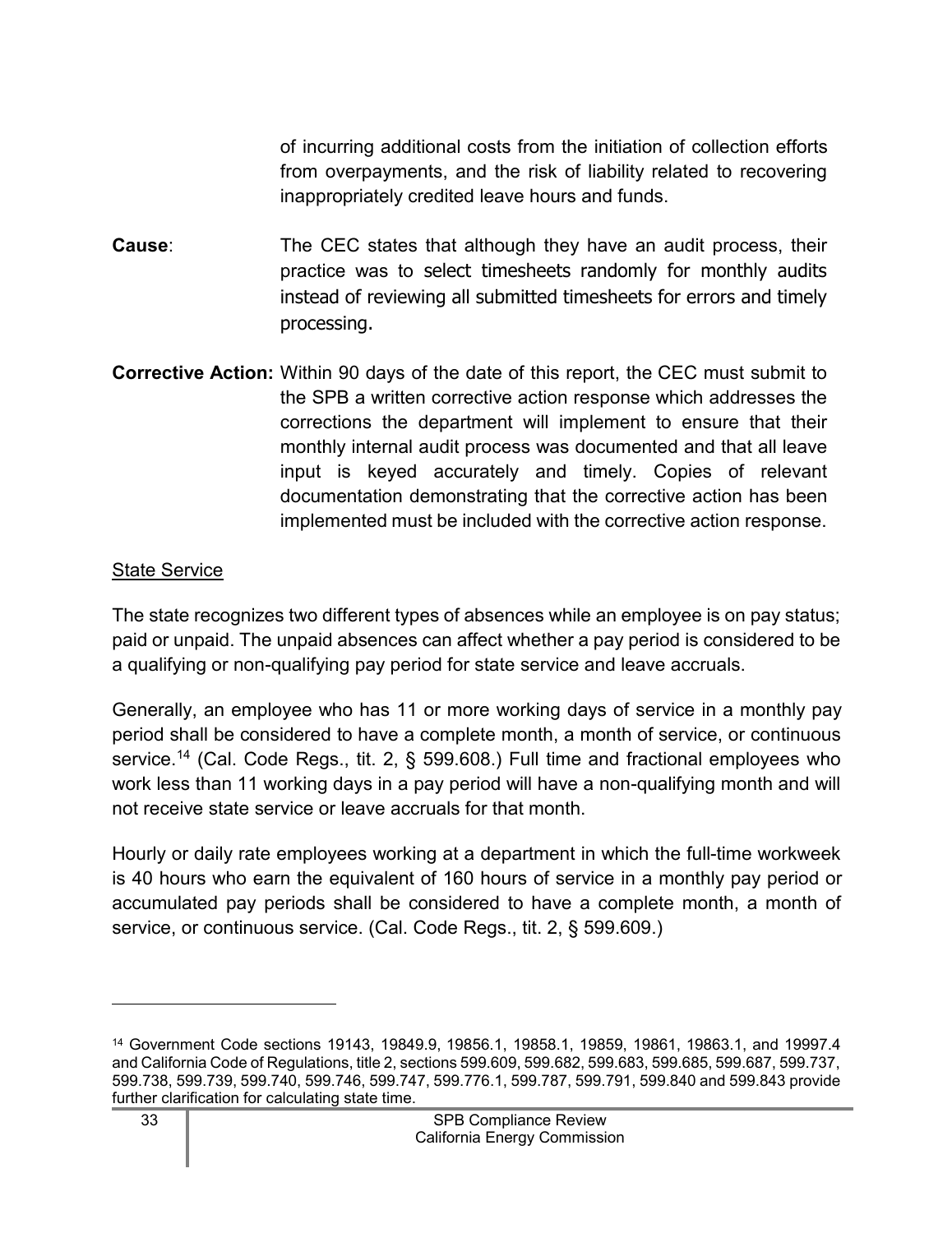For each qualifying monthly pay period, the employee shall be allowed credit for vacation with pay on the first day of the following monthly pay period. (Cal. Code Regs., tit. 2, § 599.608.) When computing months of total state service to determine a change in the monthly credit for vacation with pay, only qualifying monthly pay periods of service before and after breaks in service shall be counted. (Cal. Code Regs., tit. 2 , § 599.739.) Portions of non-qualifying monthly pay periods of service shall not be counted nor accumulated. *(Ibid.)* On the first day following a qualifying monthly pay period, excluded employees<sup>[15](#page-35-0)</sup> shall be allowed credit for annual leave with pay. (Cal. Code Regs., tit. 2, § 599.752.)

Permanent intermittent employees also earn leave credits on the pay period following the accumulated accrual of 160 hours worked. Hours worked in excess of 160 hours in a monthly pay period, are not counted or accumulated towards leave credits.

During the period under review, January 1, 2021, through September 30, 2021, the CEC had three employees with qualifying and non-qualifying pay period transactions. The CRU reviewed five transactions to ensure compliance with applicable laws, regulations and CalHR policy and guidelines, which are listed below:

| <b>Type of Transaction</b>   | Time base        | <b>Number Reviewed</b> |
|------------------------------|------------------|------------------------|
| <b>Qualifying Pay Period</b> | <b>Full Time</b> |                        |
| Non-Qualifying Pay Period    | <b>Full Time</b> |                        |
| Non-Qualifying Pay Period    | <b>Part Time</b> |                        |

| IN COMPLIANCE   FINDING NO. 16 | <b>SERVICE AND LEAVE TRANSACTIONS COMPLIED WITH</b> |
|--------------------------------|-----------------------------------------------------|
|                                | CIVIL SERVICE LAWS, BOARD RULES, AND/OR             |
|                                | <b>CALHR POLICIES AND GUIDELINES</b>                |

The CRU determined that the CEC ensured employees with non-qualifying pay periods did not receive vacation/sick leave, annual leave, and/or state service accruals. The CRU found no deficiencies in this area.

<span id="page-35-0"></span><sup>15</sup> As identified in Government Code sections 19858.3, subdivisions (a), (b), or (c), or as it applies to employees excluded from the definition of state employee under Government Code section 3513, subdivision (c), or California Code of Regulations, title 2, section 599.752, subdivision (a), and appointees of the Governor as designated by the Department and not subject to section 599.752.1.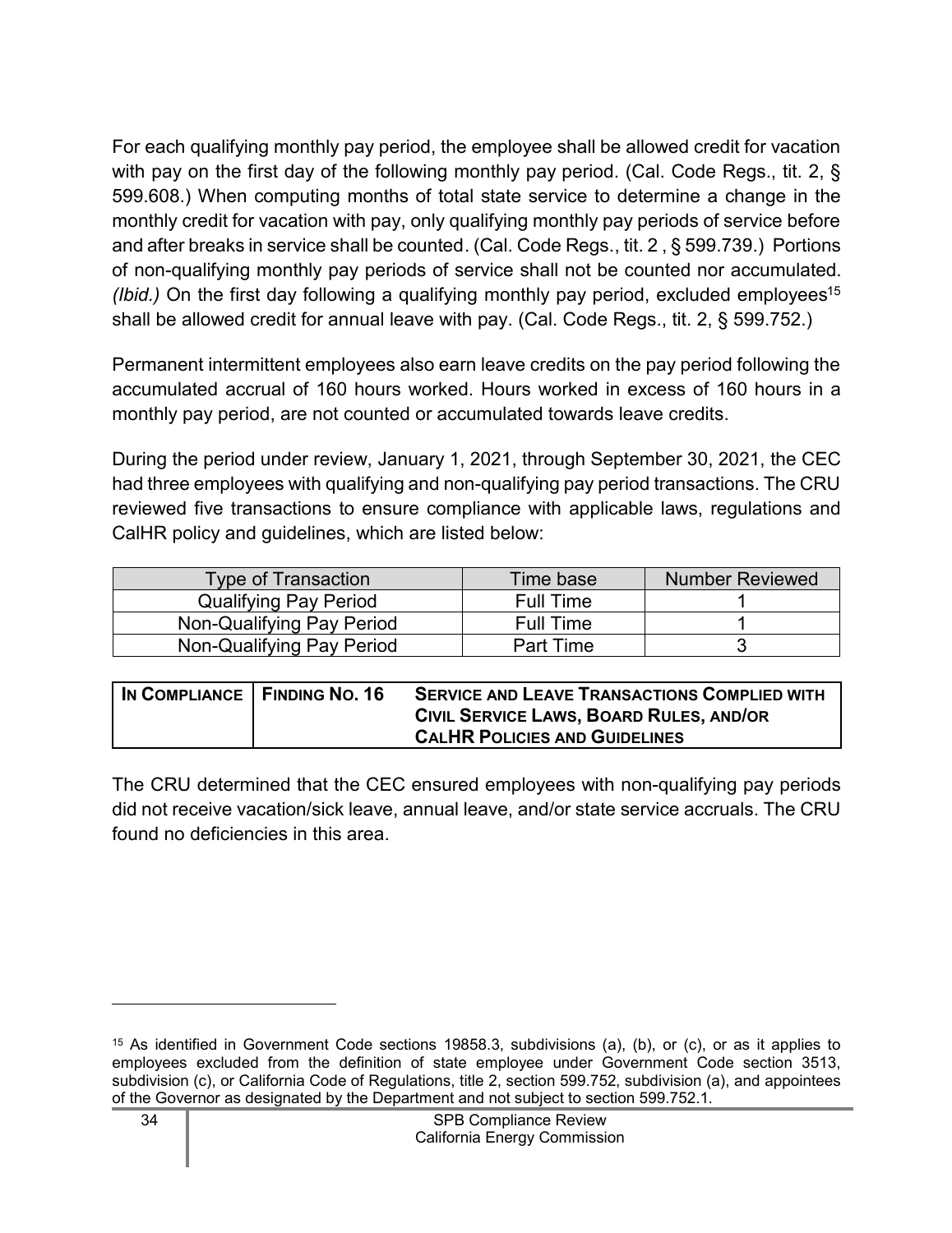## <span id="page-36-0"></span>**Policy and Processes**

## Nepotism

It is the policy of the State of California to recruit, hire and assign all employees on the basis of merit and fitness in accordance with civil service statutes, rules and regulations. (Human Resources Manual Section 1204.) Nepotism is expressly prohibited in the state workplace because it is antithetical to California's merit based civil service. *(Ibid.)* Nepotism is defined as the practice of an employee using his or her influence or power to aid or hinder another in the employment setting because of a personal relationship. *(Ibid.)* Personal relationships for this purpose include association by blood, adoption, marriage and/or cohabitation. *(Ibid.)* All department nepotism policies should emphasize that nepotism is antithetical to a merit-based personnel system and that the department is committed to the state policy of recruiting, hiring and assigning employees on the basis of merit. *(Ibid.)*

| IN COMPLIANCE   FINDING NO. 17 | <b>NEPOTISM POLICY COMPLIED WITH CIVIL SERVICE</b> |
|--------------------------------|----------------------------------------------------|
|                                | LAWS, BOARD RULES, AND/OR CALHR POLICIES AND       |
|                                | <b>GUIDELINES</b>                                  |

The CRU verified that the policy was disseminated to all staff and emphasized the CEC's commitment to the state policy of recruiting, hiring and assigning employees on the basis of merit. Additionally, the CEC's nepotism policy was comprised of specific and sufficient components intended to prevent favoritism, or bias, based on a personal relationship from unduly influencing employment decisions.

## Workers' Compensation

Employers shall provide to every new employee, either at the time of hire or by the end of the first pay period, written notice concerning the rights, benefits, and obligations under workers' compensation law. (Cal. Code Regs., tit. 8, § 9880, subd. (a).) This notice shall include the right to predesignate their personal physician or medical group; a form that the employee may use as an optional method for notifying the employer of the name of employee's "personal physician," as defined by Labor Code section 4600. (Cal. Code Regs., tit. 8, § 9880, subd. (c)(7) & (8).) Additionally, within one working day of receiving notice or knowledge that the employee has suffered a work related injury or illness, employers shall provide a claim form and notice of potential eligibility for benefits to the injured employee. (Labor Code, § 5401, subd. (a).)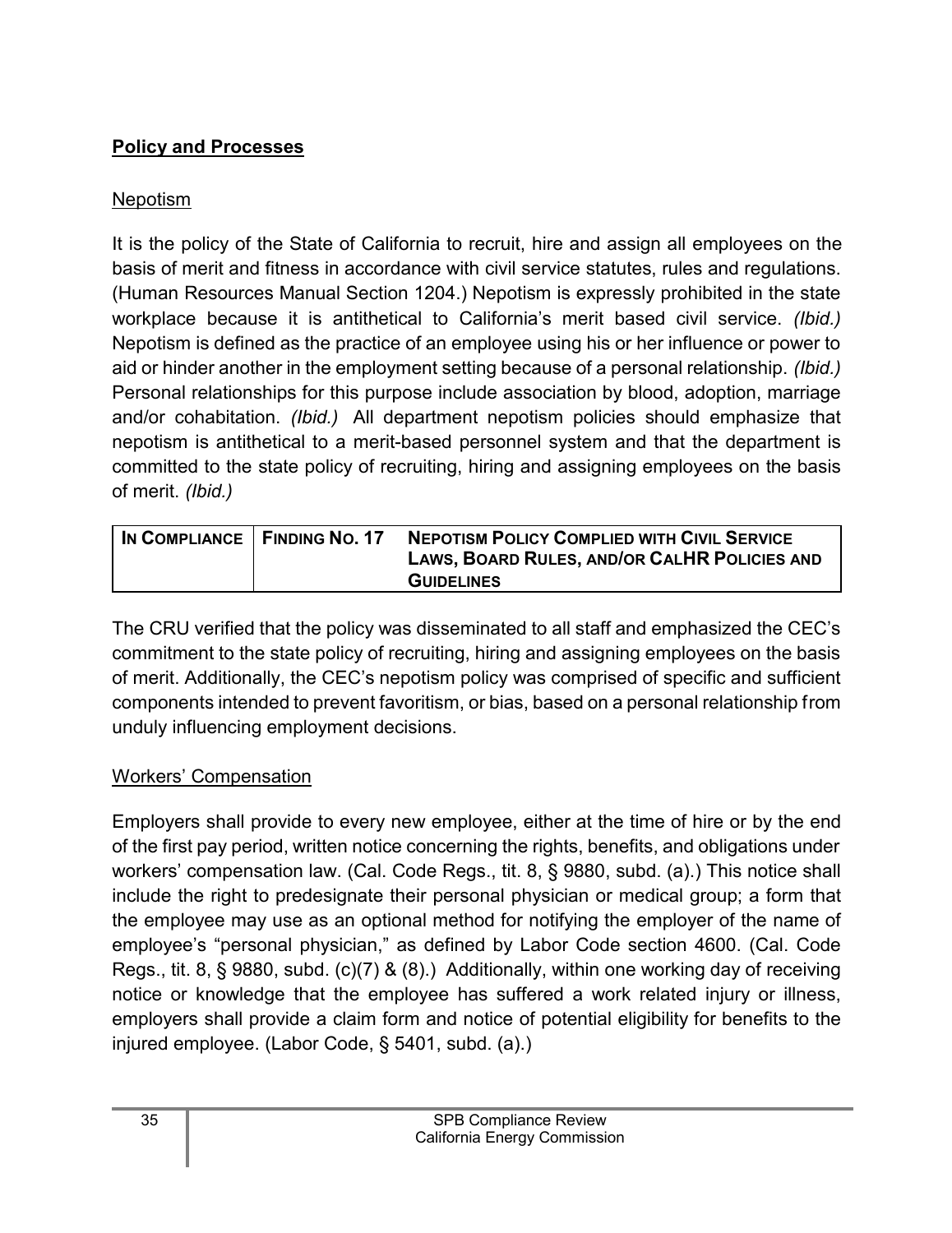Public employers may choose to extend workers' compensation coverage to volunteers that perform services for the organization. (Human Resources Manual Section 1415.) Workers' compensation coverage is not mandatory for volunteers as it is for employees. *(Ibid.)* This is specific to the legally uninsured state departments participating in the Master Agreement. *(Ibid.)* Departments with an insurance policy for workers' compensation coverage should contact their State Compensation Insurance Fund (State Fund) office to discuss the status of volunteers. *(Ibid.)*

In this case, the CEC did not employ volunteers during the compliance review period.

| I SEVERITY:  | <b>FINDING NO. 18</b> | <b>INJURED EMPLOYEES DID NOT RECEIVE CLAIM FORMS</b> |
|--------------|-----------------------|------------------------------------------------------|
| VERY SERIOUS |                       | <b>WITHIN ONE WORKING DAY OF NOTICE OR</b>           |
|              |                       | <b>KNOWLEDGE OF INJURY</b>                           |

**Summary:** Of the five workers' compensation claim forms reviewed by the CRU, two of them were not provided to the employee within one working day of notice or knowledge of injury.

- **Criteria:** An employer shall provide a claim form and notice of potential eligibility for workers' compensation benefits to its employee within one working day of notice or knowledge that the employee has suffered a work related injury or illness. (Cal. Lab. Code, § 5401, subd. (a).)
- **Severity:** Very Serious. An injured employee was not provided the required form within the 24-hour time period. Providing the form within 24 hours of injury prevents any delay in treatment to which the employee is entitled. A work related injury can result in lost time beyond the employee's work shift at the time of injury and/or result in additional medical treatment beyond first aid.
- **Cause:** The CEC states that their process was not sufficient to ensure injured staff received the appropriate documents within one working day of reported injury or knowledge of injury.
- **Corrective Action:** Within 90 days of the date of this report, the CEC must submit to the SPB a written corrective action response which addresses the corrections the department will implement to ensure conformity with Labor Code, section 540.1. Copies of relevant documentation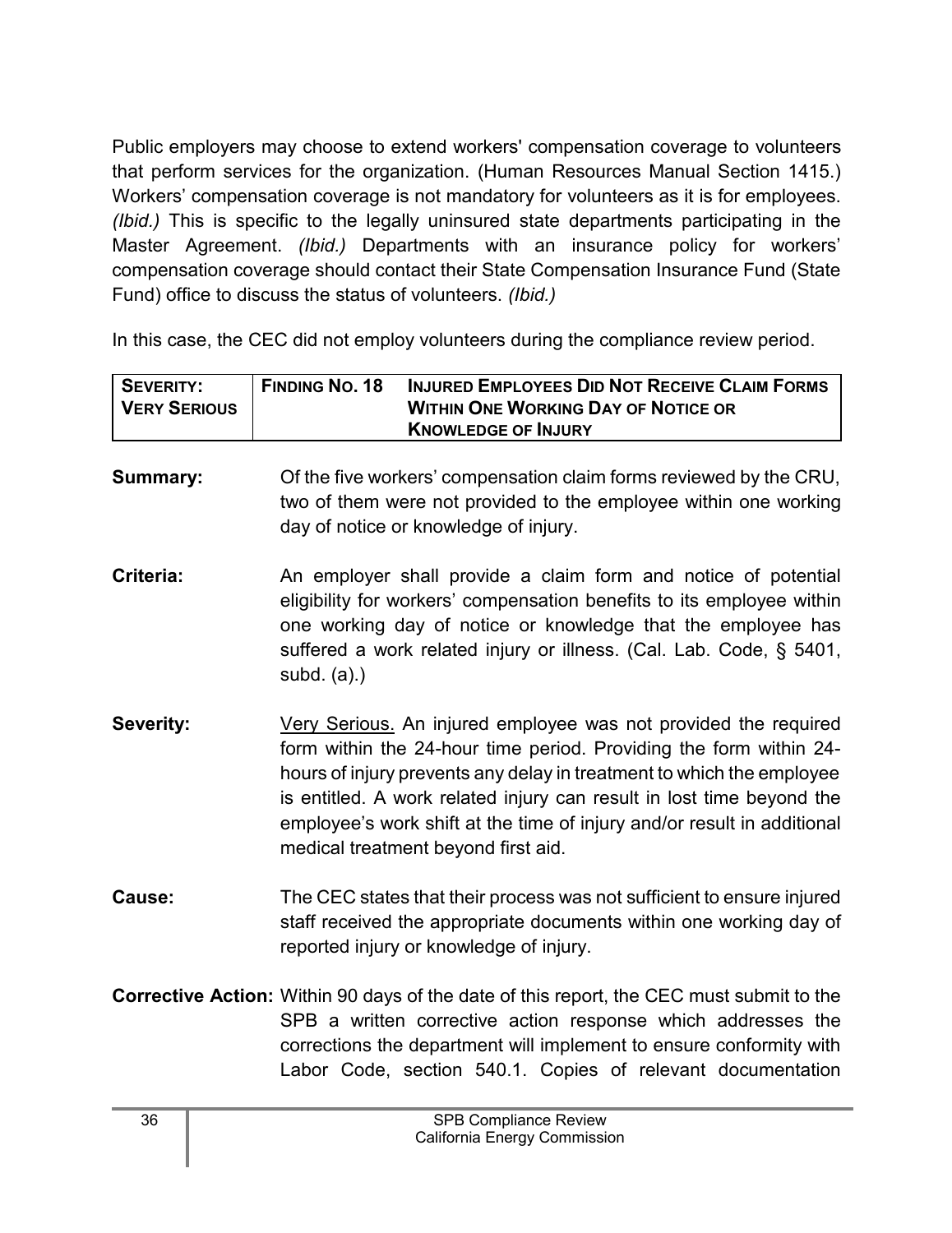demonstrating that the corrective action has been implemented must be included with the corrective action response.

#### Performance Appraisals

According to Government Code section 19992.2, subdivision (a), appointing powers must "prepare performance reports." Furthermore, California Code of Regulations, title 2, section 599.798, directs supervisors to conduct written performance appraisals and discuss overall work performance with permanent employees at least once in each twelve calendar months after the completion of the employee's probationary period.

The CRU selected 85 permanent CEC employees to ensure that the department was conducting performance appraisals on an annual basis in accordance with applicable laws, regulations, policies and guidelines.

| <b>SEVERITY:</b><br><b>SERIOUS</b> | <b>FINDING NO. 19</b><br>PERFORMANCE APPRAISALS WERE NOT PROVIDED TO<br><b>ALL EMPLOYEES</b>                                                                                                                                                                                                                                                                                                                                                                         |
|------------------------------------|----------------------------------------------------------------------------------------------------------------------------------------------------------------------------------------------------------------------------------------------------------------------------------------------------------------------------------------------------------------------------------------------------------------------------------------------------------------------|
| <b>Summary:</b>                    | The CEC did not provide annual performance appraisals to 5 of 85<br>employees reviewed after the completion of the employee's<br>probationary period.                                                                                                                                                                                                                                                                                                                |
| Criteria:                          | Appointing powers shall prepare performance reports and keep them<br>on file as prescribed by department rule. (Gov. Code, § 19992.2,<br>subd. (a).) Each supervisor, as designated by the appointing power,<br>shall make an appraisal in writing and shall discuss with the<br>employee overall work performance at least once in each twelve<br>calendar months following the end of the employee's probationary<br>period. (Cal. Code Regs., tit. 2, § 599.798.) |
| <b>Severity:</b>                   | Serious. The department does not ensure that all of its employees<br>are apprised of work performance issues and/or goals in a<br>systematic manner.                                                                                                                                                                                                                                                                                                                 |
| Cause:                             | The CEC states that although there is a policy in place to ensure<br>performance appraisals are completed annually, it will continue to<br>improve its process with additional follow-up to hold staff<br>accountable and ensure 100 percent compliance.                                                                                                                                                                                                             |